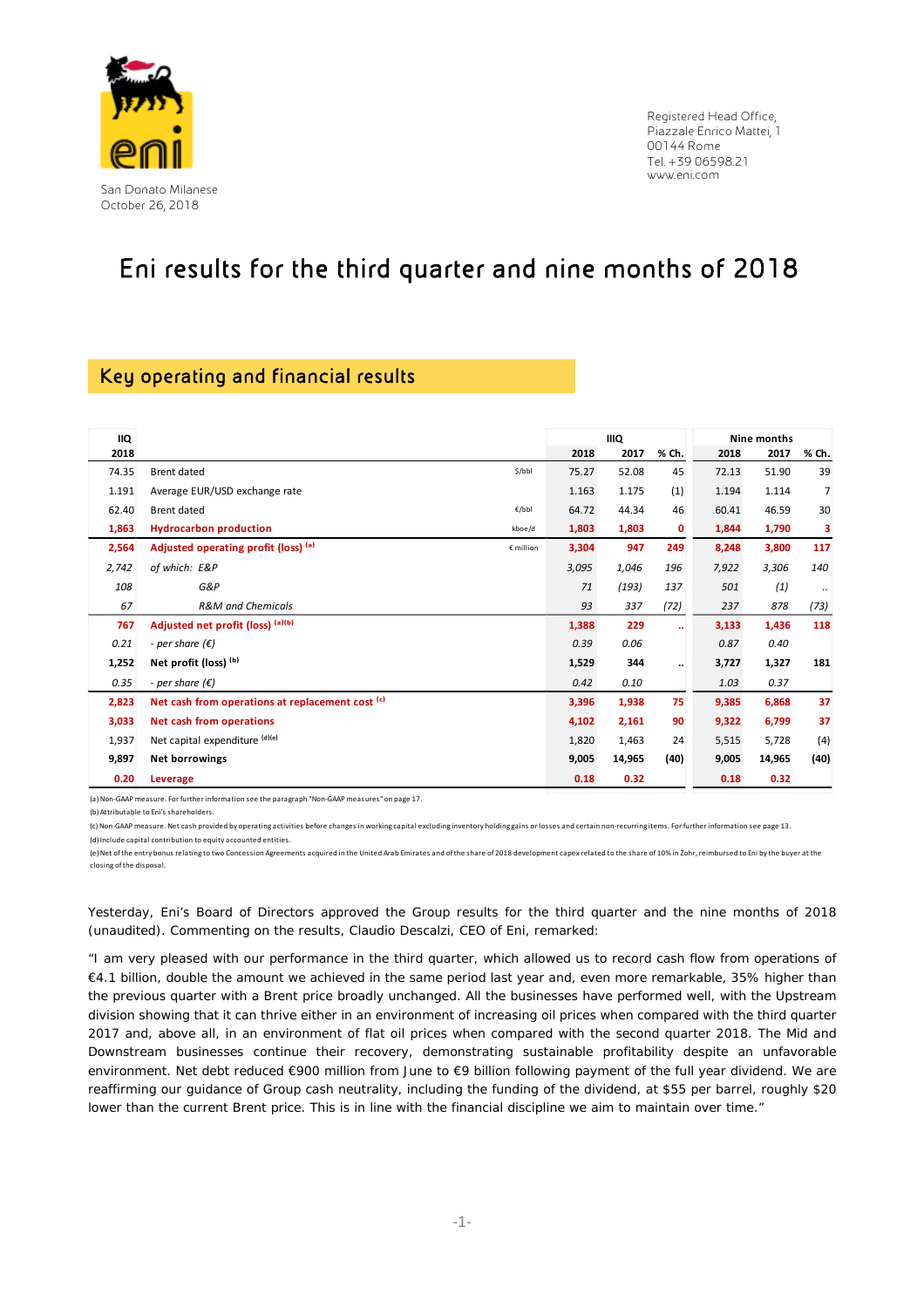## **Highlights**

### Exploration & Production

- **Hydrocarbon production**:
	- ‐ **1.8 million boe/d in the third quarter of 2018**, up by 1.2% q-o-q net of price effects (stable on a reported basis<sup>1</sup>). Production growth negatively affected by lower-than-expected produced gas volumes due to the impact of exogenous factors in certain countries;
	- ‐ **1.84 million boe/d in the nine months of 2018**, up by 3.9% y-o-y net of price effects (up by 3% on a reported basis<sup>1</sup>);
	- In the quarter hydrocarbon production benefited from:
		- o **Production ramp-up at highly-profitable giant projects** (Zohr, Noroos, Jangkrik, OCTP, Nenè phase 2);
		- o **Start-ups** of the period: Ochigufu, OCTP gas phase and Bahr Essalam phase 2;
		- o Increased production at the Kashagan and Val d'Agri fields (the latter shutdown in 2017);
		- o The entry in Abu Dhabi;

these positives more than offset the termination of a production contract in Libya (Intisar) in the second quarter of 2018.

- **Exploration & Production adjusted operating profit**: €3.1 billion in the third quarter, a threefold increase q-o-q (more than doubled to €7.9 billion in the nine months). 13% higher than the second quarter of 2018, in a flattish Brent scenario.
- **Zohr ramp-up** in Egypt: achieved the production target of 2 bscfd (365 kboe/d) with the start-up of the fifth treatment unit, in just few months since the first gas (December 2017).
- **Mexico**: local Authorities approved the accelerated **development plan** of Area 1 discoveries, offshore Mexico, with estimated 2.1 billion of barrels of oil in place. The Final Investment Decision is planned in the fourth quarter, with early production seen in 2019.
- Obtained in **Egypt** a ten-year extension of the **Great Nooros Area concession** located in the Nile Delta and a five-year extension of the **Ras Qattara Concession Agreement** in the Western Desert, unlocking new near-field opportunities.
- **Exploration**:
	- Gas discovery in Egypt at the East Obayed concession in proximity of producing assets. Successful appraisal of the Cape Vulture oil discovery in the **Norwegian Sea**;
	- ‐ Acquired the **exclusive exploration and development rights** of Block A5-A offshore **Mozambique** and 124 exploration licenses onshore **Alaska** in a high potential area;
	- ‐ **Libya**: signed an agreement with the National Oil Corporation and BP to resume exploration activity;
	- ‐ **New exploration acreage**: in the nine months, awarded a total of approximately **30,000 square kilometers**;
	- ‐ **Resource base**: added approximately 330 mmboe in the nine months. Guidance of additions in the range of 500 mmboe for the full year.

## Gas & Power

 **Consolidated the recovery of profitability** thanks to growing the LNG business and optimizations in power and logistics;

 <sup>1</sup> Including price effects to PSAs contracts.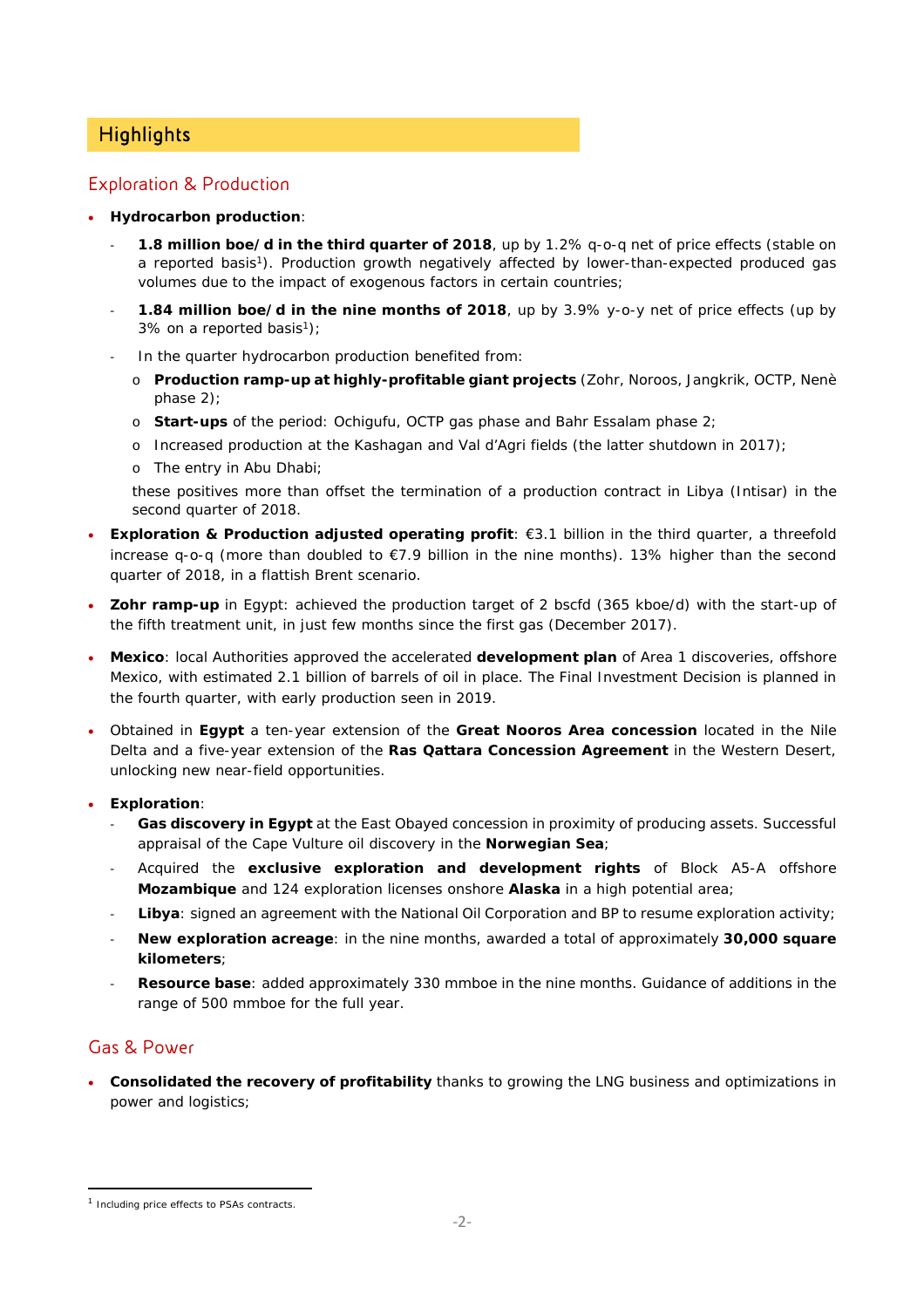- ‐ In the **third quarter**, weakest in the year due to seasonal trends, retained profitable operations with an **adjusted operating profit** of €71 million, sharply higher than the €193 million loss of the third quarter of 2017;
- ‐ In the **nine months**, achieved **adjusted operating profit** of €0.5 billion, compared to the breakeven of the previous-year period.
- **LNG sales**: up by 34% to 7.9 bcm in the nine months of 2018, more than half sold on the Asian markets leveraging on supplies of upstream equity gas in Indonesia, as result of the improved integration across the two businesses.
- **Retail business**: continuous increase in the customer base, excluding the impact of the divestments.

### Refining & Marketing and Chemicals

- **Versalis**:
	- ‐ **Acquired in Italy activities and technologies in the segment of green chemicals** based on use of renewable resources, particularly biomass;
	- ‐ Started up **a new elastomer plant in Ferrara**, mainly supplying specialties to the automotive industry;
	- ‐ **Petrochemical sales** up by 6% in the third quarter of 2018 (up by 7% in the nine months of 2018), driven by better plant performance.
- **Refining & Marketing adjusted operating profit**: €0.14 billion in the third quarter of 2018, down by 38% q-o-q (€0.22 billion in the nine months of 2018, down by 52%) due to an unfavorable trading environment.
- **Chemicals adjusted operating profit**: operating loss of €47 million in the third quarter of 2018, negatively affected by rapidly escalating costs of oil-based feedstock; €18 million in the nine months of 2018 (down by 96%).

### Group results

- **Adjusted operating profit**: €3.3 billion, a more than threefold increase q-o-q; €8.25 billion in the nine months of 2018 more than doubled compared to the nine months of the previous year.
- **Adjusted net profit**: €1.39 billion in the third quarter of 2018 (€0.23 billion in the third quarter of 2017);  $\epsilon$ 3.13 billion in the nine months (more than doubled y-o-y).
- **Net profit**: €1.53 billion in the third quarter; €3.73 billion in the nine months.
- **Cash flow from operations**: €4.1 billion in the third quarter (up by 90% q-o-q); €9.32 billion in the nine months (up by 37% from to the nine months of 2017). Compared to the second quarter of 2018, the increase was 35%, in a flattish crude oil price environment.
- **Adjusted cash flow from operations**<sup>2</sup> before changes in working capital at replacement cost at €3.4 billion in the third quarter (up by 75% q-o-q; up by 20% compared to the second quarter of 2018, in a flattish crude oil price environment).  $\epsilon$ 9.4 billion in the nine months of 2018 (up by 37% y-o-y) determining a capex funding ratio of 170%.
- **Net capex**:  $65.52$  billion<sup>3</sup> in the nine months.
- **Net borrowings**: €9 billion, down by €1.91 billion compared to December 31, 2017, which also includes dividend payments of €2.95 billion.
- **Leverage**: 0.18, lower than the level of December 31, 2017 (0.23).

<sup>2</sup> See table on page 13.

<sup>3</sup> See details on page 1, footnote (d).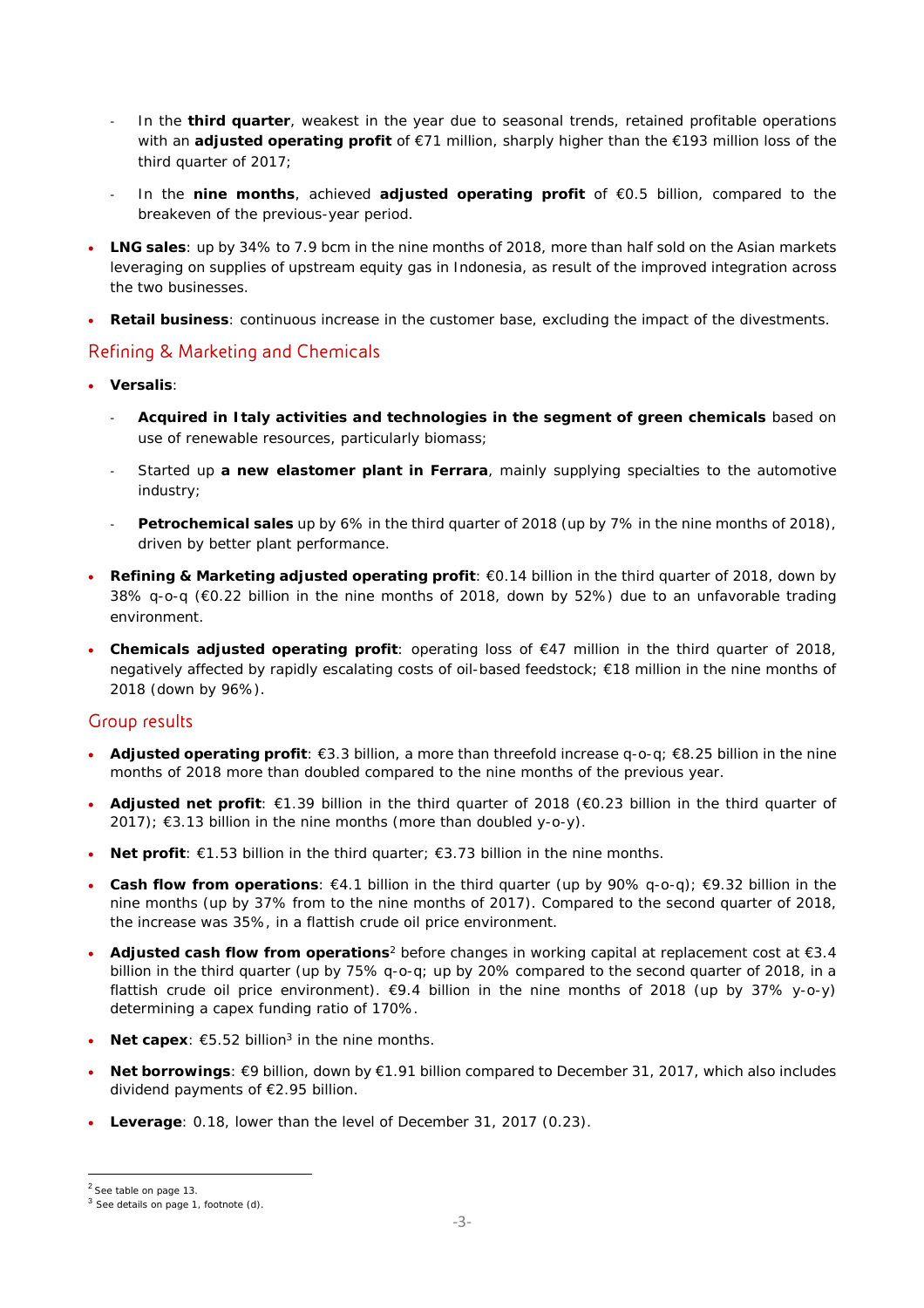## Outlook 2018

### Exploration & Production

**Hydrocarbon production**: assuming the budget Brent price scenario of 60 \$/barrel, expected a roughly 3% growth in the FY 2018 vs. 2017, including the negative impact on gas production of exogenous factors in certain countries, with an expected negligible effect on cash flow. Production growth will be driven by: continuing production ramp-up at the fields started up in 2017, in Zohr and Noroos in Egypt, Jangrik in Indonesia and OCTP oil in Ghana, start-ups of the period (Ochigufu, OCTP gas phase, Bahr Essalam phase 2 and Wafa Compression), a larger contribution from the Kashagan, Goliat and Val d'Agri fields, as well as the contribution of the new venture in UAE.

### Gas & Power

**Recovery in profitability**: already achieved the guidance on the FY adjusted operating profit at around €400 million. New guidance for adjusted operating profit at €550 million.

**Gas sales**: expected to decline in line with an expected reduction in long-term contractual commitments both to procure and to supply gas. An increase in nearly 9 million tons of LNG contracted volumes expected by 2018 year-end.

### Refining & Marketing and Chemicals

**Refining breakeven margin of approximately 3.2 \$/barrel on average in 2018** at the budget scenario. Confirmed the achievement of the target breakeven margin of 3 \$/barrel leveraging on the restart of the EST unit, at the Sannazzaro refinery, planned by the first half of 2019.

**Refining throughputs on own accounts** expected to be flat compared to 2017, due to better performance at the Sannazzaro and Livorno refineries because of unplanned shutdowns in 2017, offset by reductions at the Taranto and Milazzo plants. A higher refineries utilization rate is projected.

**Retail sales** were substantially unchanged y-o-y in Italy and in European markets. Market share in Italy is expected to be stable at around 24%.

**Versalis**: spreads of the main commodities, mainly cracker and polyethylene margins, are expected to decline due to the rapid increase in costs of oil-based feedstock, as well as certain segments (butadiene) coming off the peaks seen in 2017. Growth in sales volumes is expected in all business segments driven by higher product availability and by fewer planned standstills and upsets, while polyethylene is expected to decline driven by weaker market conditions.

### Group

**Cash neutrality**: funding of capex for the FY and the dividend is confirmed at a Brent price of approximately 55 \$/barrel in 2018.

**2018 FY Capex** expected to be €7.7 billion, in line with guidance.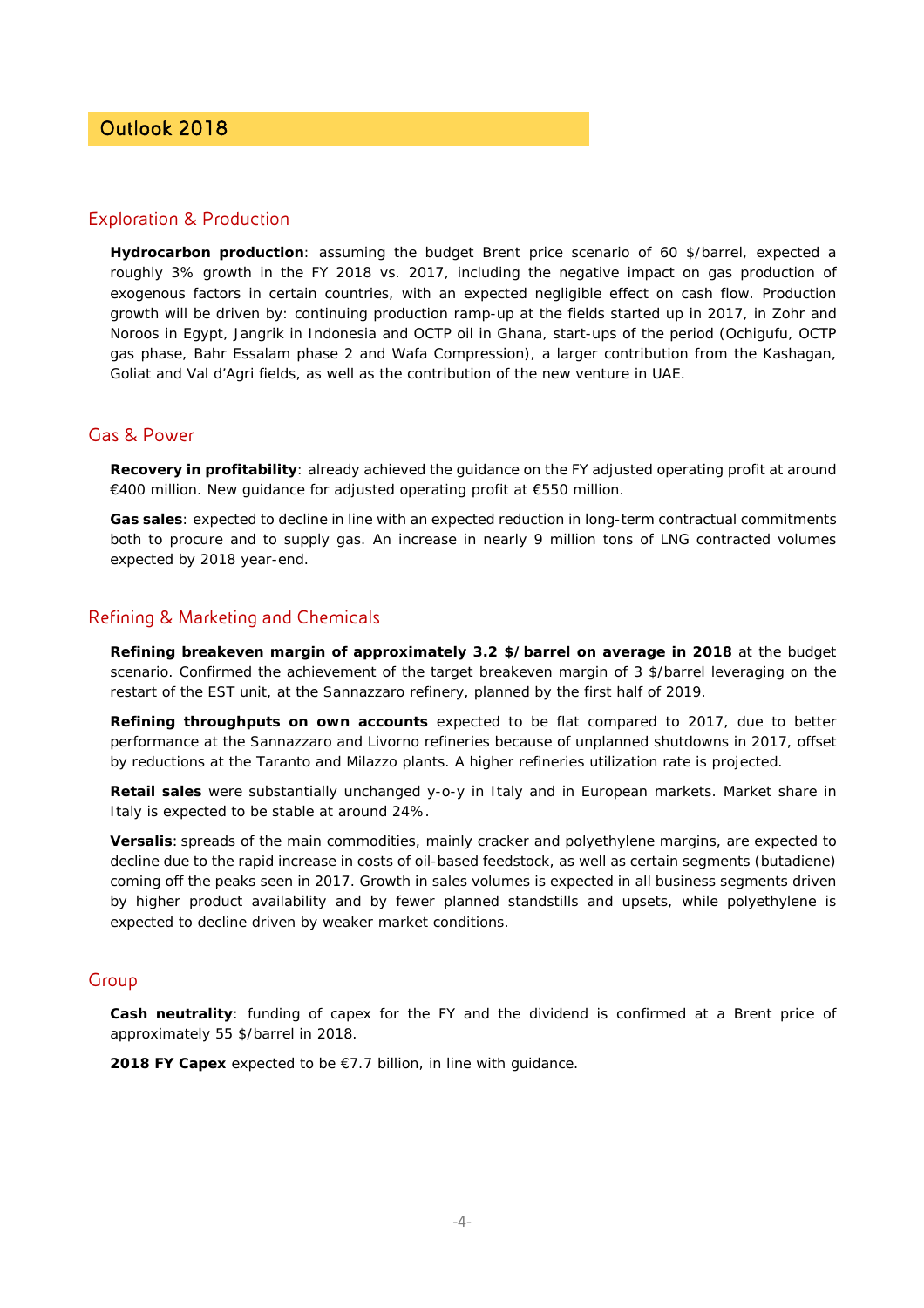# Exploration & Production

## Production and prices

| <b>IIQ</b> |                             |          | <b>IIIQ</b> |       |       | Nine months |       |       |  |
|------------|-----------------------------|----------|-------------|-------|-------|-------------|-------|-------|--|
| 2018       |                             |          | 2018        | 2017  | % Ch. | 2018        | 2017  | % Ch. |  |
|            | Production                  |          |             |       |       |             |       |       |  |
| 881        | Liquids                     | kbbl/d   | 886         | 885   | 0     | 884         | 848   | 4     |  |
| 5,359      | Natural gas                 | mmcf/d   | 5,008       | 5,012 | 0     | 5,241       | 5,138 | 1     |  |
| 1,863      | <b>Hydrocarbons</b>         | kboe/d   | 1,803       | 1,803 | 0     | 1,844       | 1,790 | 3     |  |
|            | <b>Average realizations</b> |          |             |       |       |             |       |       |  |
| 69.17      | Liquids                     | \$/bbl   | 69.99       | 48.03 | 46    | 66.95       | 47.31 | 42    |  |
| 4.52       | Natural gas                 | $$$ /kcf | 5.73        | 3.80  | 51    | 4.90        | 3.61  | 36    |  |
| 47.62      | <b>Hydrocarbons</b>         | \$/boe   | 51.85       | 35.14 | 48    | 47.29       | 33.55 | 41    |  |

- In the third quarter of 2018, **oil and natural gas production** averaged 1,803 kboe/d, unchanged from the third quarter of 2017 (1,844 kboe/d in the nine months of 2018; up by 3%). This performance was driven by the ramp-up at fields started up in 2017, mainly in Egypt, Indonesia, Congo and Ghana and the 2018 start-ups (with a total contribution of 284 kboe/d), as well as higher production at the Kashagan field and in Italy as well as the acquisition of the two Concession Agreements Lower Zakum (5%) and Umm Shaif/Nasr (10%) producing offshore in the United Arab Emirates. These positives were partly offset by negative price effects at PSAs contracts, lower-thanexpected produced gas volumes due to the impact of exogenous factors in certain countries and the decline of mature fields. When excluding price effects to PSAs contracts (approximately 22 kboe/d and 15 kboe/d in the quarter and the nine months, respectively), hydrocarbon production increased by 1.2% and 3.9% in the quarter and the nine months of 2018, respectively.
- **Liquids production** (886 kbbl/d) was unchanged from the third quarter of 2017 (884 kbbl/d in the nine months of 2018, up by 4%) due to production ramp-ups during the period and the acquisition in the United Arab Emirates offset by price effect and mature fields decline.
- **Natural gas production** (5,008 mmcf/d) was unchanged from the third quarter of 2017 (5,241 mmcf/d in the nine months, up by 1%). Production ramp-ups and start-ups were offset by exogenous factors in certain countries.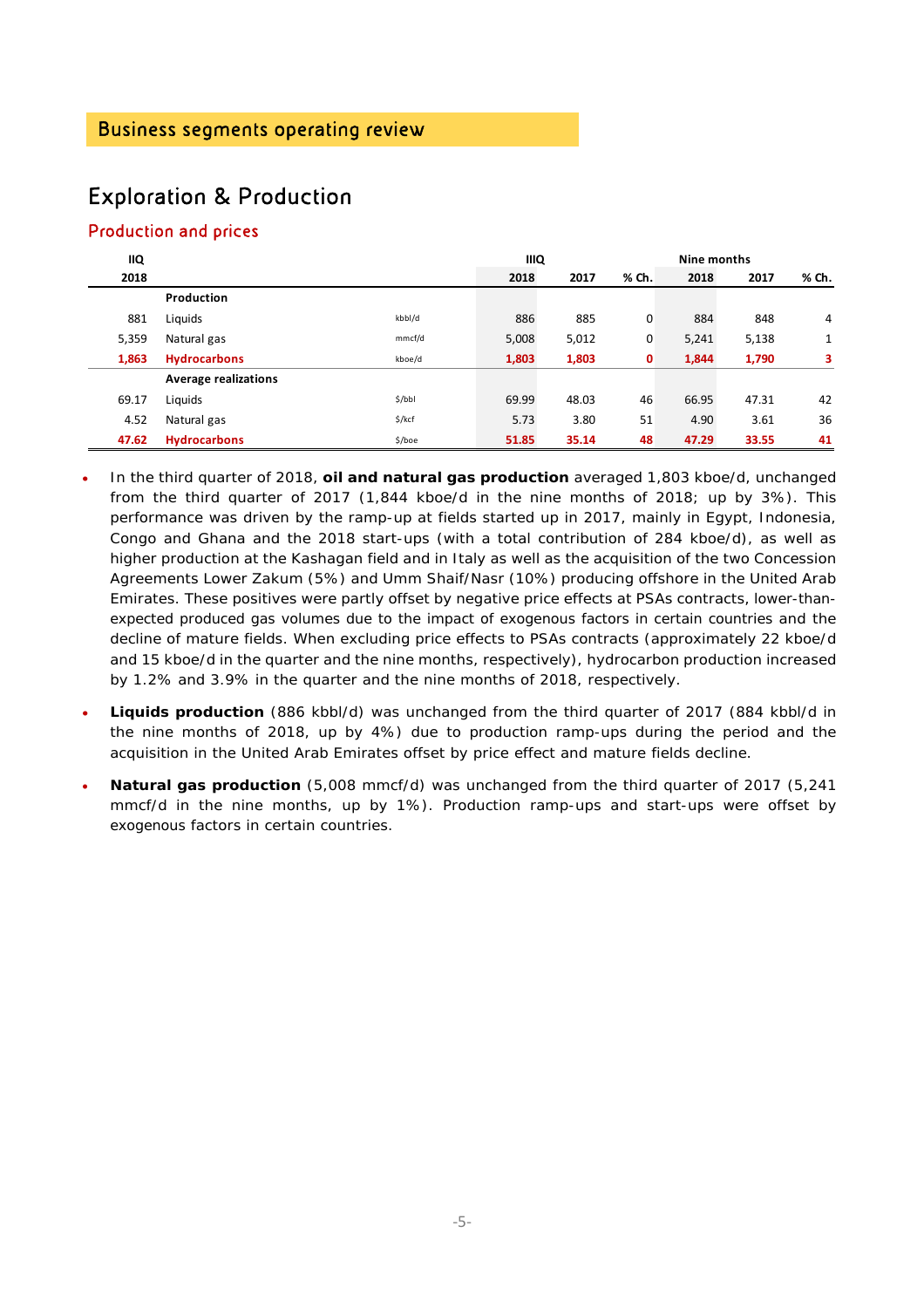### Results

| <b>IIQ</b> |                                                    | <b>IIIQ</b> |       | Nine months |          |         |       |
|------------|----------------------------------------------------|-------------|-------|-------------|----------|---------|-------|
| 2018       | $(E$ million)                                      | 2018        | 2017  | % Ch.       | 2018     | 2017    | % Ch. |
| 2,602      | <b>Operating profit (loss)</b>                     | 3,220       | 1,041 | 209         | 7,788    | 3,520   | 121   |
| 140        | Exclusion of special items                         | (125)       | 5     |             | 134      | (214)   |       |
| 2,742      | <b>Adjusted operating profit (loss)</b>            | 3,095       | 1,046 | 196         | 7,922    | 3,306   | 140   |
| (263)      | Net finance (expense) income                       | (110)       | (39)  |             | (429)    | (11)    |       |
| 109        | Net income (expense) from investments              | 53          | 104   |             | 197      | 291     |       |
| (1,504)    | Income taxes                                       | (1,649)     | (670) |             | (4, 293) | (1,954) |       |
| 58.1       | tax rate $(%)$                                     | 54.3        | 60.3  |             | 55.8     | 54.5    |       |
| 1,084      | <b>Adjusted net profit (loss)</b>                  | 1,389       | 441   | 215         | 3,397    | 1,632   | 108   |
|            | Results also include:                              |             |       |             |          |         |       |
| 86         | <b>Exploration expenses:</b>                       | 100         | 69    | 45          | 261      | 390     | (33)  |
| 64         | - prospecting, geological and geophysical expenses | 58          | 61    |             | 186      | 200     |       |
| 22         | - write-off of unsuccessful wells                  |             | 8     |             | 75       | 190     |       |
| 1,693      | Capital expenditure                                | 1,575       | 1,343 | 17          | 5,636    | 5,958   | (5)   |

- In the third quarter of 2018, the Exploration & Production segment reported an **adjusted operating profit** of €3,095 million and increased almost three times from the third quarter of 2017 (€1,046 million). This improvement reflected higher oil and gas realizations in dollar terms (up by 46% and 51%, respectively) driven by a recovery in crude oil prices with the Brent price up by 45% in dollar terms, as well as production growth with higher profit per boe. In the nine months of 2018, adjusted operating profit was €7,922 million, up by 140%, driven by a sharp increase in crude oil prices (with the Brent price up by 39% in dollar terms) and higher hydrocarbon production, partly offset by currency headwinds (with the EUR/USD exchange rate up by 7%). Furhermore, in the third quarter, adjusted operating profit rose by 13% from the second quarter of 2018 due to higher new accretive production, in a flattish crude oil price scenario.
- In the third quarter of 2018, **adjusted net profit** was €1,389 million, a threefold increase from the third quarter of previous year. This was due to a higher operating performance and a decreased adjusted tax rate (down by approximately 6 percentage points q-o-q) due to a lower tax rate associated with new productions and a positive impact associated with the crude oil price environment. In the nine months of 2018 adjusted net profit was €3,397 million (up by €1,765 million y-o-y) due to a higher operating performance. This positive was partially offset by the writeoff of financing receivables related to an unsuccessful exploration project managed by a joint venture in the Black Sea (approximately €270 million), with an additional effect on adjusted tax rate due to the fact that these expenses were non-deductible. In the nine months of 2018, adjusted tax rate increased by approximately 1.3 percentage points also due to the recognition of deferred tax assets relating to the achievement of certain project milestones in 2017.
- Cash tax rate was 32.1% and 29.8% respectively in the two reporting periods of 2018.

For the disclosure of the business segment special charges/gains see page 11.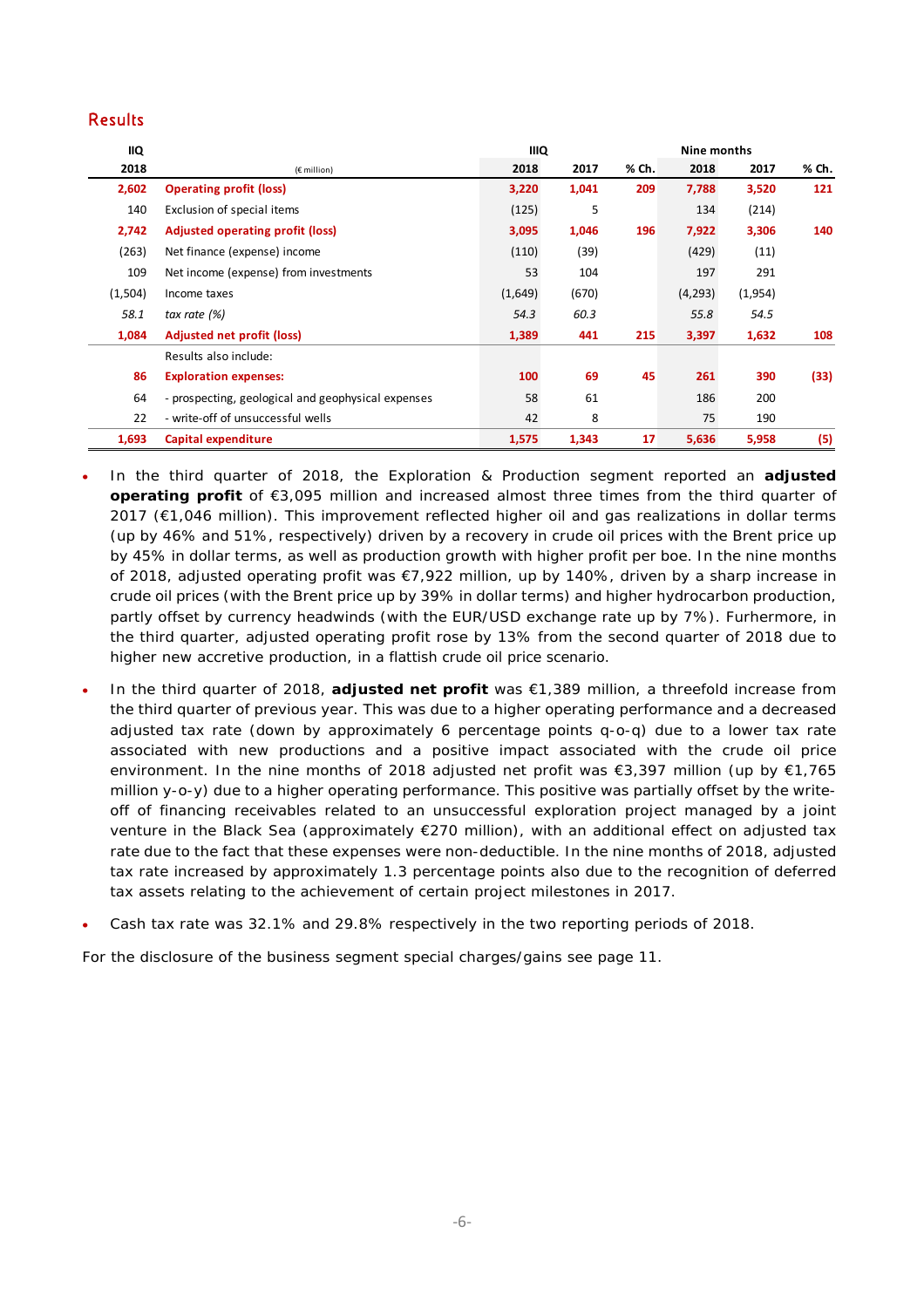## Gas & Power Sales

| IIQ   |                              |       | <b>IIIQ</b> |       |       |       |       |                         |
|-------|------------------------------|-------|-------------|-------|-------|-------|-------|-------------------------|
| 2018  |                              |       | 2018        | 2017  | % Ch. | 2018  | 2017  | % Ch.                   |
| 245   | <b>PSV</b>                   | €/kcm | 280         | 192   | 46    | 255   | 201   | 27                      |
| 224   | <b>TTF</b>                   |       | 260         | 171   | 52    | 237   | 177   | 34                      |
|       | Natural gas sales            | bcm   |             |       |       |       |       |                         |
| 9.77  | Italy                        |       | 9.22        | 7.93  | 16    | 30.18 | 27.81 | 9                       |
| 6.14  | Rest of Europe               |       | 6.10        | 8.21  | (26)  | 21.52 | 27.97 | (23)                    |
| 0.49  | of which: Importers in Italy |       | 1.00        | 0.97  | 3     | 2.38  | 2.90  | (18)                    |
| 5.65  | European markets             |       | 5.10        | 7.24  | (30)  | 19.14 | 25.07 | (24)                    |
| 2.17  | Rest of World                |       | 2.15        | 1.30  | 65    | 6.29  | 3.57  | 76                      |
| 18.08 | Worldwide gas sales          |       | 17.47       | 17.44 | 0     | 57.99 | 59.35 | (2)                     |
| 2.70  | of which: LNG sales          |       | 2.50        | 2.40  | 4     | 7.90  | 5.90  | 34                      |
| 8.49  | <b>Power sales</b>           | TWh   | 9.46        | 8.91  | 6     | 27.17 | 26.67 | $\overline{\mathbf{2}}$ |

 In the third quarter of 2018, **natural gas sales** were 17.47 bcm (57.99 bcm in the nine months of 2018), barely unchanged from the third quarter of 2017 (down by 2% in the nine months). Sales in Italy were up by 16% to 9.22 bcm, due to higher spot sales and volumes marketed at the wholesalers segment, partly offset by lower sales to the thermoelectric segment. Sales in European markets (5.10 bcm) decreased by 30% mainly reflecting the termination of some long-term and short-term contracts particularly in Germany/Austria, as a result of portfolio rationalization and lower volumes in Turkey.

 **Power sales** were 9.46 TWh in the third quarter of 2018, up by 6% due to higher volumes sold in France. In the nine months of 2018, sales volumes were 27.17 TWh and increased by 2% compared to the same period.

### Results

| <b>IIQ</b> |                                                                    | <b>IIIQ</b>  |           | Nine months |       |       |           |
|------------|--------------------------------------------------------------------|--------------|-----------|-------------|-------|-------|-----------|
| 2018       | $(E$ million)                                                      | 2018         | 2017      | % Ch.       | 2018  | 2017  | % Ch.     |
| 157        | <b>Operating profit (loss)</b>                                     | 21           | (120)     | 118         | 576   | (131) | $\bullet$ |
| (49)       | Exclusion of special items and inventory holding<br>(gains) losses | 50           | (73)      |             | (75)  | 130   |           |
| 108        | Adjusted operating profit (loss)                                   | 71           | (193)     | 137         | 501   | (1)   |           |
| (9)        | Net finance (expense) income                                       | $\mathbf{1}$ | 3         |             | (5)   | 9     |           |
|            | Net income (expense) from investments                              | (9)          | (2)       |             |       | (5)   |           |
| (42)       | Income taxes                                                       | (33)         | 53        |             | (196) | (65)  |           |
| 42.4       | tax rate $(%)$                                                     | 52.4         | $\cdot$ . |             | 39.4  |       |           |
| 57         | <b>Adjusted net profit (loss)</b>                                  | 30           | (139)     | 122         | 302   | (62)  | $\cdot$   |
| 55         | Capital expenditure                                                | 44           | 33        | 33          | 141   | 82    | 72        |

- In the third quarter of 2018, tipically the weakest quarter due to the seasonality of the business, the Gas & Power segment reported an **adjusted operating profit** of €71 million, a significant improvement compared to the loss of €193 million reported in the third quarter of 2017. This result reflected the overall restructuring of all the business activities, mainly growing in the LNG business as well as optimizations in the power business and logistics. Results also benefitted from the favourable market conditions in the wholesale segment, underpinned by the gas and LNG portfolio, partly offset by the seasonality in the retail business. In the nine months of 2018, adjusted operating profit amounted to €501 million, representing a substantial increase compared to the break-even of the nine months of 2017.
- **Adjusted net profit** amounted to €30 million in the third quarter of 2018, compared to a loss of €139 million reported in the previous year. In the nine months of 2018, adjusted net profit amounted to €302 million (compared to a loss of €62 million in the nine months of 2017).

For the disclosure on business segment special charges see page 11.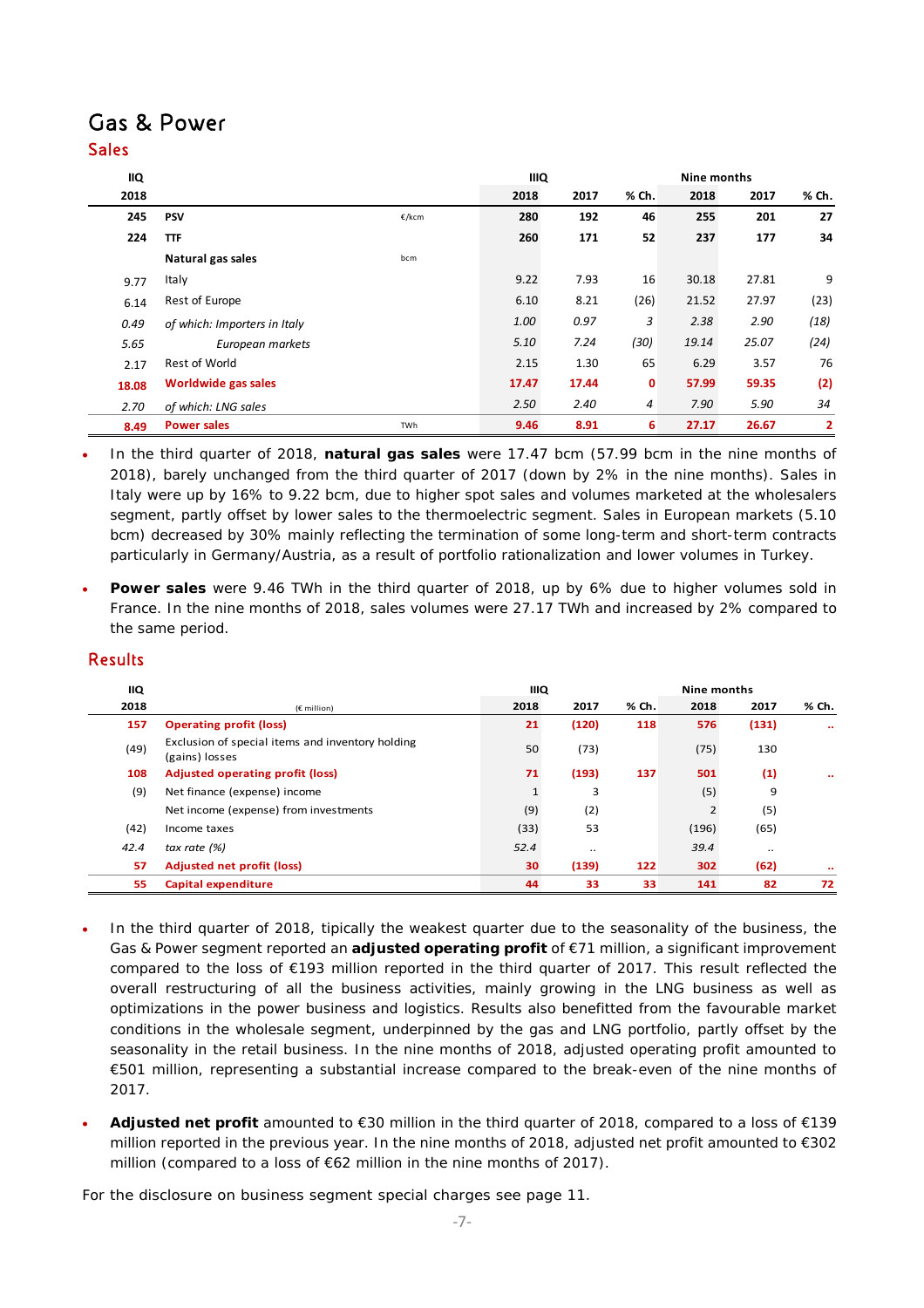# Refining & Marketing and Chemicals

## Production and sales

| ΙIQ   |                                            |          | <b>IIIQ</b> |       | Nine months |       |       |       |
|-------|--------------------------------------------|----------|-------------|-------|-------------|-------|-------|-------|
| 2018  |                                            |          | 2018        | 2017  | % Ch.       | 2018  | 2017  | % Ch. |
| 4.1   | <b>Standard Eni Refining Margin (SERM)</b> | \$/bbl   | 4.5         | 6.4   | (30)        | 3.9   | 5.3   | (26)  |
| 4.84  | Throughputs in Italy                       | mmtonnes | 5.22        | 5.63  | (7)         | 15.58 | 15.69 | (1)   |
| 0.76  | Throughputs in the rest of Europe          |          | 0.66        | 0.76  | (13)        | 2.10  | 2.15  | (2)   |
| 5.60  | <b>Total throughputs</b>                   |          | 5.88        | 6.39  | (8)         | 17.68 | 17.84 | (1)   |
| 87    | Average refineries utilization rate        | %        | 91          | 96    |             | 92    | 90    |       |
| 0.07  | Green throughputs                          |          | 0.04        | 0.08  | (50)        | 0.17  | 0.17  | 0     |
|       | <b>Marketing</b>                           |          |             |       |             |       |       |       |
| 2.11  | <b>Retail sales in Europe</b>              | mmtonnes | 2.20        | 2.24  | (2)         | 6.29  | 6.43  | (2)   |
| 1.48  | Retail sales in Italy                      |          | 1.54        | 1.56  | (1)         | 4.42  | 4.52  | (2)   |
| 0.63  | Retail sales in the rest of Europe         |          | 0.66        | 0.68  | (3)         | 1.87  | 1.91  | (2)   |
| 24.1  | Retail market share in Italy               | $\%$     | 24.6        | 24.4  |             | 24.2  | 24.3  |       |
| 2.67  | <b>Wholesale sales in Europe</b>           | mmtonnes | 2.72        | 2.83  | (4)         | 7.76  | 7.95  | (2)   |
| 1.89  | Wholesale sales in Italy                   |          | 1.98        | 2.04  | (3)         | 5.55  | 5.70  | (3)   |
| 0.78  | Wholesale sales in the rest of Europe      |          | 0.74        | 0.79  | (6)         | 2.21  | 2.25  | (2)   |
|       | <b>Chemicals</b>                           |          |             |       |             |       |       |       |
| 1,304 | Sales of petrochemical products            | ktonnes  | 1,209       | 1,140 | 6           | 3,749 | 3,514 | 7     |
| 79    | Average plant utilization rate             | %        | 77          | 74    |             | 79    | 76    |       |

- In the third quarter of 2018, **Eni's Standard Refining Margin** SERM was 4.5 \$/barrel, down by 30% from the third quarter of 2017 (3.9 \$/barrel in the nine months, down by 26%), due to lower relative prices of products compared to the cost of the petroleum feedstock reflecting the strong increase of oil prices.
- **Eni refining throughputs** were 5.88 mmtonnes, a decrease of 8% from the third quarter of 2017 (down by 1% in nine months), reflecting lower volumes processed mainly at the Taranto and Milazzo refineries due to maintenance standstills, and at the Bayernoil refinery following the event occurred in September. These were offset by higher volumes being processed by Livorno refinery, affected by a shutdown in the third quarter 2017 due to a force majeure event.
- **Volumes of biofuels** produced at the Venice Green refinery decreased by 50% from the third quarter of 2017 (in line compared to the nine months of 2017) due to unplanned standstill in September.
- **Retail sales in Italy** of 1.54 mmtonnes slightly declined by 1% in the third quarter (4.42 mmtonnes, down by 2% in the nine months), due to lower volumes sold in the highway and lease concession segments, on the back of declining consumptions and increasing competitive pressure, partially offset by higher volumes marketed by company-owned fuel stations. Eni's retail market share for the quarter was 24.6% (24.4% in the third quarter of 2017).
- **Wholesale sales in Italy** were 1.98 mmtonnes, declining by 3% from the third quarter of 2017 (down by 3% from the nine months of 2017) mainly due to lower sales of bunker and jet fuel, partly offset by increased sales of gasoil.
- **Retail and wholesale sales in the rest of Europe** were 1.40 mmtonnes, decreasing by 5% from the third quarter of 2017 (down by 2% in the nine months), due to lower sales volumes in Germany, following the event occurred at the Bayernoil refinery.
- **Sales of petrochemical products** of 1.21 mmtonnes increased by 6% and 7% in the third quarter and nine months of 2018, respectively, mainly due to higher sales of intermediates driven by fewer shutdowns compared to the same period in 2017.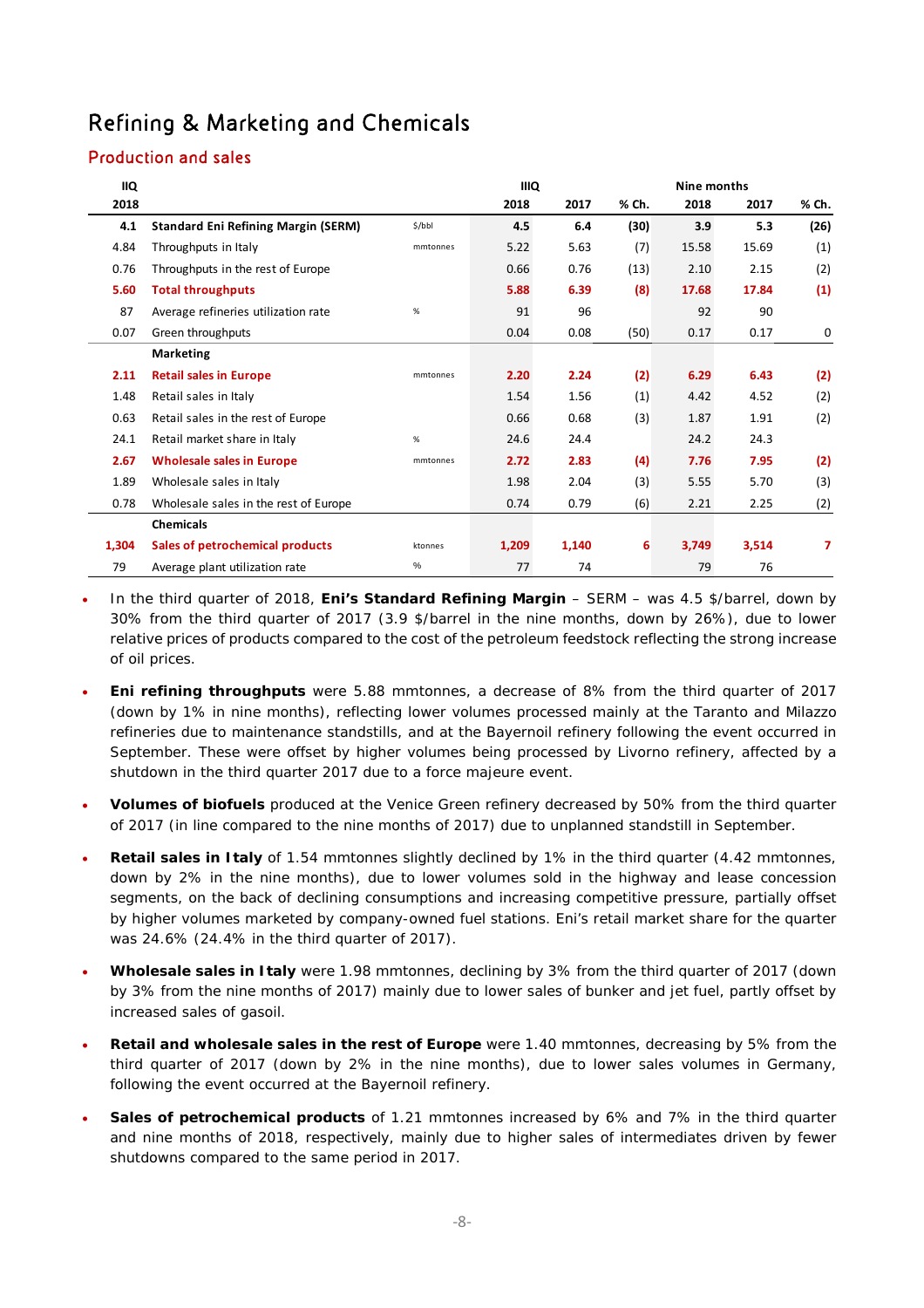### Results

| <b>IIQ</b> |                                               | <b>IIIQ</b>    |              | Nine months |       |       |       |
|------------|-----------------------------------------------|----------------|--------------|-------------|-------|-------|-------|
| 2018       | $(E$ million)                                 | 2018           | 2017         | % Ch.       | 2018  | 2017  | % Ch. |
| 258        | <b>Operating profit (loss)</b>                | 170            | 367          | (54)        | 566   | 764   | (26)  |
| (260)      | Exclusion of inventory holding (gains) losses | (154)          | (95)         |             | (513) | (39)  |       |
| 69         | Exclusion of special items                    | 77             | 65           |             | 184   | 153   |       |
| 67         | Adjusted operating profit (loss)              | 93             | 337          | (72)        | 237   | 878   | (73)  |
| 61         | - Refining & Marketing                        | 140            | 224          | (38)        | 219   | 455   | (52)  |
| 6          | - Chemicals                                   | (47)           | 113          | (142)       | 18    | 423   | (96)  |
| (1)        | Net finance (expense) income                  | (2)            | $\mathbf{1}$ |             | 9     | 3     |       |
| (21)       | Net income (expense) from investments         | $\overline{2}$ | 15           |             | 4     | 16    |       |
| (26)       | Income taxes                                  | (36)           | (111)        |             | (107) | (301) |       |
| 57.8       | tax rate (%)                                  | 38.7           | 31.4         |             | 42.8  | 33.6  |       |
| 19         | <b>Adjusted net profit (loss)</b>             | 57             | 242          | (76)        | 143   | 596   | (76)  |
| 199        | Capital expenditure                           | 181            | 188          | (4)         | 505   | 439   | 15    |

- In the third quarter of 2018, the Refining & Marketing and Chemicals segment reported an **adjusted operating profit** of €93 million (€237 million in the nine months), down by 72% from €337 million reported in the third quarter of 2017 (down by 73% from the nine months of 2017).
- In the third quarter of 2018, the **Refining & Marketing** business reported an adjusted operating profit of €140 million, down by 38% q-o-q (€219 million in the nine months of 2018; down by 52%) due to an unfavorable trading environment with the refining margin declining by 30%, reflecting higher oil feedstock costs which were not passed onto product prices and a higher number of unplanned shutdowns (at Milazzo, Taranto and Venice Green refinery). Moreover, the quarterly performance was negatively affected by upset activities at the oxygenate business plant in Venezuela. These negative trends were partly offset by plant and supply optimizations. The marketing results in the quarter and in the nine months of 2018 slightly increased compared to 2017.
- In the third quarter of 2018, the **Chemical** business reported an adjusted operating loss of €47 million, compared to an adjusted operating profit of €113 million in the third quarter of 2017. This decrease was driven by the lower benchmark margins of cracker (down by 29%) and polyethylene (down by 82%) reported in the third quarter, due to rapidly-escalating costs of oil-based feedstock that were not passed onto final prices, pressured by oversupplies and mounting competitive pressure from cheaper product streams from the Middle-East and the USA. The lower operating performance reported in the nine months of 2018 (€18 million vs. €423 million) was driven by the same factors as evidenced in the quarterly trend and by the fact that the first half of 2017 results benefited from exceptionally high prices in intermediates, mainly butadiene and benzene, due to contingent factors.
- **The R&M and Chemicals** segment reported an adjusted net profit of €57 million in the third quarter of 2018 and €143 million in the nine months of 2018, reducing by approximately 76% in both the comparative periods, due to lower operating performance.

For the disclosure on business segment special charges see page 11.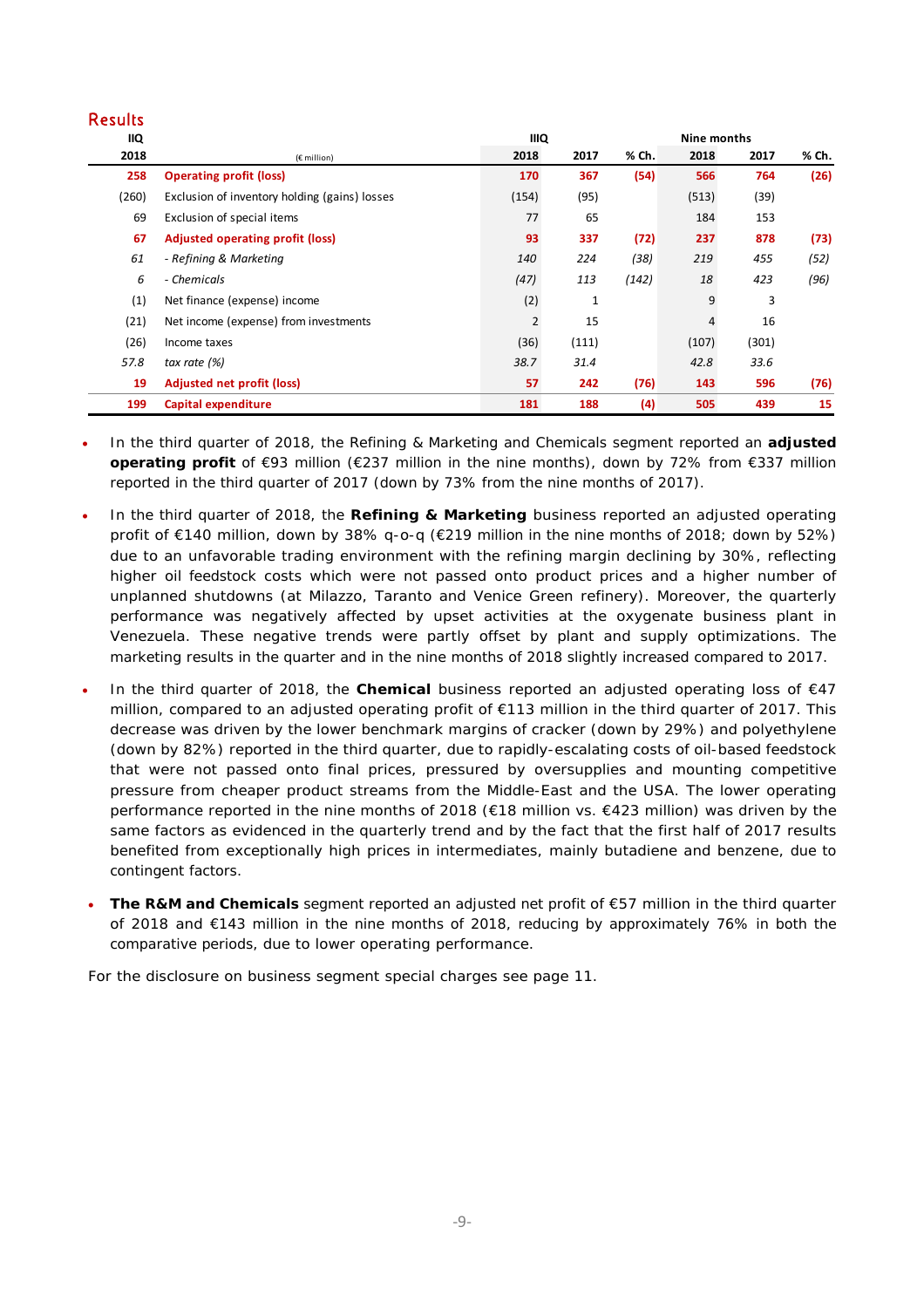## Group results

| IIQ    |                                                                                               | <b>IIIQ</b> |        |       | Nine months |        |               |
|--------|-----------------------------------------------------------------------------------------------|-------------|--------|-------|-------------|--------|---------------|
| 2018   | (€ million)                                                                                   | 2018        | 2017   | % Ch. | 2018        | 2017   | % Ch.         |
| 18,139 | Net sales from operations                                                                     | 19,695      | 15,684 | 26    | 55,766      | 49,374 | 13            |
| 2,639  | <b>Operating profit (loss)</b>                                                                | 3,449       | 998    | 246   | 8,487       | 3,672  | 131           |
| (259)  | Exclusion of inventory holding (gains) losses                                                 | (153)       | (63)   |       | (507)       | (70)   |               |
| 184    | Exclusion of special items (a)                                                                | 8           | 12     |       | 268         | 198    |               |
| 2,564  | <b>Adjusted operating profit (loss)</b>                                                       | 3,304       | 947    | 249   | 8,248       | 3,800  | 117           |
|        | Breakdown by segment:                                                                         |             |        |       |             |        |               |
| 2,742  | <b>Exploration &amp; Production</b>                                                           | 3,095       | 1,046  | 196   | 7,922       | 3,306  | 140           |
| 108    | Gas & Power                                                                                   | 71          | (193)  | 137   | 501         | (1)    | $\cdot \cdot$ |
| 67     | Refining & Marketing and Chemicals                                                            | 93          | 337    | (72)  | 237         | 878    | (73)          |
| (169)  | Corporate and other activities                                                                | (102)       | (151)  | 32    | (433)       | (426)  | (2)           |
| (184)  | Impact of unrealized intragroup profit elimination<br>and other consolidation adjustments (b) | 147         | (92)   |       | 21          | 43     |               |
| 1,252  | Net profit (loss) attributable to Eni's<br>shareholders                                       | 1,529       | 344    | 344   | 3,727       | 1,327  | 181           |
| (184)  | Exclusion of inventory holding (gains) losses                                                 | (108)       | (45)   |       | (359)       | (51)   |               |
| (301)  | Exclusion of special items (a)                                                                | (33)        | (70)   |       | (235)       | 160    |               |
| 767    | Adjusted net profit (loss) attributable to Eni's<br>shareholders                              | 1,388       | 229    | 506   | 3,133       | 1,436  | 118           |

(a) For further information see table "Breakdown ofspecial items"

(b) Unrealized intragroup profit elimination mainly pertained to intra‐group sales of commodities and services recorded in the assets of the purchasing business segment as of the end of the period.

### Adjusted results

- In the **third quarter of 2018, Eni's consolidated adjusted operating profit** of €3,304 million recorded a more than threefold increase in comparison to the third quarter of 2017 (up by €2,357 million). This was driven by a robust performance in the E&P segment (up by approximately  $\epsilon$ 2 billion, representing an almost three-fold increase q-o-q) due to sharply higher crude oil prices (the Brent benchmark in dollar terms was up by 45%) and an increasing profit per boe of new productions. In spite of the third quarter usually being the weakest in the year due to the seasonality in gas sales, the G&P segment reported an adjusted operating profit of €71 million compared to an operating loss of €193 million in the third quarter of 2017. This was driven by the overall restructuring of all the business activities, mainly growing in the LNG business as well as optimizations in the power business and logistics. The R&M and Chemicals segment reported a 72% decrease in operating performance due to sharply higher supply costs of oil-based feedstock that were not recovered in sales prices, in addition to pressure from weak demand trends in outlet markets, which squeezed unit margins. An unfavorable trading environment was partly offset by efficiency and optimization initiatives.
- In the **nine months of 2018, the consolidated adjusted operating profit** of €8,248 million was up by 117%. The €4.4 billion increase was comprised of a €3.1 billion increase from scenario effects and a €1.3 billion increase from growth in production with higher unit margins and efficiency and optimization gains. Third quarter results benefitted from scenario effects for €1.7 billion and an improved performance for €0.65 billion.
- In the **third quarter of 2018 adjusted net profit** of €1,388 million increased by €1,159 million from the third quarter of 2017. This performance was driven by an increased operating profit as well as lower adjusted tax rate in the E&P segment (approximately six percentage points) due to a more benign tax rate applicable to new productions and the improved scenario. In the nine months of 2018 adjusted net profit of €3,133 million reported a more than twofold increase y-o-y. The adjusted tax rate was 58.4%, down by 1.8 percentage points.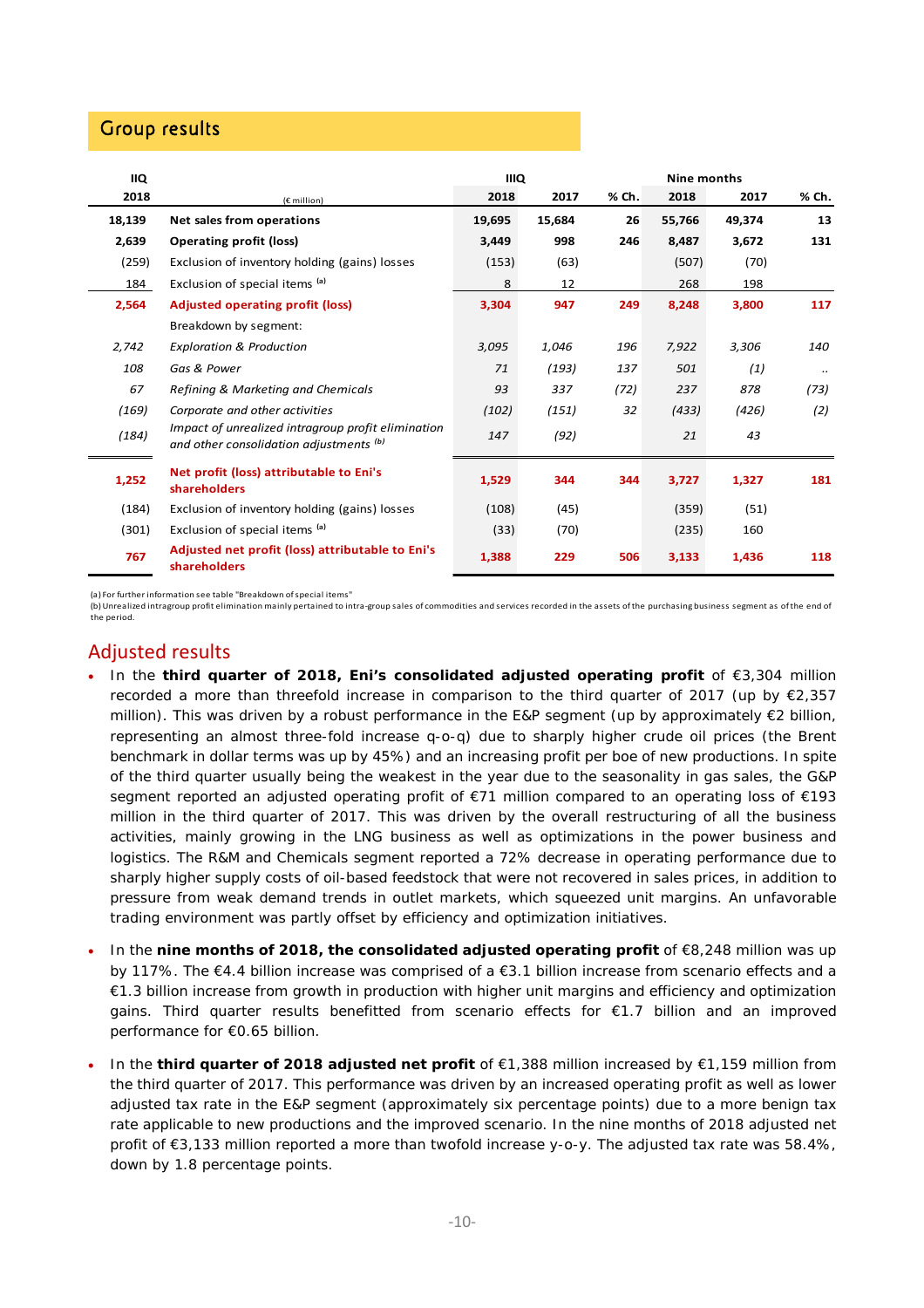**Compared to the second quarter of 2018, the consolidated adjusted net profit of the third quarter** increased by approximately €600 million, under a Brent price scenario substantially flat, up by approximately 80%, mainly due to the higher share of oil and gas production characterized by higher profit per boe, as well as lower write-off of exploration initiatives.

### Special items

The breakdown by segment of **special items of operating profit** is the following:

- **E&P**: a negative impact of €125 million was recorded in the third quarter mainly due to the reinstatement of correlation between hydrocarbon production and reserve depletion by accruing the underlying UOP-based amortization charges of Eni Norge subsidiary classified as held for sale in accordance to IFRS 5 due to pending merger agreement with Point Resources. In the GAAP results assets or disposal group classified as held for sale are not to be depreciated or amortized. In the nine months, net charges of €134 million were reported and included, in addition to above mentioned, the following special items: the outcome of an arbitration proceeding relating a long-term contract to purchase regasification services, which established the termination of the contract and of the related annual fees charged to Eni. It also awarded the counterpart equitable compensation of €286 million (plus financial interests of €20 million). Furthermore, other special charges included an impairment loss of a gas asset to align its book value to fair value (€63 million), a risk provision relating to a contractual litigation (€48 million) and an allowance for doubtful accounts as part of a dispute to recover investments towards a State counterparty to align the recoverable amount with the expected outcome of an ongoing renegotiation. The main gain recorded was on the disposal of a 10% interest in the Shorouk concession, offshore of Egypt, to Mubadala Petroleum, a UAE-based company (€331 million net of assignment bonus and other charges).
- **G&P**: net charges of €50 million (net gains of €75 million in the nine months) were mainly driven by: the effects of fair-value commodity derivatives that lacked the formal criteria to be accounted as hedges under IFRS (net gains of €69 million in the quarter and €239 million in the nine months) and an impairment relating to the alignment of the book value of the Hungarian gas distribution activity to its fair value, divested in June 2018 (€6 million in the nine months) as well as provision for redundancy incentives (€123 million in the nine months). The G&P adjusted operating result also includes a positive balance of €40 million (€77 million in the nine months) related to derivative financial instruments used to manage margin exposure to foreign currency exchange rate movements and exchange translation differences of commercial payables and receivables.
- **R&M and Chemicals**: net charges of €77 million (€184 million in the nine months) mainly driven by: the write-down of capital expenditure relating to certain Cash Generating Units in the R&M business, which were impaired in previous reporting periods and continued to lack any profitability prospects (€35 million and €70 million in the quarter and the nine months of 2018, respectively) and environmental provisions (€41 million and €120 million in two reporting periods).

Non-operating special items included the tax effects relating to operating special items, Eni's interest of extraordinary charges/impairment recognized by the Saipem subsidiary (€116 million) in the nine months of 2018 as well as an impairment reversal (€429 million) at the Angola LNG equity-accounted entity due to improved project economics.

## Reported results

In the nine months of 2018, **net profit attributable to Eni's shareholders** was €3,727 million, an almost threefold increase vs. the previous year result (€1,327 million). In the third quarter of 2018, net profit amounted to €1,529 million, or a more than fourfold increase q-o-q.

The results achieved by Eni in the third quarter and nine months 2018 were driven by a strengthening oil market with Brent crude oil prices hitting the highest levels of the last four years. This trend in crude oil prices was due to a better balance in fundamentals supported by macroeconomic growth and discipline among OPEC and non-OPEC producers complying with agreed output quotas, as well as normalized global inventory levels and renewed geo-political risks. Against this backdrop, the E&P reported an operating profit that tripled over last year (up by  $\epsilon$ 2.2 billion and  $\epsilon$ 4.3 billion respectively in the third quarter and the nine months). The G&P segment consolidated its path to sustainable profitability levels driven by the overall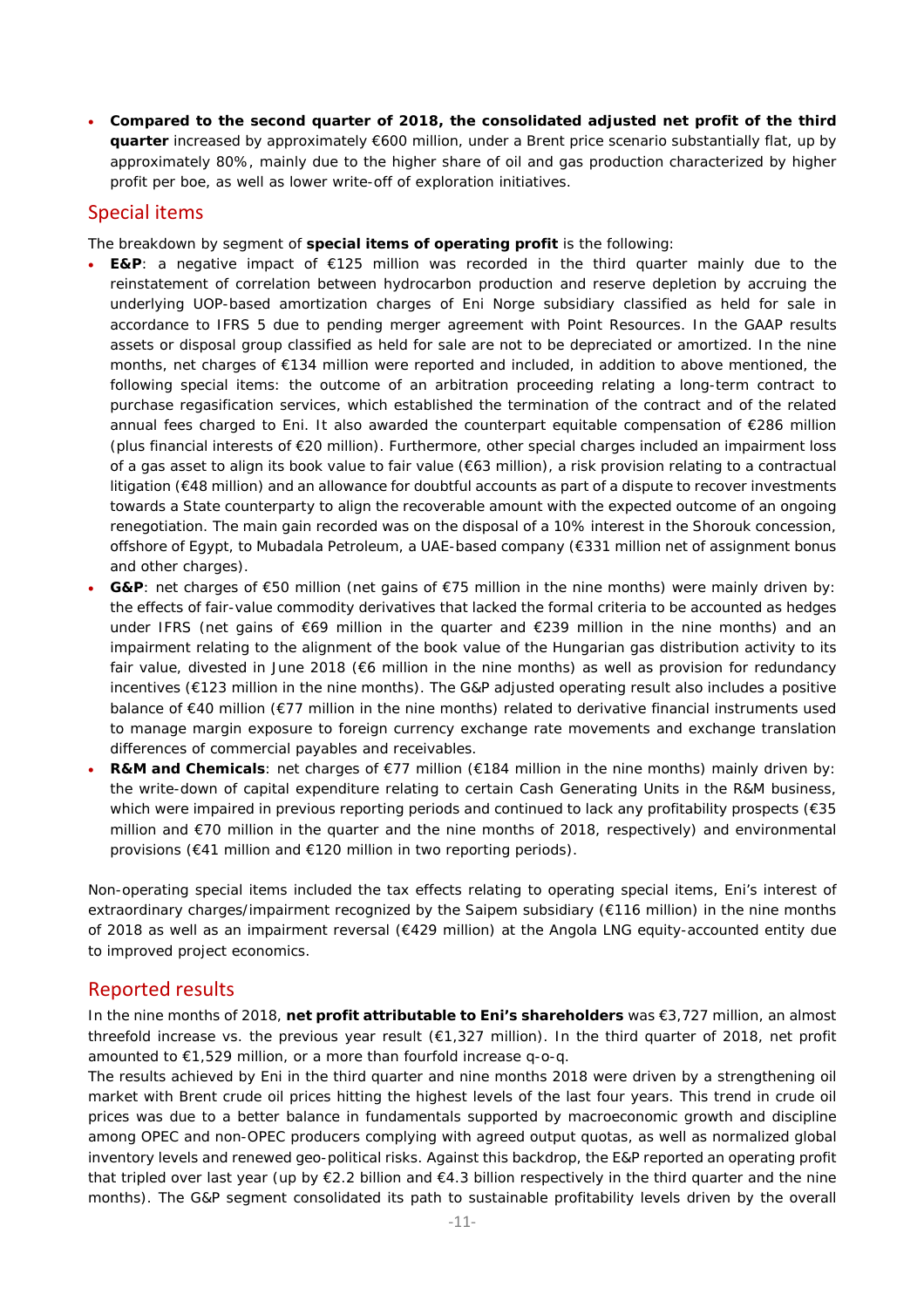restructuring of all the business activities, optimization in the power business and in logistics, as well as growth in the LNG business leveraging its integration with the E&P segment. The downstream refining and chemical businesses were negatively affected by a challenging trading environment, particularly in the third quarter of 2018, because of rapidly-escalating oil-based feedstock costs which were not fully recovered in the final prices of products due to competitive pressures from more efficient producers and oversupply, leading to a squeeze in margins (the SERM benchmark refining margin was down by 30% in the quarter; the cracker margin down by 29% and the spread of polyethylene process vs. the feedstock was down to almost zero).

The improvement in operating performance (up by  $\epsilon$ 4,815 million and  $\epsilon$ 2,451 million in the nine months and the third quarter, respectively) was partly offset by higher income taxes (up by €2,441 million and €1,106 million, in the two reporting periods, respectively) driven by a lower consolidated reported tax rate (54.4% and 53.7% in the nine months and the third quarter, respectively) due to the lower taxation of the new production started up in the E&P segment and to the better scenario.

## Net borrowings and cash flow from operations

| <b>IIQ</b> |                                                                                                                         | <b>IIIQ</b> |         |         | <b>Nine months</b> |          |          |
|------------|-------------------------------------------------------------------------------------------------------------------------|-------------|---------|---------|--------------------|----------|----------|
| 2018       | (€ million)                                                                                                             | 2018        | 2017    | Change  | 2018               | 2017     | Change   |
| 1,257      | <b>Net profit (loss)</b><br>Adjustments to reconcile net profit (loss) to net cash provided by operating<br>activities: | 1,530       | 345     | 1,185   | 3,735              | 1,330    | 2,405    |
| 1,673      | - depreciation, depletion and amortization and other non monetary items                                                 | 1,911       | 1,991   | (80)    | 5,574              | 6,513    | (939)    |
| (417)      | - net gains on disposal of assets                                                                                       | (19)        | (159)   | 140     | (437)              | (495)    | 58       |
| 1,415      | - dividends, interests and taxes                                                                                        | 1,846       | 678     | 1,168   | 4,629              | 2,201    | 2,428    |
| 398        | Changes in working capital related to operations                                                                        | 560         | 376     | 184     | (116)              | 126      | (242)    |
| (1, 293)   | Dividends received, taxes paid, interests (paid) received                                                               | (1,726)     | (1,070) | (656)   | (4,063)            | (2,876)  | (1, 187) |
| 3,033      | Net cash provided by operating activities                                                                               | 4,102       | 2,161   | 1,941   | 9,322              | 6,799    | 2,523    |
| (1,961)    | Capital expenditure                                                                                                     | (1,830)     | (1,570) | (260)   | (6, 332)           | (6, 493) | 161      |
| (94)       | Investments                                                                                                             | (26)        | (453)   | 427     | (157)              | (503)    | 346      |
| 1,194      | Disposal of consolidated subsidiaries, businesses, tangible and intangible<br>assets and investments                    |             | 368     | (273)   | 1,356              | 992      | 364      |
| 833        | Other cash flow related to capital expenditure, investments and disposals                                               | 46          | 1,128   | (1,082) | 739                | 1,367    | (628)    |
| 3,005      | <b>Free cash flow</b>                                                                                                   | 2,387       | 1,634   | 753     | 4,928              | 2,162    | 2,766    |
| 206        | Borrowings (repayment) of debt related to financing activities                                                          | (45)        | (10)    | (35)    | (104)              | (114)    | 10       |
| (85)       | Changes in short and long-term financial debt                                                                           | 2,064       | 754     | 1,310   | 1,090              | 1,076    | 14       |
| (1, 442)   | Dividends paid and changes in non-controlling interests and reserves                                                    | (1,510)     | (1,440) | (70)    | (2,953)            | (2,883)  | (70)     |
| 31         | Effect of changes in consolidation, exchange differences and cash and cash<br>equivalent                                | 5           | (14)    | 19      | 17                 | (52)     | 69       |
| 1,715      | <b>NET CASH FLOW</b>                                                                                                    | 2,901       | 924     | 1,977   | 2,978              | 189      | 2,789    |
| <b>IIQ</b> |                                                                                                                         | <b>IIIQ</b> |         |         | <b>Nine months</b> |          |          |
| 2018       | (€ million)                                                                                                             | 2018        | 2017    | Change  | 2018               | 2017     | Change   |
| 3,005      | <b>Free cash flow</b>                                                                                                   | 2,387       | 1,634   | 753     | 4,928              | 2,162    | 2,766    |
|            | Net borrowings of acquired companies                                                                                    |             |         |         | (2)                |          | (2)      |
| (5)        | Net borrowings of divested companies                                                                                    |             | (3)     | 3       | (5)                | (3)      | (2)      |
| (177)      | Exchange differences on net borrowings and other changes                                                                | 15          | 311     | (296)   | (57)               | 535      | (592)    |
| (1, 442)   | Dividends paid and changes in non-controlling interest and reserves                                                     |             | (1,440) | (70)    | (2,953)            | (2,883)  | (70)     |
| 1,381      | <b>CHANGE IN NET BORROWINGS</b>                                                                                         | 892         | 502     | 390     | 1,911              | (189)    | 2,100    |

In the **nine months of 2018, net cash flow from operating activities** amounted to €9,322 million, influenced by a lower level of receivables due beyond the end of the reporting period being sold to financing institutions, compared to the amount sold at the end of the fourth quarter of 2017 (approximately €540 million).

In the **third quarter of 2018, net cash flow from operating activities** amounted to €4,102 million, that was influenced by a higher level of receivables due beyond the end of the reporting period being sold to financing institutions, compared to the amount sold at the end of the second quarter 2018 (approximately €180 million).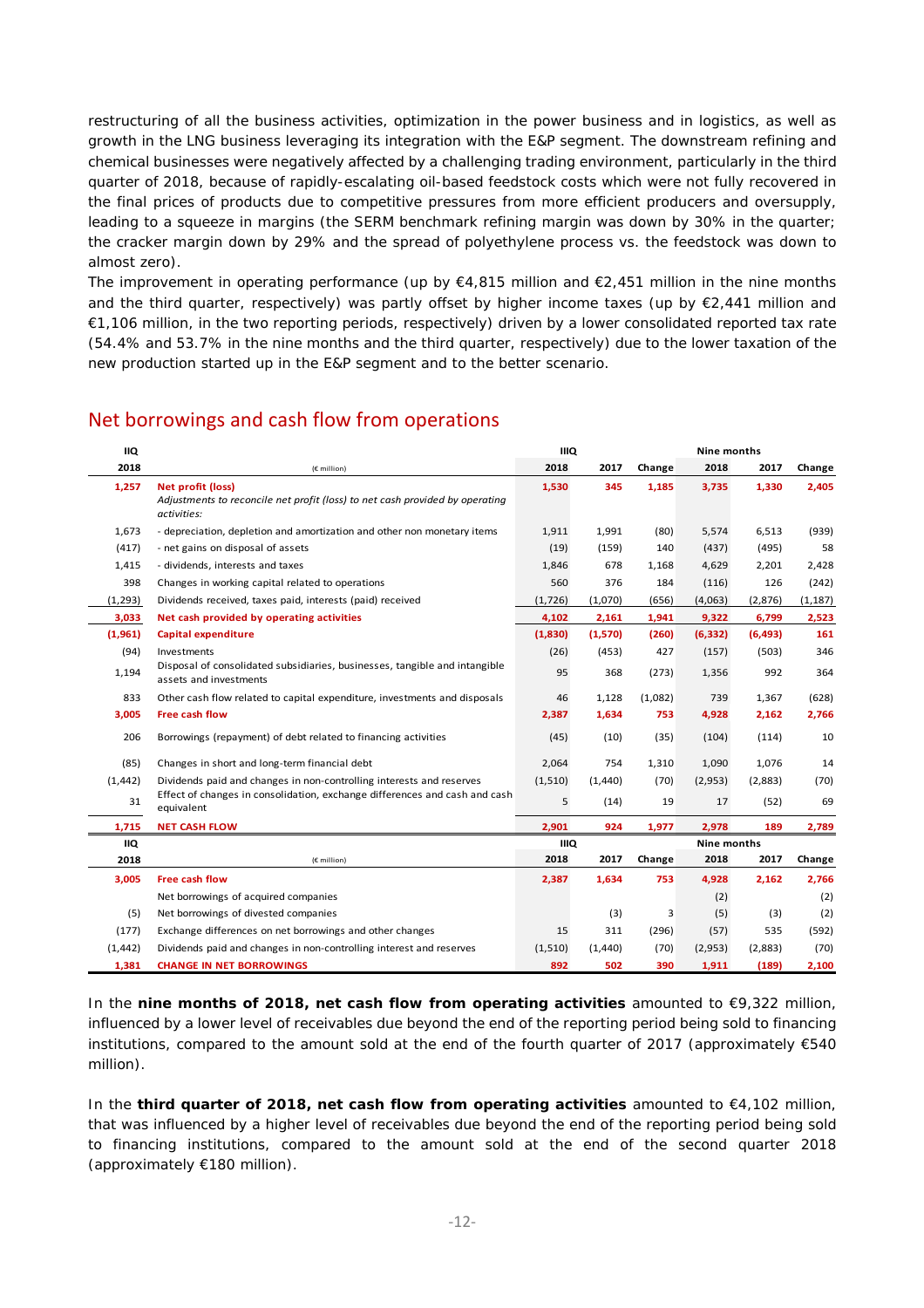**Compared with the second quarter of 2018,** the third quarter of 2018 reported an increase of approximately €1.1 billion in cash generation, despite seasonal factors in the Gas & Power business and a flat Brent price environment. The performance was driven mainly by a robust result from the E&P segment (approximately €0.8 billion), as a result of the increase in cash flow per barrel of new productions and working capital optimizations.

In the **nine months of 2018, adjusted net cash flow from operating activities before changes in working capital at replacement cost** was €9,385 million, up by 37% compared to the same period in 2017. This adjusted measure is derived by excluding certain non-recurring charges: an expense recognized in connection with the final outcome of an arbitration proceeding (€306 million), an extraordinary allowance for doubtful accounts in the E&P segment (€70 million) and charges related to the sale of a 10% interest in the Zohr project due to the fact that they related to the asset disposition (see the following reconciliation table).

Capital expenditure for the period, including investments, was €6,489 million. Net capex amounted to approximately €5.52 billion and mainly excluded the following items: an entry bonus paid in connection with the two new Concession Agreements in the UAE (€733 million); the share of the 2018 capex pertaining to a 10% divested interest in the Zohr project (€161 million) effective from January 1, 2018, which was reimbursed to Eni by the buyer at the transaction date (end of June). Additionally, the Company was given €50 million as an advance on future gas supplies to Egyptian state-owned partners, which was intended to finance Zohr's capex. The self-financing ratio of net capex was 170% in the nine months of 2018.

Cash flow from disposals (€1,356 million) mainly related to the sale of 10% interest in the Zohr project above mentioned, non-strategic assets in the E&P segment and gas distribution activities in Hungary. Other cash flow related to capital expenditure, investments and disposals (€739 million) included the collection of the deferred tranches of the consideration on the sale of 10% and 30% interests in the Zohr project finalized in 2017 (€445 million) and increased payables relating to capital expenditure following the progress in the development of Zohr.

Eni's net cash provided by operating activities funded capex outflows, in addition to the payment of the 2017 final and 2018 interim dividends to Eni's shareholders (€2,950 million), also generating a surplus of approximately €1 billion, which was used to pay down finance debt.

(€ million)

|                                               | <b>GAAP</b><br>measures | Profit/Loss on<br>stock | Final award of an<br>arbitration | Extraordinary<br>allowance for<br>doubtful accounts | Expense due on<br>10% Zohr disposal | <b>Trade advances</b><br>cashed-in to fund the<br>Zohr project |       | <b>Non-GAAP measures</b>                                |
|-----------------------------------------------|-------------------------|-------------------------|----------------------------------|-----------------------------------------------------|-------------------------------------|----------------------------------------------------------------|-------|---------------------------------------------------------|
| Nine months 2018                              |                         |                         |                                  |                                                     |                                     |                                                                |       |                                                         |
| Net cash before changes in<br>working capital | 9,438                   | (507)                   | 306                              | 70                                                  | 78                                  |                                                                | 9.385 | Adjusted net cash before<br>changes in working capital  |
| Changes in working capital                    | (116)                   | 507                     | (306)                            | (70)                                                |                                     | (50)                                                           | (35)  |                                                         |
| Net cash provided by<br>operating activities  | 9,322                   |                         |                                  |                                                     | 78                                  | (50)                                                           | 9,350 | Underlying net cash provided<br>by operating activities |
| <b>Third Quarter 2018</b>                     |                         |                         |                                  |                                                     |                                     |                                                                |       |                                                         |
| Net cash before changes in<br>working capital | 3,542                   | (153)                   | 6                                | $\mathbf{1}$                                        |                                     |                                                                | 3,396 | Adjusted net cash before<br>changes in working capital  |
| Changes in working capital                    | 560                     | 153                     | (6)                              | (1)                                                 |                                     |                                                                | 706   |                                                         |
| Net cash provided by<br>operating activities  | 4,102                   |                         |                                  |                                                     |                                     |                                                                | 4.102 | Underlying net cash provided<br>by operating activities |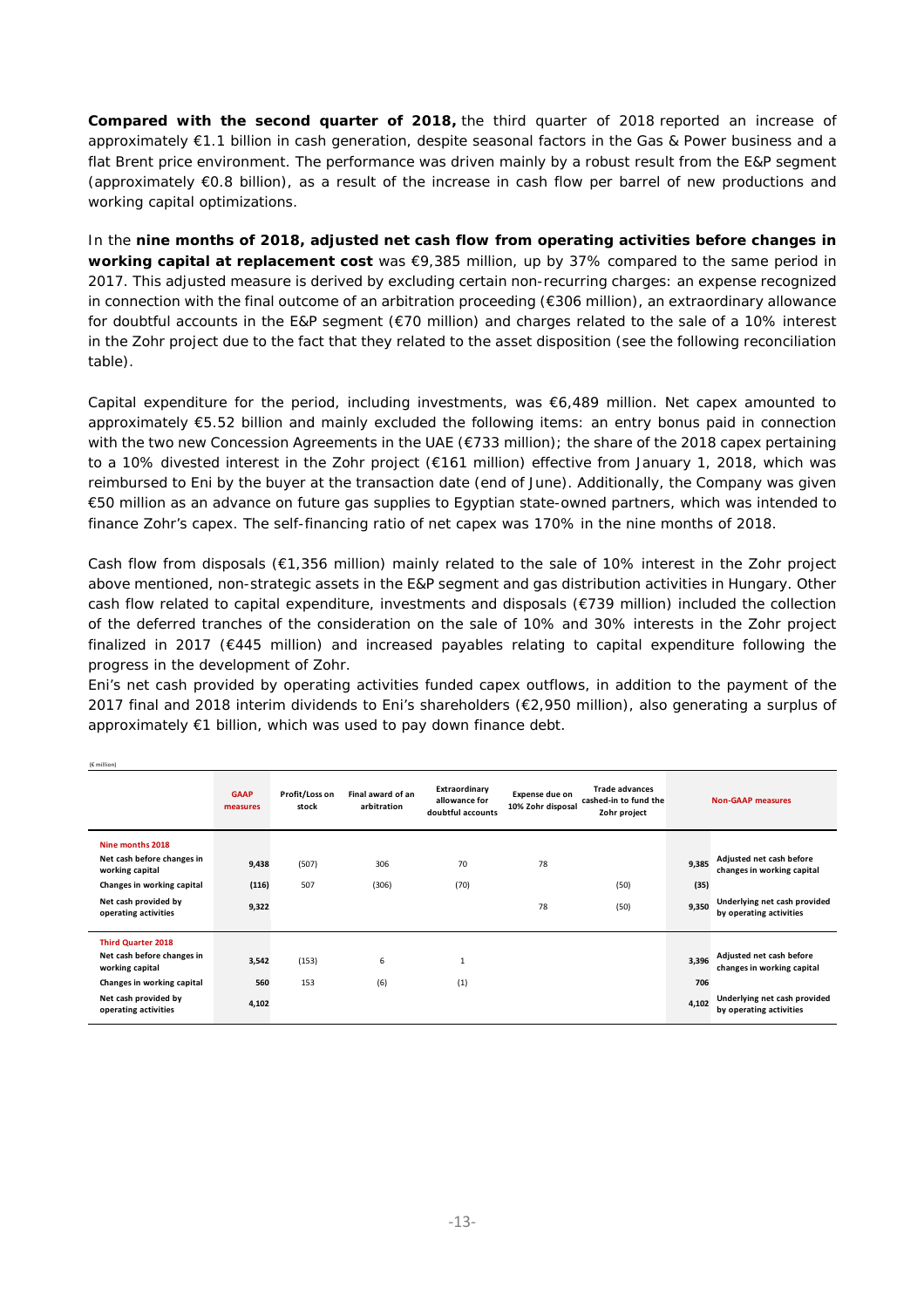| Jun. 30, 2018 | Change      | (€ million)                                                   |          | Sept. 30, 2018 Dec. 31, 2017 Change |          |
|---------------|-------------|---------------------------------------------------------------|----------|-------------------------------------|----------|
| 68,333        | 112         | <b>Fixed assets</b>                                           | 68,445   | 71,415                              | (2,970)  |
|               |             | <b>Net working capital</b>                                    |          |                                     |          |
| 4,719         | 351         | Inventories                                                   | 5,070    | 4,621                               | 449      |
| 10,658        | 186         | Trade receivables                                             | 10,844   | 10,182                              | 662      |
| (10, 518)     | (1,094)     | Trade payables                                                | (11,612) | (10, 890)                           | (722)    |
| (2, 313)      | 274         | Tax payables and provisions for, net deferred tax liabilities | (2,039)  | (2, 387)                            | 348      |
| (11, 736)     | (32)        | Provisions                                                    | (11,768) | (13, 447)                           | 1,679    |
| 356           | (109)       | Other current assets and liabilities                          | 247      | 287                                 | (40)     |
| (8,834)       | (424)       |                                                               | (9,258)  | (11, 634)                           | 2,376    |
| (1,064)       | (75)        | <b>Provisions for employee post-retirements benefits</b>      | (1, 139) | (1,022)                             | (117)    |
| 1,933         | (108)       | Assets held for sale including related liabilities            | 1,825    | 236                                 | 1,589    |
| 60,368        | (495)       | <b>CAPITAL EMPLOYED, NET</b>                                  | 59,873   | 58,995                              | 878      |
|               |             |                                                               |          |                                     |          |
| 50,418        | 396         | Eni's shareholders equity                                     | 50,814   | 48,030                              | 2,784    |
| 53            | $\mathbf 1$ | Non-controlling interest                                      | 54       | 49                                  | 5        |
| 50,471        | 397         | <b>Shareholders' equity</b>                                   | 50,868   | 48,079                              | 2,789    |
| 9,897         | (892)       | <b>Net borrowings</b>                                         | 9,005    | 10,916                              | (1, 911) |
| 60,368        | (495)       | <b>TOTAL LIABILITIES AND SHAREHOLDERS' EQUITY</b>             | 59,873   | 58,995                              | 878      |
| 0.20          | (0.02)      | Leverage                                                      | 0.18     | 0.23                                | (0.05)   |
| 0.16          | (0.01)      | Gearing                                                       | 0.15     | 0.19                                | (0.03)   |

 As of September 30, 2018, **fixed assets** decreased by €2,970 million mainly due to the reclassification of Eni Norge's assets as held for sale following the merger agreement signed in July 2018 with Point Resources. Other movements in fixed assets included capital expenditure incurred in the period (€6,332 million) and positive currency translation differences (€1,929 million), partly offset by DD&A (€5,453 million). There was a €1,042 million increase in "Equity-accounted investments and other investments" due to a new accounting of equity instruments required by IFRS 9 and the reversal of prior-period impairment losses at the Angola LNG entity.

- **Net working capital** (-€9,258 million) increased by €2,376 million mainly as a result of a decrease in risk provisions due to the reclassification of Eni Norge decommissioning provision in the disposal group held for sale, as well as the higher book value of commodity inventories, driven by price effects reflecting the weighted-average cost accounting of inventories and the balance of tax payables and provisions for the period. Finally, increased receivables were balanced by increased payables.
- **Shareholders' equity including non-controlling interest** was €50,868 million, up by €2.789 million. This was due to net profit for the period and positive foreign currency translation differences ( $\epsilon$ 1,474 million) reflecting the appreciation of the dollar compared to the euro (up by 3,5%; EUR/USD exchange rate of 1.158 at September 30, 2018 compared to 1.2 at December 31, 2017), partly offset by the payment of the dividend (€2,950 million, the 2017 final dividend of €1,440 million and the 2018 interim dividend of €1,510 million).
- **Net borrowings4** at September 30, 2018 was €9,005 million, lower than 2017 (down by €1,911 million) due to the surplus generated by operations.
- As of September 30, 2018, the ratio of net borrowings to shareholders' equity including non-controlling interest – **leverage**5 – was 0.18, down from 0.23 as of December 31, 2017.

 Details on net borrowings are furnished on page 25

<sup>5</sup> Non-GAAP financial measures and other alternative performance indicators disclosed throughout this press release are accompanied by explanatory notes and tables in line with guidance provided by ESMA guidelines on alternative performance measures (ESMA/2015/1415), published on October 5, 2015. For further information, see the section "Non-GAAP measures" of this<br>press release. See pages 17 and subsequen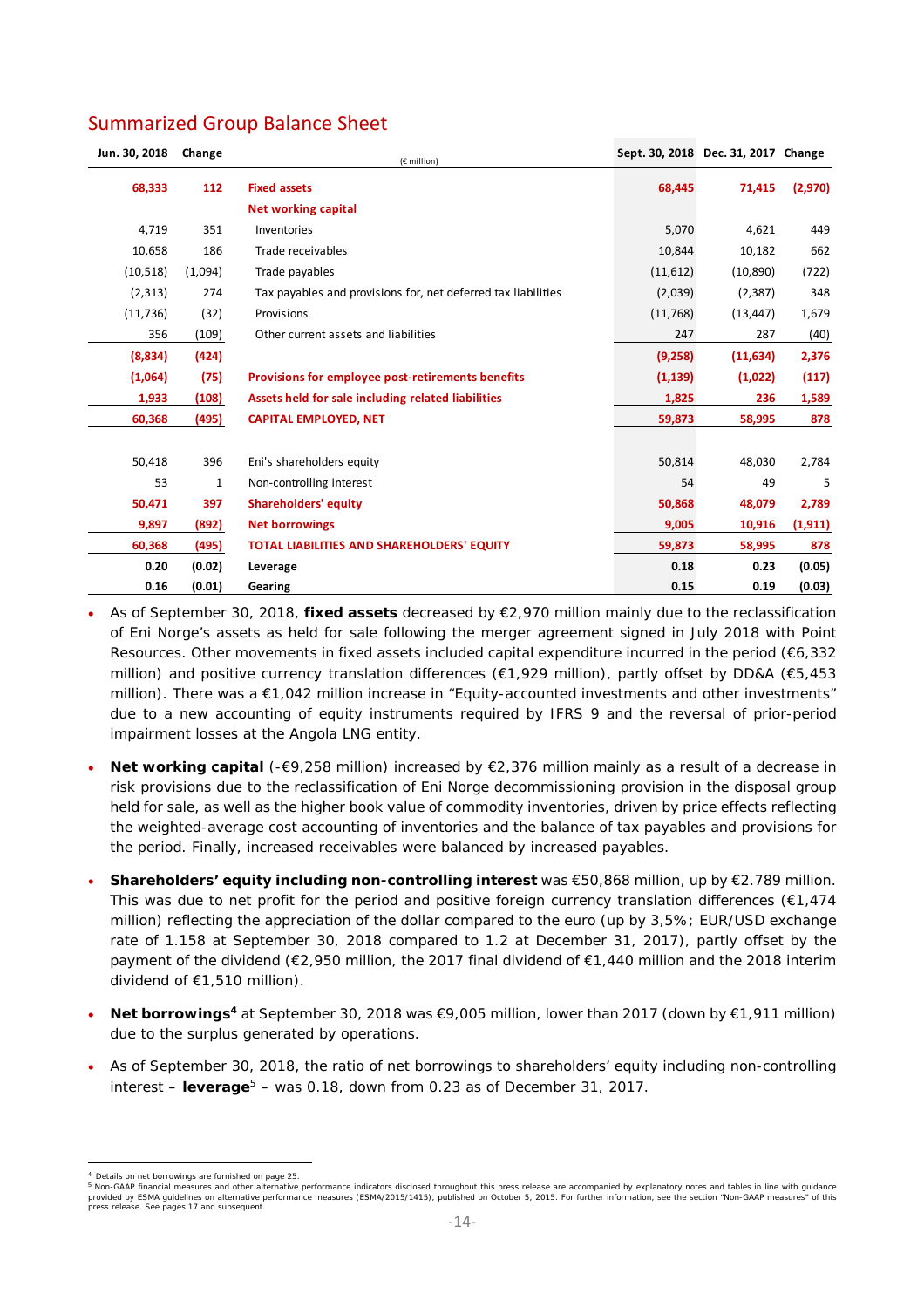#### Other information, basis of presentation and disclaimer

**Article No. 15 (former Article No. 36) of Italian regulatory exchanges** (Consob Resolution No. 20249 published on December 28, 2017).

Continuing listing standards about issuers that control subsidiaries incorporated or regulated in accordance with laws of extra‐EU countries.

Certain provisions have been enacted to regulate continuing Italian listing standards of issuers controlling subsidiaries that are incorporated or regulated in accordance with laws of extra‐EU countries, also having a material impact on the consolidated financial statements of the parent company. Regarding the aforementioned provisions, the Company discloses that:

‐ as of September 30, 2018, ten of Eni's subsidiaries: Eni Congo SA, Eni Norge AS, Eni Petroleum Co Inc, Nigerian Agip Oil Co Ltd, Nigerian Agip Exploration Ltd, Eni Finance USA Inc, Eni Trading & Shipping Inc, Eni Canada Holding Ltd, Eni Turkmenistan Ltd and Eni Ghana Exploration and Production Ltd ‐ fall within the scope of the new continuing listing standards;

‐ the Company has already adopted adequate procedures to ensure full compliance with the new regulations.

This pressrelease on Eni's results of the third quarter of 2018 and the nine months of 2018 has been prepared on a voluntary basis according to article 82-ter, Regulations on issuers (Consob Regulation No. 11971 of May 14, 1999 and subsequent amendments and inclusions). The disclosure of results and business trends on a quarterly basis is consistent with Eni's policy to provide the market and investors with regular information about the Company's financial and industrial performances and business prospects considering the reporting policy followed by oil&gas peers who are communicating results on quarterly basis.

Results and cash flow are presented for the second and third quarter of 2018, the nine months of 2018 and for the third quarter and the nine months of 2017. Information on the Company's financial position relates to end of the periods as of September 30, 2018 and December 31, 2017.

Accounts set forth herein have been prepared in accordance with the evaluation and recognition criteria set by the International Financial Reporting Standards(IFRS) issued by the International Accounting Standards Board (IASB) and adopted by the European Commission according to the procedure set forth in Article 6 of the European Regulation (CE) No. 1606/2002 of the European Parliament and European Council of July 19, 2002. These criteria are unchanged from the 2017 Annual report on form 20-F filed with the US SEC on April 6, 2018, which investors are urged to read, excepted for the adoption of IFRS 9 and 15.

#### **Adoption of IFRS 9 and IFRS 15**

Effective January 1, 2018, the new accounting standards IFRS 15 "Revenue from Contracts with Customers" and IFRS 9 "Financial instruments" are current. For both standards Eni elected to apply the cumulative effect method, whereby the retrospective re‐measurement of net equity isrecognized as restatement of the opening balance of net equity at January 1, 2018, considering the transactions current at that date, without restating the comparative reporting periods.

Further details are disclosed in the Annual report on Form 20‐F 2017, in the note 7" IFRSs not yet adopted" of the Consolidated financial statements. The table below summarizes the impacts of these IFRSs on the opening balances as of January 1, 2018. No effects were recorded at the Group net borrowings.

|                                                           | Reported<br>Impact |               |                | Reclassifications | <b>Restated</b>        |
|-----------------------------------------------------------|--------------------|---------------|----------------|-------------------|------------------------|
| (€ million)                                               | January 1, 2018    | <b>IFRS 9</b> | <b>IFRS 15</b> |                   | <b>January 1, 2018</b> |
| <b>Current assets</b>                                     | 36,433             | (427)         | (372)          |                   | 35,634                 |
| of which: Trade and other receivables                     | 15,737             | (427)         | (372)          | (466)             | 14,472                 |
| Other current assets                                      | 1,573              |               |                | 466               | 2,039                  |
| <b>Non-current assets</b>                                 | 78,172             | 721           | 247            |                   | 79,140                 |
| of which: Intangible assets                               | 2,925              |               | 87             |                   | 3,012                  |
| Other investments                                         | 219                | 681           |                |                   | 900                    |
| Deferred tax assets                                       | 4,078              | 71            | 166            |                   | 4,315                  |
| Assets held for sale                                      | 323                |               |                |                   | 323                    |
| <b>TOTAL ASSETS</b>                                       | 114,928            | 294           | (125)          |                   | 115,097                |
| <b>Current liabilities</b>                                | 24,735             |               | (113)          |                   | 24,622                 |
| of which: Trade and other payables                        | 16,748             |               | (113)          | (1, 330)          | 15,305                 |
| Other current liabilities                                 | 1,515              |               |                | 1,330             | 2,845                  |
| <b>Non-current liabilities</b>                            | 42,027             |               | 37             |                   | 42,064                 |
| Liabilities directly associated with assets held for sale | 87                 |               |                |                   | 87                     |
| <b>TOTAL LIABILITIES</b>                                  | 66,849             |               | (76)           |                   | 66,773                 |
| <b>TOTAL SHAREHOLDERS' EQUITY</b>                         | 48,079             | 294           | (49)           |                   | 48,324                 |
| <b>TOTAL LIABILITIES AND SHAREHOLDERS' EQUITY</b>         | 114,928            | 294           | (125)          |                   | 115,097                |

\* \* \*

Non‐GAAP financial measures and other alternative performance indicators disclosed throughout this press release are accompanied by explanatory notes and tables in line with guidance provided by ESMA guidelines on alternative performance measures (ESMA/2015/1415), published on October 5, 2015. For further information, see the section "Alternative performance measures (Non‐GAAP measures)" of this press release.

Eni's Chief Financial Officer, Massimo Mondazzi, in his position as manager responsible for the preparation of the Company's financial reports, certifies that data and information disclosed in this press release correspond to the Company's evidence and accounting books and records, pursuant to rule *154‐bis paragraph 2 of Legislative Decree No. 58/1998.*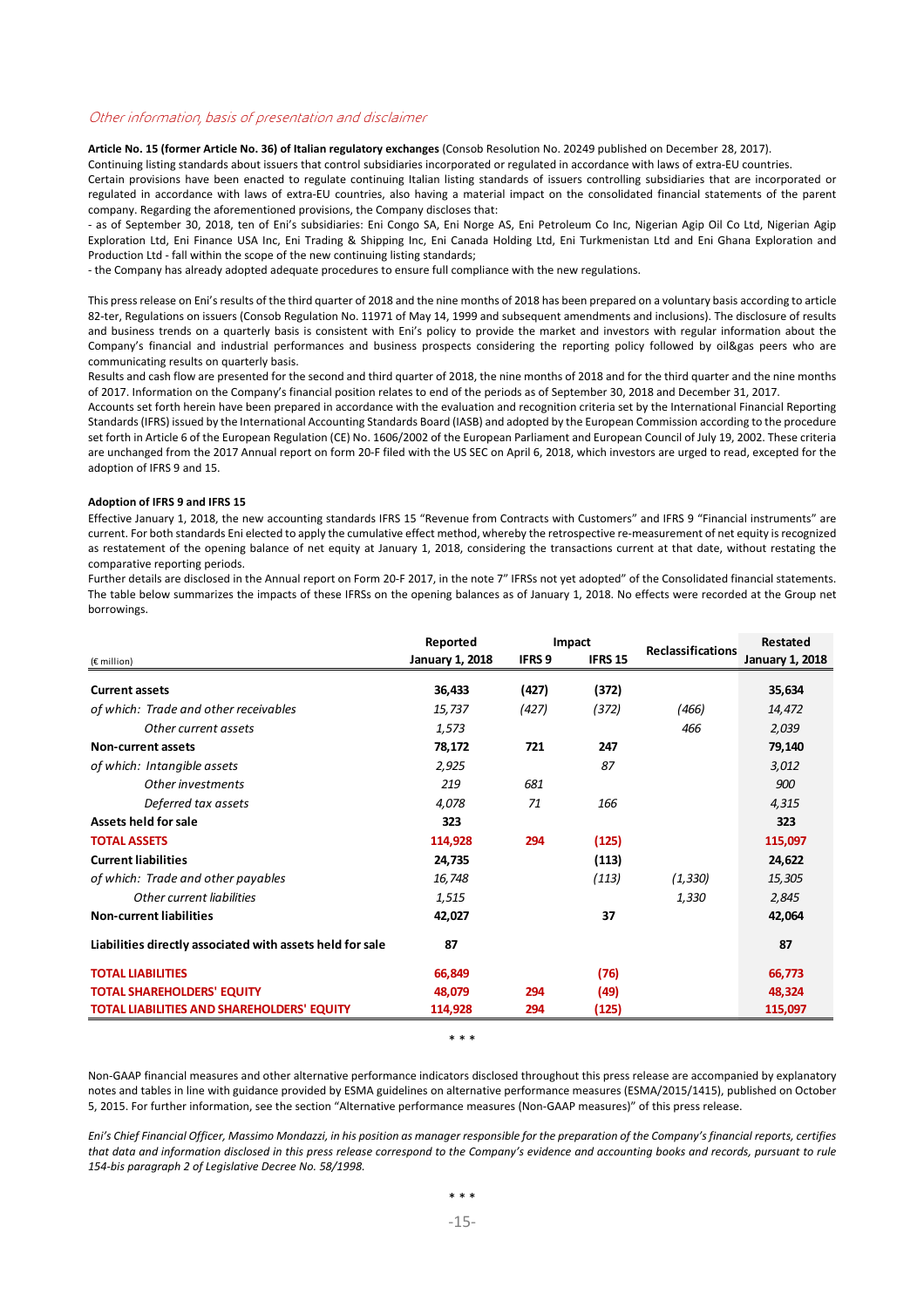#### **Disclaimer**

This press release, in particular the statements under the section "Outlook", contains certain forward-looking statements particularly those regarding capital expenditure, development and management of oil and gas resources, dividends, allocation of future cash flow from operations, future operating performance, gearing, targets of production and sales growth, new markets and the progress and timing of projects. By their nature, forward-looking statements involve risks and uncertainties because they relate to events and depend on circumstances that will or may occur in the future. Actual results may differ from those expressed in such statements, depending on a variety of factors, including the timing of bringing new fields on stream; management's ability in carrying out industrial plans and in succeeding in commercial transactions; future levels of industry product supply; demand and pricing; operational issues; general economic conditions; political stability and economic growth in relevant areas of the world; changes in laws and governmental regulations; development and use of new technology; changes in public expectations and other changes in business conditions; the actions of competitors and other factors discussed elsewhere in this document. Due to the seasonality in demand for natural gas and certain refined products and the changes in a number of external factors affecting Eni's operations, such as prices and margins of hydrocarbons and refined products, Eni's results from operations and changes in net borrowings for the quarter of the year cannot be extrapolated on an annual basis.

\* \* \*

**Company Contacts Press Office: +39.0252031875 ‐ +39.0659822030 Freephone for shareholders (from Italy): 800940924 Freephone for shareholders (from abroad): +80011223456 Switchboard: +39‐0659821 ufficio.stampa@eni.com segreteriasocietaria.azionisti@eni.com investor.relations@eni.com website: www.eni.com** 

\* \* \*

**Eni** Società per Azioni Rome, Piazzale Enrico Mattei, 1 Share capital: €4,005,358,876 fully paid. Tax identification number 00484960588 Tel.: +39 0659821 ‐ Fax: +39 0659822141

This press release for the third quarter and the nine months of 2018 (unaudited) is also available on Eni's website **eni.com**.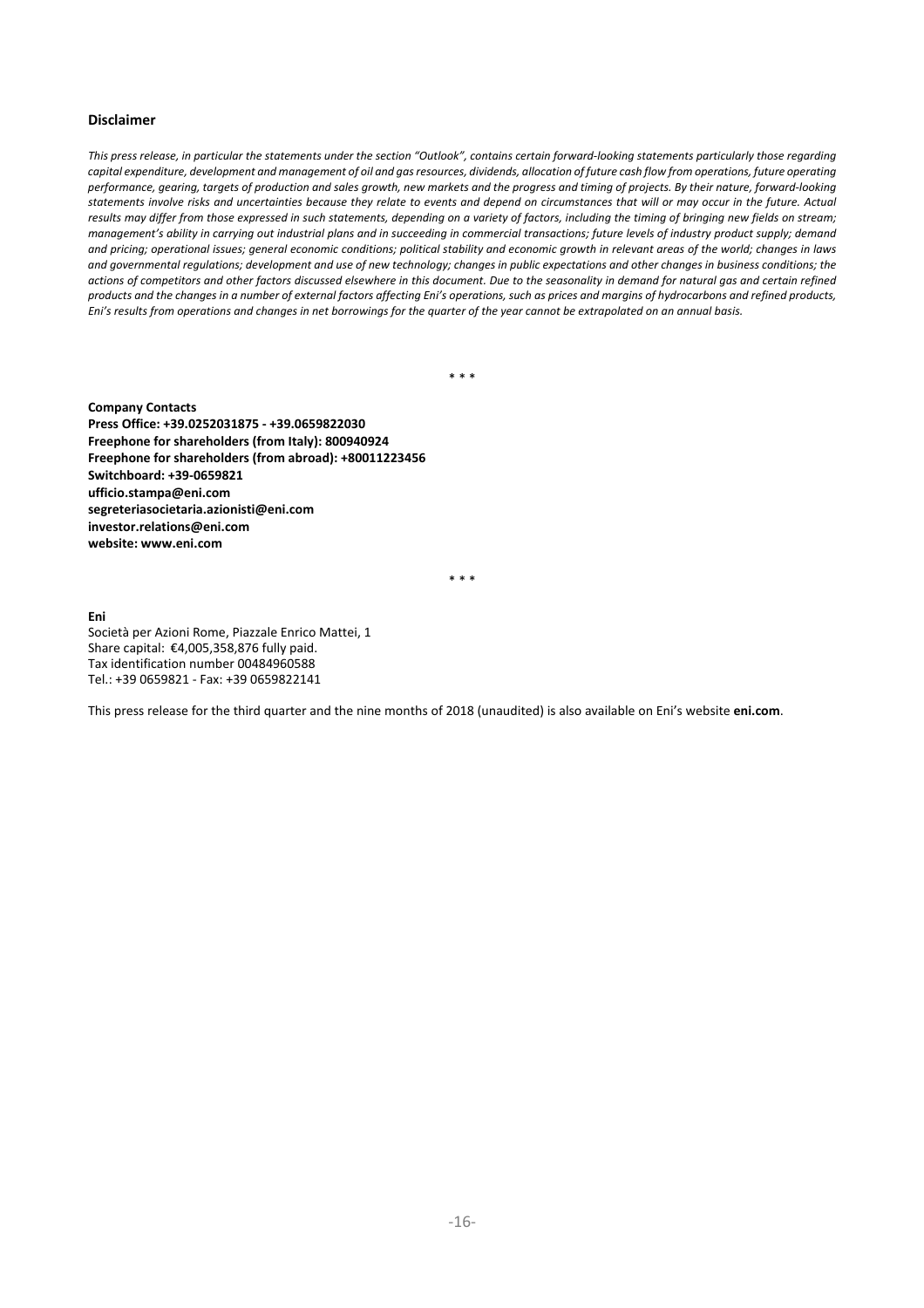## Alternative performance measures (Non-GAAP measures)

Management evaluates underlying business performance on the basis of Non-GAAP financial measures, not determined in accordance with IFRS ("Alternative performance measures"), such as adjusted operating profit and adjusted net profit, which are arrived at by excluding from reported operating profit and net profit certain gains and losses, defined special items, which include, among others, asset impairments, gains on disposals, risk provisions, restructuring charges and, in determining the business segments' adjusted results, finance charges on finance debt and interest income (see below). In determining adjusted results, also inventory holding gains or losses are excluded from base business performance, which is the difference between the cost of sales of the volumes sold in the period based on the cost of supplies of the same period and the cost of sales of the volumes sold calculated using the weighted average cost method of inventory accounting as required by IFRS, except in those business segments where inventories are utilized as a lever to optimize margins.

Management is disclosing Non-GAAP measures of performance to facilitate a comparison of base business performance across periods, and to allow financial analysts to evaluate Eni's trading performance on the basis of their forecasting models. Non-GAAP financial measures should be read together with information determined by applying IFRS and do not stand in for them. Other companies may adopt different methodologies to determine Non-GAAP measures. Follows the description of the main alternative performance measures adopted by Eni. The measures reported below refer to the performance of the reporting periods disclosed in this .<br>press release:

#### **Adjusted operating and net profit**

Adjusted operating and net profit are determined by excluding inventory holding gains or losses, special items and, in determining the business segments' adjusted results, finance charges on finance debt and interest income. The adjusted operating profit of each business segment reports gains and losses on derivative financial instruments entered into to manage exposure to movements in foreign currency exchange rates, which impact industrial margins and translation of commercial payables and receivables. Accordingly, also currency translation effects recorded through profit and loss are reported within business segments' adjusted operating profit. The taxation effect of the items excluded from adjusted operating or net profit is determined based on the specific rate of taxes applicable to each of them. Finance charges or income related to net borrowings excluded from the adjusted net profit of business segments are comprised of interest charges on finance debt and interest income earned on cash and cash equivalents not related to operations. Therefore, the adjusted net profit of business segments includes finance charges or income deriving from certain segment operated assets, i.e., interest income on certain receivable financing and securities related to operations and finance charge pertaining to the accretion of certain provisions recorded on a discounted basis (as in the case of the asset retirement obligations in the Exploration & Production segment).

#### **Inventory holding gain or loss**

This is the difference between the cost of sales of the volumes sold in the period based on the cost of supplies of the same period and the cost of sales of the volumes sold calculated using the weighted average cost method of inventory accounting as required by IFRS.

#### **Special items**

These include certain significant income or charges pertaining to either: (i) infrequent or unusual events and transactions, being identified as non-recurring items under such circumstances; (ii) certain events or transactions which are not considered to be representative of the ordinary course of business, as in the case of environmental provisions, restructuring charges, asset impairments or write ups and gains or losses on divestments even though they occurred in past periods or are likely to occur in future ones; or (iii) exchange rate differences and derivatives relating to industrial activities and commercial payables and receivables, particularly exchange rate derivatives to manage commodity pricing formulas which are quoted in a currency other than the functional currency. Those items are reclassified in operating profit with a corresponding adjustment to net finance charges, notwithstanding the handling of foreign currency exchange risks is made centrally by netting off naturally-occurring opposite positions and then dealing with any residual risk exposure in the exchange rate market. As provided for in Decision No. 15519 of July 27, 2006 of the Italian market regulator (CONSOB), non-recurring material income or charges are to be clearly reported in the management's discussion and financial tables. Also, special items allow to allocate to future reporting periods gains and losses on re-measurement at fair value of certain non-hedging commodity derivatives and exchange rate derivatives relating to commercial exposures, lacking the criteria to be designed as hedges, including the ineffective portion of cash flow hedges. Furthermore, special items include the reinstatement of correlation between hydrocarbons production and reserve depletion by accruing the underlying UOP-based amortization charges in case of oil&gas assets or disposal group classified as held for sale in accordance to IFRS 5 which establishes that an asset or disposal group classified as held for sale should not be depreciated or amortised to prepare GAAP results of operations up to the closing of the disposal (or until when the asset or disposal group cease to be classified as held for sale).

#### **Leverage**

Leverage is a Non-GAAP measure of the Company's financial condition, calculated as the ratio between net borrowings and shareholders' equity, including non-controlling interest. Leverage is the reference ratio to assess the solidity and efficiency of the Group balance sheet in terms of incidence of funding sources including third-party funding and equity as well as to carry out benchmark analysis with industry standards.

#### **Gearing**

Gearing is calculated as the ratio between net borrowings and capital employed net and measures how much of capital employed net is financed recurring to third-party funding.

#### **Free cash flow**

Free cash flow represents the link existing between changes in cash and cash equivalents (deriving from the statutory cash flows statement) and in net borrowings (deriving from the summarized cash flow statement) that occurred from the beginning of the period to the end of period. Free cash flow is the cash in excess of capital expenditure needs. Starting from free cash flow it is possible to determine either: (i) changes in cash and cash equivalents for the period by adding/deducting cash flows relating to financing debts/receivables (issuance/repayment of debt and receivables related to financing activities), shareholders' equity (dividends paid, net repurchase of own shares, capital issuance) and the effect of changes in consolidation and of exchange rate differences; (ii) changes in net borrowings for the period by adding/deducting cash flows relating to shareholders' equity and the effect of changes in consolidation and of exchange rate differences.

#### **Net borrowings**

Net borrowings is calculated as total finance debt less cash, cash equivalents and certain very liquid investments not related to operations, including among others non-operating financing receivables and securities not related to operations. Financial activities are qualified as "not related to operations" when these are not strictly related to the business operations.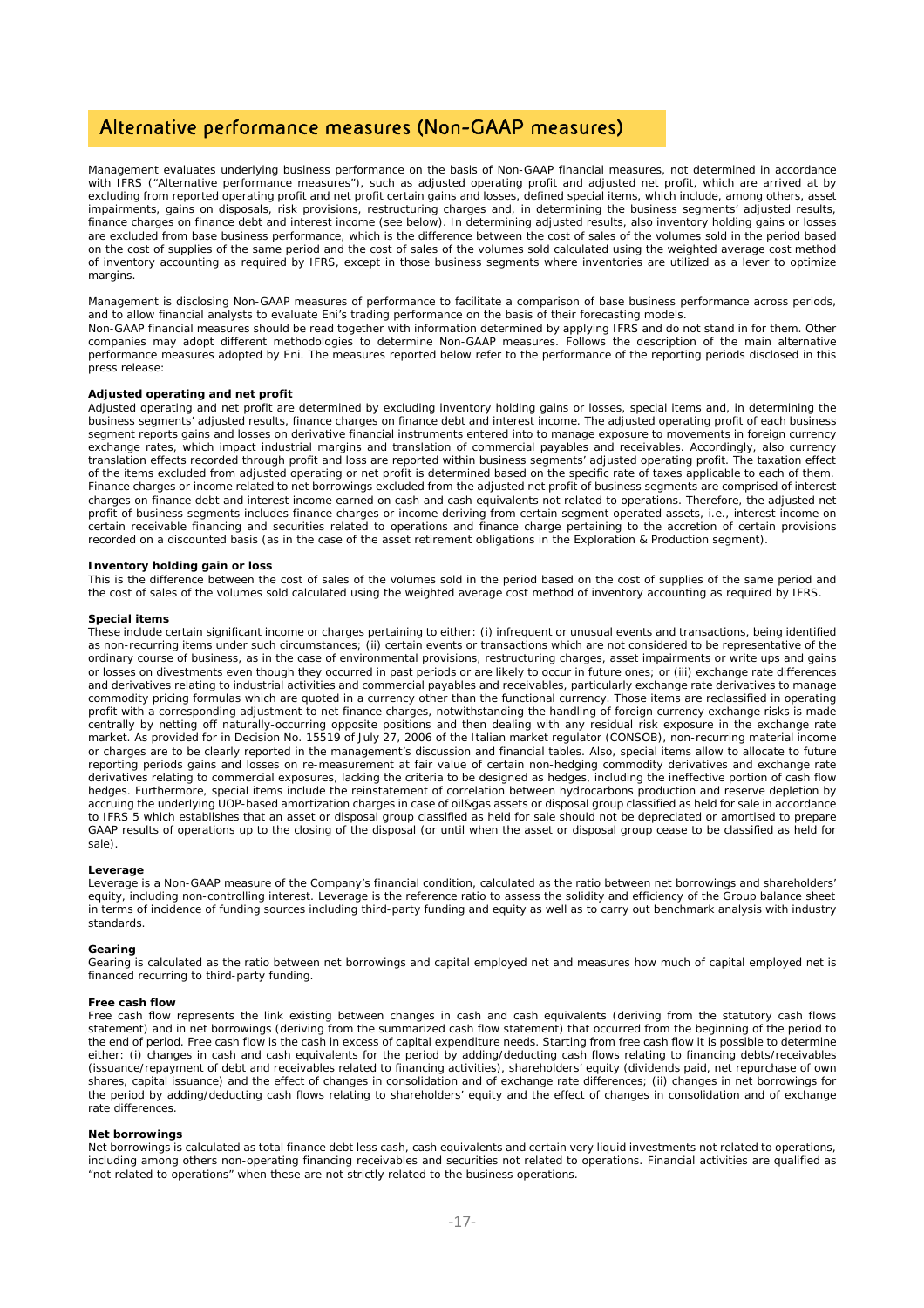**Reconciliation tables of Non-GAAP results to the most comparable measures of financial performance determined in accordance to GAAPs** 

| (€ million)                                                     |                             |             |                                       |                                   |                                                          |                |
|-----------------------------------------------------------------|-----------------------------|-------------|---------------------------------------|-----------------------------------|----------------------------------------------------------|----------------|
| <b>Third Quarter 2018</b>                                       | Exploration &<br>Production | Gas & Power | Refining & Marketing<br>and Chemicals | Corporate and other<br>activities | Impact of unrealized<br>intragroup profit<br>elimination | GROUP          |
| <b>Reported operating profit (loss)</b>                         | 3,220                       | 21          | 170                                   | (108)                             | 146                                                      | 3,449          |
| Exclusion of inventory holding (gains) losses                   |                             |             | (154)                                 |                                   | 1                                                        | (153)          |
| <b>Exclusion of special items:</b>                              |                             |             |                                       |                                   |                                                          |                |
| environmental charges                                           | 47                          |             | 41                                    |                                   |                                                          | 88             |
| impairment losses (impairment reversals), net                   | 5                           |             | 35                                    | $\mathbf{1}$                      |                                                          | 41             |
| net gains on disposal of assets                                 | (5)                         |             | (2)                                   | (1)                               |                                                          | (8)            |
| risk provisions                                                 | 8                           |             | (1)                                   |                                   |                                                          | $\overline{7}$ |
| provision for redundancy incentives                             | 5                           | 119         | 5                                     | $\overline{2}$                    |                                                          | 131            |
| commodity derivatives                                           |                             | (69)        | (8)                                   |                                   |                                                          | (77)           |
| exchange rate differences and derivatives                       | (13)                        | 40          | (2)                                   |                                   |                                                          | 25             |
| other                                                           | (172)                       | (40)        | 9                                     | 4                                 |                                                          | (199)          |
| <b>Special items of operating profit (loss)</b>                 | (125)                       | 50          | 77                                    | 6                                 |                                                          | 8              |
| <b>Adjusted operating profit (loss)</b>                         | 3,095                       | 71          | 93                                    | (102)                             | 147                                                      | 3,304          |
| Net finance (expense) income (a)                                | (110)                       | 1           | (2)                                   | (149)                             |                                                          | (260)          |
| Net income (expense) from investments (a)                       | 53                          | (9)         | 2                                     | 3                                 |                                                          | 49             |
| Income taxes (a)                                                | (1,649)                     | (33)        | (36)                                  | 48                                | (34)                                                     | (1,704)        |
| Tax rate (%)                                                    | 54.3                        | 52.4        | 38.7                                  | $\ddot{\phantom{0}}$              |                                                          | 55.1           |
| <b>Adjusted net profit (loss)</b>                               | 1,389                       | 30          | 57                                    | (200)                             | 113                                                      | 1,389          |
| of which:                                                       |                             |             |                                       |                                   |                                                          |                |
| - Adjusted net profit (loss) of non-controlling interest        |                             |             |                                       |                                   |                                                          | 1              |
| - Adjusted net profit (loss) attributable to Eni's shareholders |                             |             |                                       |                                   |                                                          | 1,388          |
| Reported net profit (loss) attributable to Eni's shareholders   |                             |             |                                       |                                   |                                                          | 1,529          |
| Exclusion of inventory holding (gains) losses                   |                             |             |                                       |                                   |                                                          | (108)          |
| Exclusion of special items                                      |                             |             |                                       |                                   |                                                          | (33)           |
| Adjusted net profit (loss) attributable to Eni's shareholders   |                             |             |                                       |                                   |                                                          | 1,388          |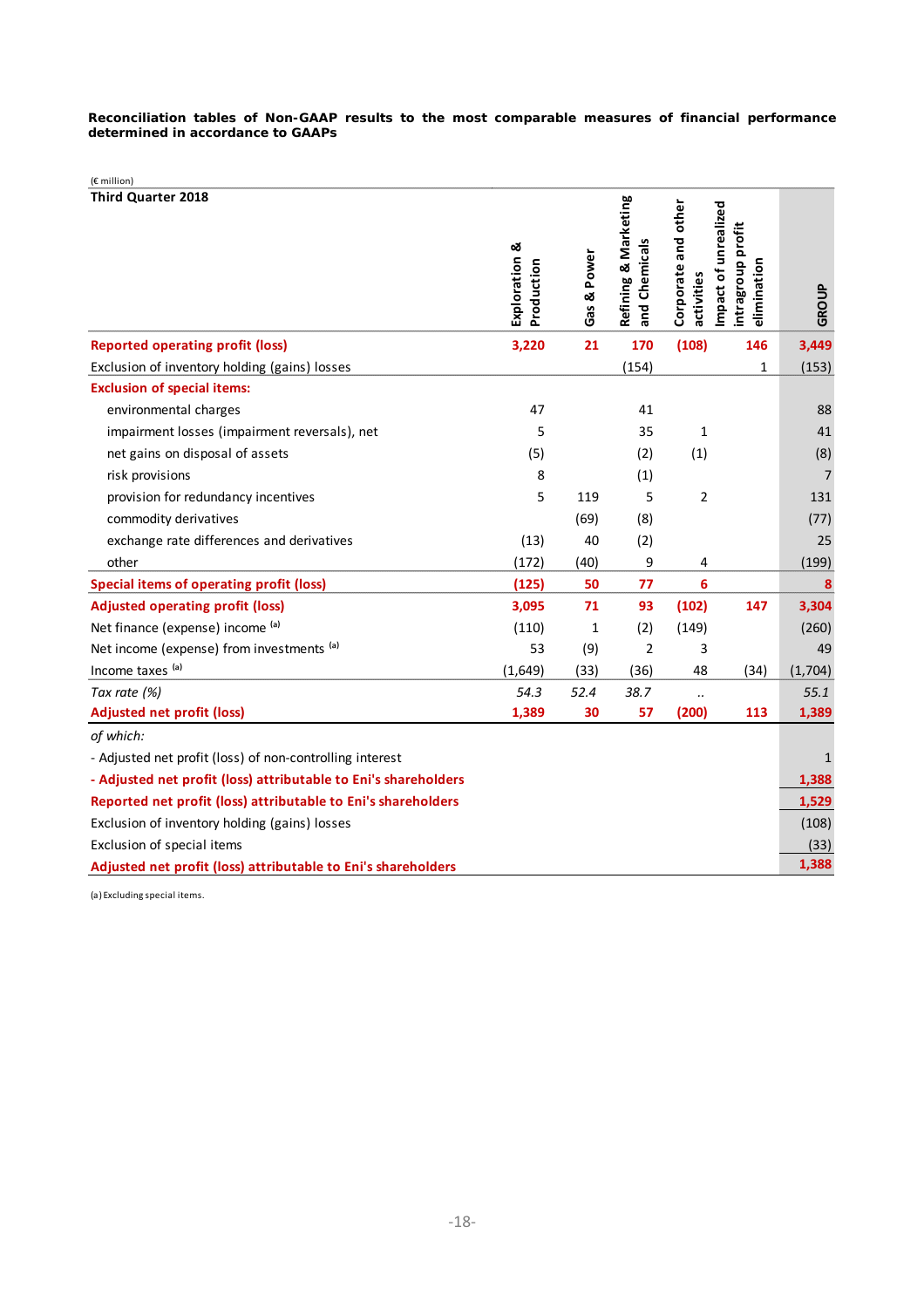| (€ million)                                                     |                             |                      |                                       |                                   |                                                          |                |
|-----------------------------------------------------------------|-----------------------------|----------------------|---------------------------------------|-----------------------------------|----------------------------------------------------------|----------------|
| <b>Third Quarter 2017</b>                                       | Exploration &<br>Production | Gas & Power          | Refining & Marketing<br>and Chemicals | Corporate and other<br>activities | Impact of unrealized<br>intragroup profit<br>elimination | GROUP          |
| <b>Reported operating profit (loss)</b>                         | 1,041                       | (120)                | 367                                   | (181)                             | (109)                                                    | 998            |
| Exclusion of inventory holding (gains) losses                   |                             | 15                   | (95)                                  |                                   | 17                                                       | (63)           |
| <b>Exclusion of special items:</b>                              |                             |                      |                                       |                                   |                                                          |                |
| environmental charges                                           |                             |                      | 29                                    |                                   |                                                          | 29             |
| impairment losses (impairment reversals), net                   |                             | 1                    | 31                                    | 1                                 |                                                          | 33             |
| net gains on disposal of assets                                 | (1)                         |                      |                                       | (1)                               |                                                          | (2)            |
| risk provisions                                                 | (1)                         |                      |                                       | 30                                |                                                          | 29             |
| provision for redundancy incentives                             | $\overline{2}$              |                      | 1                                     | (1)                               |                                                          | $\overline{2}$ |
| commodity derivatives                                           |                             | (90)                 | 1                                     |                                   |                                                          | (89)           |
| exchange rate differences and derivatives                       | (20)                        | (64)                 | (4)                                   |                                   |                                                          | (88)           |
| other                                                           | 25                          | 65                   | 7                                     | 1                                 |                                                          | 98             |
| <b>Special items of operating profit (loss)</b>                 | 5                           | (88)                 | 65                                    | 30                                |                                                          | 12             |
| <b>Adjusted operating profit (loss)</b>                         | 1,046                       | (193)                | 337                                   | (151)                             | (92)                                                     | 947            |
| Net finance (expense) income (a)                                | (39)                        | 3                    | 1                                     | (146)                             |                                                          | (181)          |
| Net income (expense) from investments (a)                       | 104                         | (2)                  | 15                                    | 18                                |                                                          | 135            |
| Income taxes (a)                                                | (670)                       | 53                   | (111)                                 | 29                                | 28                                                       | (671)          |
| Tax rate (%)                                                    | 60.3                        | $\ddot{\phantom{a}}$ | 31.4                                  | $\ddot{\phantom{a}}$              |                                                          | 74.5           |
| <b>Adjusted net profit (loss)</b>                               | 441                         | (139)                | 242                                   | (250)                             | (64)                                                     | 230            |
| of which:                                                       |                             |                      |                                       |                                   |                                                          |                |
| - Adjusted net profit (loss) of non-controlling interest        |                             |                      |                                       |                                   |                                                          | 1              |
| - Adjusted net profit (loss) attributable to Eni's shareholders |                             |                      |                                       |                                   |                                                          | 229            |
| Reported net profit (loss) attributable to Eni's shareholders   |                             |                      |                                       |                                   |                                                          | 344            |
| Exclusion of inventory holding (gains) losses                   |                             |                      |                                       |                                   |                                                          | (45)           |
| Exclusion of special items                                      |                             |                      |                                       |                                   |                                                          | (70)           |
| Adjusted net profit (loss) attributable to Eni's shareholders   |                             |                      |                                       |                                   |                                                          | 229            |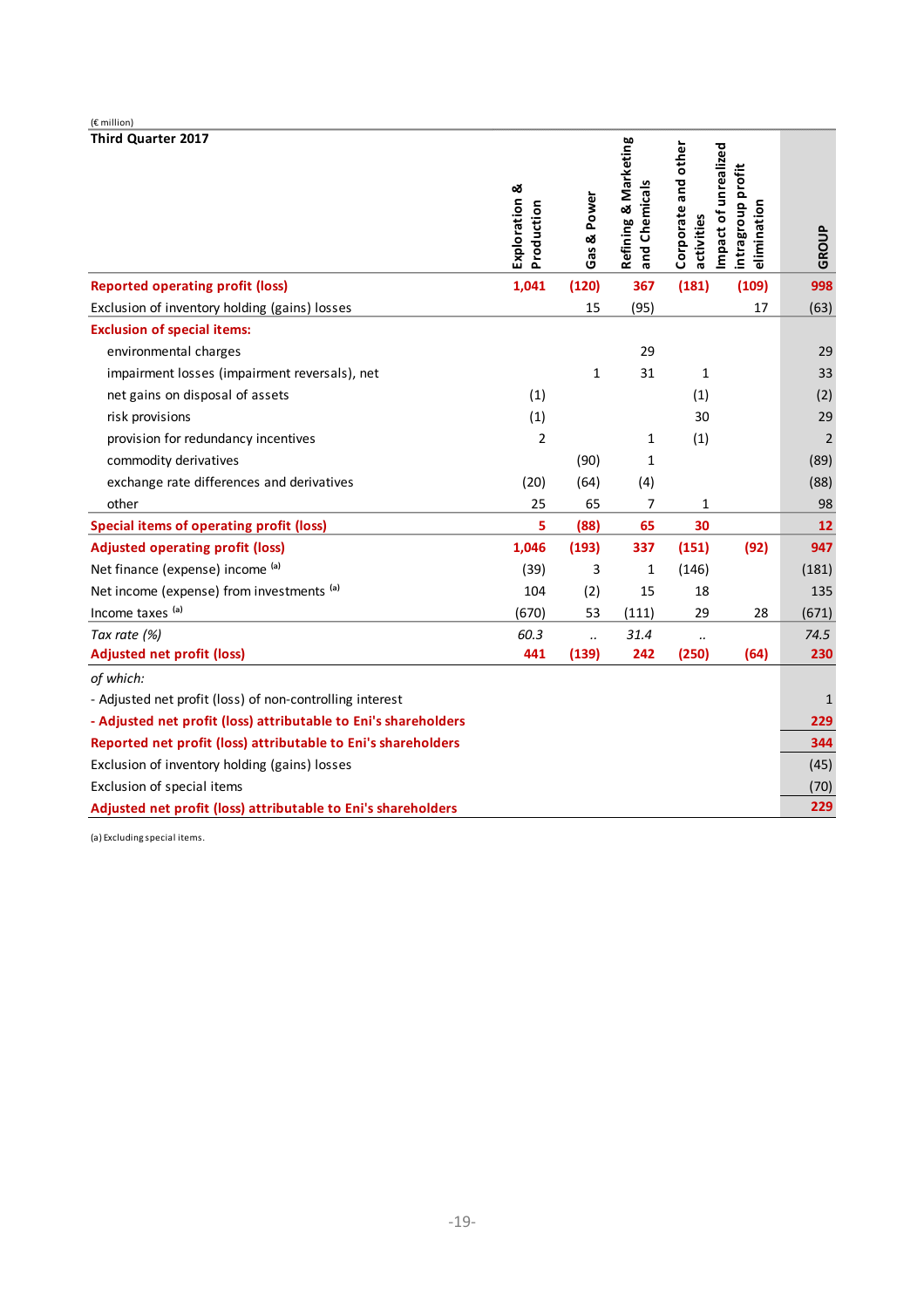| (€ million)                                                     |                             |                |                                       |                                   |                                                          |          |
|-----------------------------------------------------------------|-----------------------------|----------------|---------------------------------------|-----------------------------------|----------------------------------------------------------|----------|
| Nine months 2018                                                | Exploration &<br>Production | Gas & Power    | Refining & Marketing<br>and Chemicals | Corporate and other<br>activities | Impact of unrealized<br>intragroup profit<br>elimination | GROUP    |
| <b>Reported operating profit (loss)</b>                         | 7,788                       | 576            | 566                                   | (458)                             | 15                                                       | 8,487    |
| Exclusion of inventory holding (gains) losses                   |                             |                | (513)                                 |                                   | 6                                                        | (507)    |
| <b>Exclusion of special items:</b>                              |                             |                |                                       |                                   |                                                          |          |
| environmental charges                                           | 110                         |                | 120                                   | 10                                |                                                          | 240      |
| impairment losses (impairment reversals), net                   | 63                          | 6              | 70                                    | 4                                 |                                                          | 143      |
| net gains on disposal of assets                                 | (423)                       |                | (9)                                   | (1)                               |                                                          | (433)    |
| risk provisions                                                 | 351                         |                | (1)                                   | 6                                 |                                                          | 356      |
| provision for redundancy incentives                             | 8                           | 123            | 6                                     | (1)                               |                                                          | 136      |
| commodity derivatives                                           |                             | (239)          | (15)                                  |                                   |                                                          | (254)    |
| exchange rate differences and derivatives                       | (11)                        | 77             | (1)                                   |                                   |                                                          | 65       |
| other                                                           | 36                          | (42)           | 14                                    | 7                                 |                                                          | 15       |
| <b>Special items of operating profit (loss)</b>                 | 134                         | (75)           | 184                                   | 25                                |                                                          | 268      |
| <b>Adjusted operating profit (loss)</b>                         | 7,922                       | 501            | 237                                   | (433)                             | 21                                                       | 8,248    |
| Net finance (expense) income (a)                                | (429)                       | (5)            | 9                                     | (483)                             |                                                          | (908)    |
| Net income (expense) from investments (a)                       | 197                         | $\overline{2}$ | 4                                     | 5                                 |                                                          | 208      |
| Income taxes (a)                                                | (4, 293)                    | (196)          | (107)                                 | 182                               | 7                                                        | (4, 407) |
| Tax rate (%)                                                    | 55.8                        | 39.4           | 42.8                                  | $\ddot{\phantom{a}}$              |                                                          | 58.4     |
| <b>Adjusted net profit (loss)</b>                               | 3,397                       | 302            | 143                                   | (729)                             | 28                                                       | 3,141    |
| of which:                                                       |                             |                |                                       |                                   |                                                          |          |
| - Adjusted net profit (loss) of non-controlling interest        |                             |                |                                       |                                   |                                                          | 8        |
| - Adjusted net profit (loss) attributable to Eni's shareholders |                             |                |                                       |                                   |                                                          | 3,133    |
| Reported net profit (loss) attributable to Eni's shareholders   |                             |                |                                       |                                   |                                                          | 3,727    |
| Exclusion of inventory holding (gains) losses                   |                             |                |                                       |                                   |                                                          | (359)    |
| Exclusion of special items                                      |                             |                |                                       |                                   |                                                          | (235)    |
| Adjusted net profit (loss) attributable to Eni's shareholders   |                             |                |                                       |                                   |                                                          | 3,133    |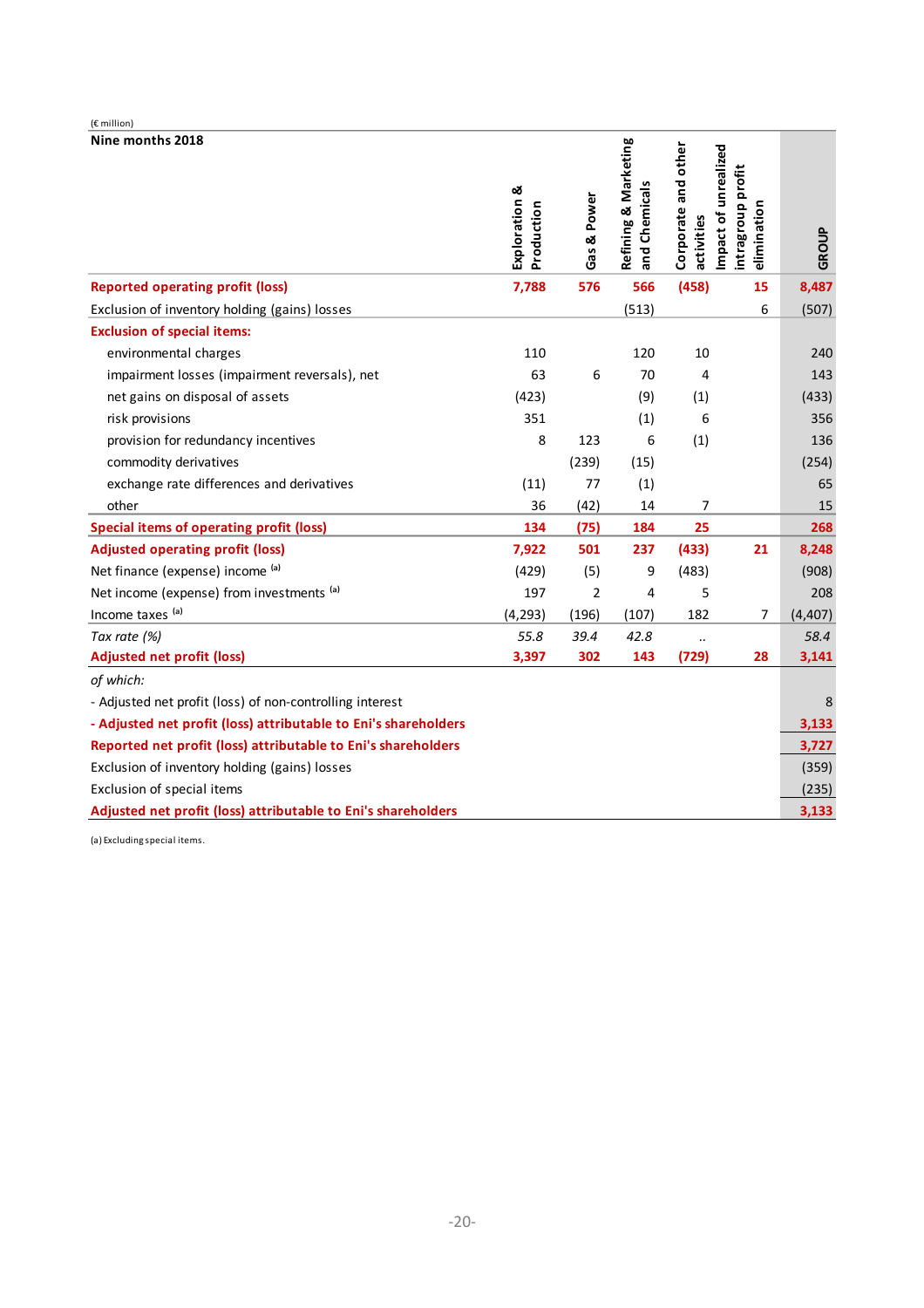| (€ million)                                                     |                             |             |                                       |                                   |                                                          |          |
|-----------------------------------------------------------------|-----------------------------|-------------|---------------------------------------|-----------------------------------|----------------------------------------------------------|----------|
| Nine months 2017                                                | Exploration &<br>Production | Gas & Power | Refining & Marketing<br>and Chemicals | Corporate and other<br>activities | Impact of unrealized<br>intragroup profit<br>elimination | GROUP    |
| <b>Reported operating profit (loss)</b>                         | 3,520                       | (131)       | 764                                   | (526)                             | 45                                                       | 3,672    |
| Exclusion of inventory holding (gains) losses                   |                             | (29)        | (39)                                  |                                   | (2)                                                      | (70)     |
| <b>Exclusion of special items:</b>                              |                             |             |                                       |                                   |                                                          |          |
| environmental charges                                           |                             |             | 53                                    | 18                                |                                                          | 71       |
| impairment losses (impairment reversals), net                   | $\mathbf{1}$                | (5)         | 89                                    | 9                                 |                                                          | 94       |
| net gains on disposal of assets                                 | (343)                       |             | (2)                                   | (1)                               |                                                          | (346)    |
| risk provisions                                                 | 87                          |             |                                       | 79                                |                                                          | 166      |
| provision for redundancy incentives                             | $\overline{7}$              | 34          | 4                                     | 2                                 |                                                          | 47       |
| commodity derivatives                                           |                             | 153         | (7)                                   |                                   |                                                          | 146      |
| exchange rate differences and derivatives                       | (32)                        | (158)       | (11)                                  |                                   |                                                          | (201)    |
| other                                                           | 66                          | 135         | 27                                    | (7)                               |                                                          | 221      |
| <b>Special items of operating profit (loss)</b>                 | (214)                       | 159         | 153                                   | 100                               |                                                          | 198      |
| <b>Adjusted operating profit (loss)</b>                         | 3,306                       | (1)         | 878                                   | (426)                             | 43                                                       | 3,800    |
| Net finance (expense) income (a)                                | (11)                        | 9           | 3                                     | (536)                             |                                                          | (535)    |
| Net income (expense) from investments (a)                       | 291                         | (5)         | 16                                    | 46                                |                                                          | 348      |
| Income taxes (a)                                                | (1,954)                     | (65)        | (301)                                 | 156                               | (10)                                                     | (2, 174) |
| Tax rate (%)                                                    | 54.5                        | $\ddotsc$   | 33.6                                  | $\ddot{\phantom{a}}$              |                                                          | 60.2     |
| <b>Adjusted net profit (loss)</b>                               | 1,632                       | (62)        | 596                                   | (760)                             | 33                                                       | 1,439    |
| of which:                                                       |                             |             |                                       |                                   |                                                          |          |
| - Adjusted net profit (loss) of non-controlling interest        |                             |             |                                       |                                   |                                                          |          |
| - Adjusted net profit (loss) attributable to Eni's shareholders |                             |             |                                       |                                   |                                                          | 1,436    |
| Reported net profit (loss) attributable to Eni's shareholders   |                             |             |                                       |                                   |                                                          | 1,327    |
| Exclusion of inventory holding (gains) losses                   |                             |             |                                       |                                   |                                                          | (51)     |
| Exclusion of special items                                      |                             |             |                                       |                                   |                                                          | 160      |
| Adjusted net profit (loss) attributable to Eni's shareholders   |                             |             |                                       |                                   |                                                          | 1,436    |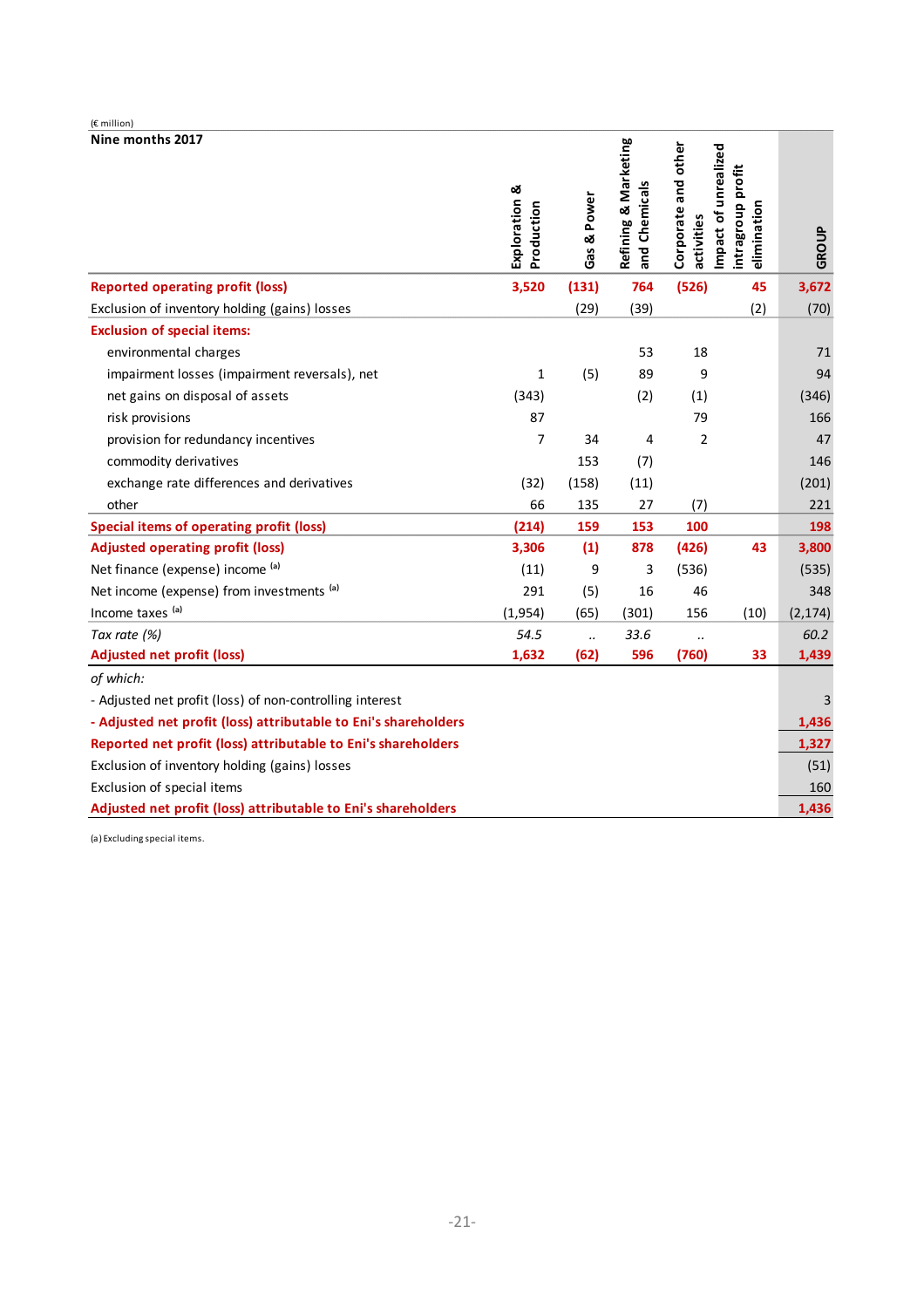| (€ million)                                                     |                             |             |                                       |                                                           |                                  |          |
|-----------------------------------------------------------------|-----------------------------|-------------|---------------------------------------|-----------------------------------------------------------|----------------------------------|----------|
| <b>Second Quarter 2018</b>                                      | Exploration &<br>Production | Gas & Power | Refining & Marketing<br>and Chemicals | Corporate and other<br>Impact of unrealized<br>activities | intragroup profit<br>elimination | GROUP    |
| <b>Reported operating profit (loss)</b>                         | 2,602                       | 157         | 258                                   | (193)                                                     | (185)                            | 2,639    |
| Exclusion of inventory holding (gains) losses                   |                             |             | (260)                                 |                                                           | $\mathbf{1}$                     | (259)    |
| <b>Exclusion of special items:</b>                              |                             |             |                                       |                                                           |                                  |          |
| environmental charges                                           | 45                          |             | 46                                    | 10                                                        |                                  | 101      |
| impairment losses (impairment reversals), net                   | 58                          | (7)         | 20                                    | $\overline{2}$                                            |                                  | 73       |
| net gains on disposal of assets                                 | (418)                       |             | (6)                                   |                                                           |                                  | (424)    |
| risk provisions                                                 | 278                         |             |                                       | 4                                                         |                                  | 282      |
| provision for redundancy incentives                             | $\mathbf{1}$                | 1           |                                       | (3)                                                       |                                  | (1)      |
| commodity derivatives                                           |                             | (103)       | (7)                                   |                                                           |                                  | (110)    |
| exchange rate differences and derivatives                       | $\mathbf{1}$                | 56          | (1)                                   |                                                           |                                  | 56       |
| other                                                           | 175                         | 4           | 17                                    | 11                                                        |                                  | 207      |
| <b>Special items of operating profit (loss)</b>                 | 140                         | (49)        | 69                                    | 24                                                        |                                  | 184      |
| <b>Adjusted operating profit (loss)</b>                         | 2,742                       | 108         | 67                                    | (169)                                                     | (184)                            | 2,564    |
| Net finance (expense) income (a)                                | (263)                       | (9)         | (1)                                   | (171)                                                     |                                  | (444)    |
| Net income (expense) from investments (a)                       | 109                         |             | (21)                                  | (1)                                                       |                                  | 87       |
| Income taxes (a)                                                | (1, 504)                    | (42)        | (26)                                  | 78                                                        | 59                               | (1, 435) |
| Tax rate (%)                                                    | 58.1                        | 42.4        | 57.8                                  | $\ddot{\phantom{a}}$                                      |                                  | 65.0     |
| <b>Adjusted net profit (loss)</b>                               | 1,084                       | 57          | 19                                    | (263)                                                     | (125)                            | 772      |
| of which:                                                       |                             |             |                                       |                                                           |                                  |          |
| - Adjusted net profit (loss) of non-controlling interest        |                             |             |                                       |                                                           |                                  | 5        |
| - Adjusted net profit (loss) attributable to Eni's shareholders |                             |             |                                       |                                                           |                                  | 767      |
| Reported net profit (loss) attributable to Eni's shareholders   |                             |             |                                       |                                                           |                                  | 1,252    |
| Exclusion of inventory holding (gains) losses                   |                             |             |                                       |                                                           |                                  | (184)    |
| Exclusion of special items                                      |                             |             |                                       |                                                           |                                  | (301)    |
| Adjusted net profit (loss) attributable to Eni's shareholders   |                             |             |                                       |                                                           |                                  | 767      |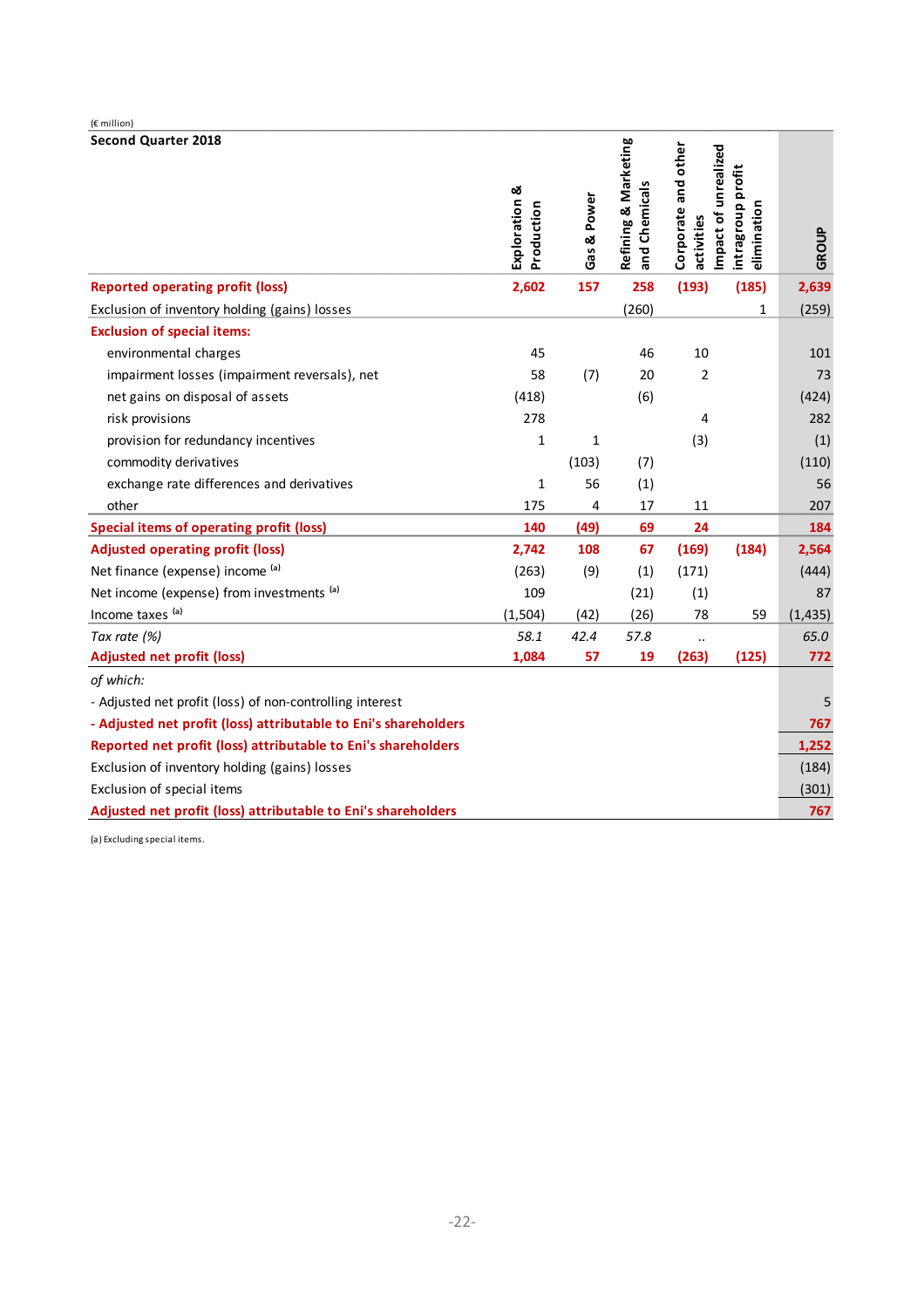# Breakdown of special items

| <b>IIQ</b> |                                                                                     | <b>IIIQ</b> |                | Nine months |       |  |
|------------|-------------------------------------------------------------------------------------|-------------|----------------|-------------|-------|--|
| 2018       | (€ million)                                                                         | 2018        | 2017           | 2018        | 2017  |  |
| 101        | Environmental charges                                                               | 88          | 29             | 240         | 71    |  |
| 73         | Impairment losses (impairment reversals), net                                       | 41          | 33             | 143         | 94    |  |
| (424)      | Net gains on disposal of assets                                                     | (8)         | (2)            | (433)       | (346) |  |
| 282        | Risk provisions                                                                     | 7           | 29             | 356         | 166   |  |
| (1)        | Provisions for redundancy incentives                                                | 131         | $\overline{2}$ | 136         | 47    |  |
| (110)      | Commodity derivatives                                                               | (77)        | (89)           | (254)       | 146   |  |
| 56         | Exchange rate differences and derivatives                                           | 25          | (88)           | 65          | (201) |  |
| 207        | Other                                                                               | (199)       | 98             | 15          | 221   |  |
| 184        | Special items of operating profit (loss)                                            | 8           | 12             | 268         | 198   |  |
| (47)       | Net finance (income) expense                                                        | (23)        | 103            | (50)        | 234   |  |
|            | of which:                                                                           |             |                |             |       |  |
| (56)       | - exchange rate differences and derivatives reclassified to operating profit (loss) | (25)        | 88             | (65)        | 201   |  |
| (319)      | Net income (expense) from investments                                               | (41)        | (162)          | (356)       | (96)  |  |
|            | of which:                                                                           |             |                |             |       |  |
|            | - gains on disposal of assets                                                       | (11)        | (164)          | (11)        | (164) |  |
| (321)      | - impairment/revaluation of equity investments                                      | (30)        | 2              | (351)       | 70    |  |
| (119)      | <b>Income taxes</b>                                                                 | 23          | (23)           | (97)        | (176) |  |
|            | of which:                                                                           |             |                |             |       |  |
| (73)       | - net impairment of deferred tax assets of Italian subsidiaries                     | (38)        |                | (111)       |       |  |
| (46)       | - taxes on special items of operating profit and other special items                | 61          | (23)           | 14          | (176) |  |
| (301)      | Total special items of net profit (loss)                                            | (33)        | (70)           | (235)       | 160   |  |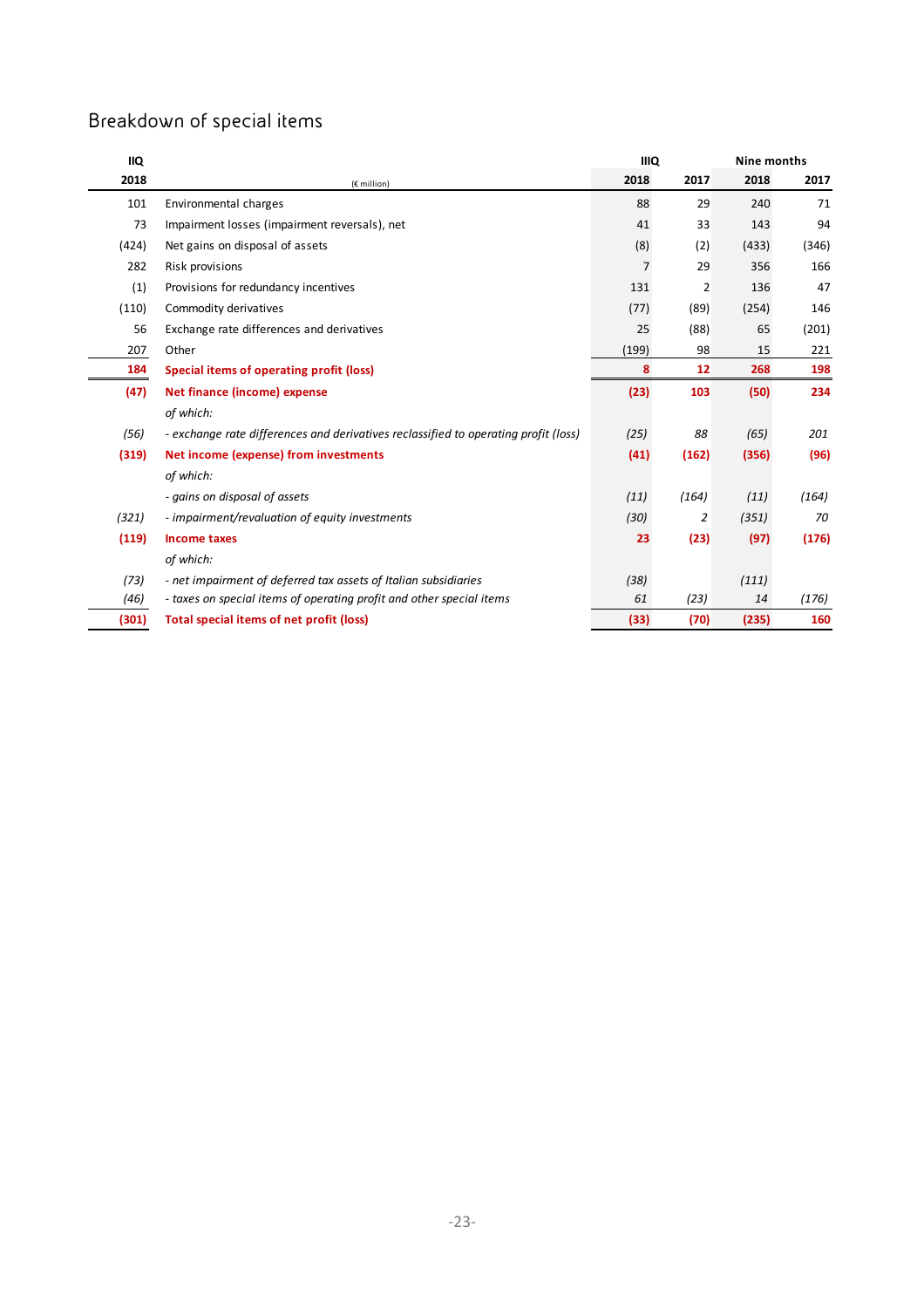# Analysis of Profit and Loss account items

# Net sales from operations

| IIQ     |                                     | IIIQ<br>Nine months |          |       |           |          |       |
|---------|-------------------------------------|---------------------|----------|-------|-----------|----------|-------|
| 2018    | $(E$ million)                       | 2018                | 2017     | % Ch. | 2018      | 2017     | % Ch. |
| 6,351   | <b>Exploration &amp; Production</b> | 7,158               | 4,628    | 55    | 18,982    | 13,954   | 36    |
| 13,035  | Gas & Power                         | 14,153              | 11,430   | 24    | 40,930    | 37,082   | 10    |
| 6,425   | Refining & Marketing and Chemicals  | 6,677               | 5,449    | 23    | 18,668    | 16,308   | 14    |
| 5,228   | - Refining & Marketing              | 5,504               | 4,440    | 24    | 15,165    | 12,901   | 18    |
| 1,343   | - Chemicals                         | 1,306               | 1,120    | 17    | 3,921     | 3,721    | 5     |
| (146)   | - Consolidation adjustments         | (133)               | (111)    |       | (418)     | (314)    |       |
| 383     | Corporate and other activities      | 386                 | 344      | 12    | 1,130     | 1,031    | 10    |
| (8,055) | Consolidation adjustments           | (8,679)             | (6, 167) |       | (23, 944) | (19,001) |       |
| 18,139  |                                     | 19,695              | 15,684   | 26    | 55,766    | 49,374   | 13    |

# Operating expenses

| IIQ    |                                                         | <b>IIIQ</b><br>Nine months |        |       |        |        |       |
|--------|---------------------------------------------------------|----------------------------|--------|-------|--------|--------|-------|
| 2018   | $(E$ million)                                           | 2018                       | 2017   | % Ch. | 2018   | 2017   | % Ch. |
| 13,616 | Purchases, services and other                           | 13,848                     | 11,926 | 16    | 40.296 | 37.808 |       |
| 118    | Impairment losses (impairment reversals), net           | 38                         | 138    | (72)  | 270    | 322    | (16)  |
| 707    | Payroll and related costs                               | 790                        | 702    | 13    | 2,341  | 2.264  |       |
| (1)    | of which: provision for redundancy incentives and other | 131                        | 2      |       | 136    | 47     |       |
| 14,441 |                                                         | 14,676                     | 12,766 | 15    | 42.907 | 40.394 | 6     |

# DD&A, impairments, reversals and write-off

| <b>IIQ</b> |                                                                  | <b>IIIQ</b> |       | Nine months |       |       |       |
|------------|------------------------------------------------------------------|-------------|-------|-------------|-------|-------|-------|
| 2018       | $(E \text{ million})$                                            | 2018        | 2017  | % Ch.       | 2018  | 2017  | % Ch. |
| 1,558      | <b>Exploration &amp; Production</b>                              | 1,492       | 1,761 | (15)        | 4,690 | 5,165 | (9)   |
| 106        | Gas & Power                                                      | 106         | 83    | 28          | 303   | 260   | 17    |
| 100        | Refining & Marketing and Chemicals                               | 99          | 88    | 13          | 296   | 267   | 11    |
| 76         | - Refining & Marketing                                           | 78          | 75    | 4           | 230   | 227   | 1     |
| 24         | - Chemicals                                                      | 21          | 13    | 62          | 66    | 40    | 65    |
| 15         | Corporate and other activities                                   | 14          | 14    |             | 43    | 45    | (4)   |
| (8)        | Impact of unrealized intragroup profit elimination               | (7)         | (8)   |             | (22)  | (22)  |       |
| 1,771      | Total depreciation, depletion and amortization                   | 1,704       | 1,938 | (12)        | 5,310 | 5,715 | (7)   |
| 73         | Impairment losses (impairment reversals), net                    | 41          | 33    | 24          | 143   | 94    | 52    |
| 1,844      | Depreciation, depletion, amortization, impairments and reversals | 1,745       | 1,971 | (11)        | 5,453 | 5,809 | (6)   |
| 15         | Write-off of tangible and intangible assets                      | 53          | 9     |             | 74    | 202   | (63)  |
| 1,859      |                                                                  | 1,798       | 1,980 | (9)         | 5,527 | 6,011 | (8)   |

# Income (expense) from investments

| (€ million)                                               |                                        |             |                                                            |                                   |       |
|-----------------------------------------------------------|----------------------------------------|-------------|------------------------------------------------------------|-----------------------------------|-------|
| Nine months 2018                                          | <b>Exploration &amp;</b><br>Production | Gas & Power | <b>Refining &amp;</b><br>Marketing and<br><b>Chemicals</b> | Corporate and<br>other activities | Group |
| Share of gains (losses) from equity-accounted investments | 532                                    |             | (20)                                                       | (111)                             | 403   |
| <b>Dividends</b>                                          | 94                                     |             | 24                                                         |                                   | 118   |
| Net gains (losses) on disposals                           | 11                                     | (6)         |                                                            |                                   | 5.    |
| Other income (expense), net                               |                                        | 38          |                                                            |                                   | 38    |
|                                                           | 637                                    | 34          |                                                            | (111)                             | 564   |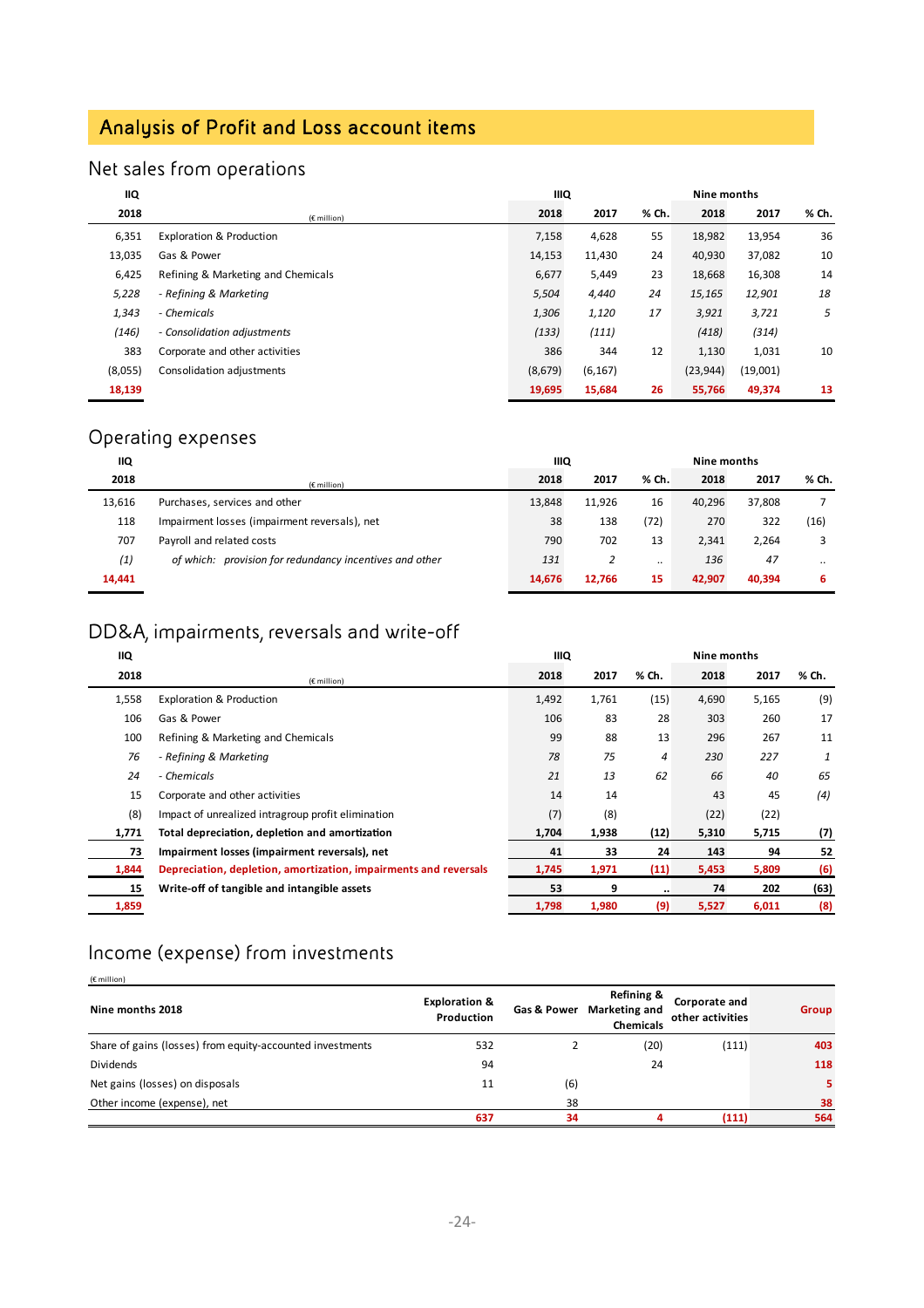## Leverage and net borrowings

Leverage is a measure used by management to assess the Company's level of indebtedness. It is calculated as a ratio of net borrowings to shareholders' equity, including non-controlling interest. Management periodically reviews leverage in order to assess the soundness and efficiency of the Group balance sheet in terms of optimal mix between net borrowings and net equity, and to carry out benchmark analysis with industry standards.

| Jun. 30, 2018 | Change  |                                                                                  | Sept. 30, 2018 Dec. 31, 2017 |          | Change   |
|---------------|---------|----------------------------------------------------------------------------------|------------------------------|----------|----------|
|               |         | $(E$ million)                                                                    |                              |          |          |
| 23,991        | 2,045   | Total debt                                                                       | 26,036                       | 24,707   | 1,329    |
| 4,954         | 1,207   | - Short-term debt                                                                | 6,161                        | 4,528    | 1,633    |
| 19,037        | 838     | - Lona-term debt                                                                 | 19,875                       | 20,179   | (304)    |
| (7, 431)      | (2,896) | Cash and cash equivalents                                                        | (10, 327)                    | (7, 363) | (2,964)  |
| (6, 485)      | (19)    | Securities held for trading and other securities held for non-operating purposes | (6,504)                      | (6, 219) | (285)    |
| (178)         | (22)    | Financing receivables held for non-operating purposes                            | (200)                        | (209)    | 9        |
| 9,897         | (892)   | <b>Net borrowings</b>                                                            | 9,005                        | 10,916   | (1, 911) |
| 50,471        | 397     | Shareholders' equity including non-controlling interest                          | 50,868                       | 48,079   | 2,789    |
| 0.20          | (0.02)  | Leverage                                                                         | 0.18                         | 0.23     | (0.05)   |

Net borrowings are calculated under Consob provisions on Net Financial Position (Com. no. DEM/6064293 of 2006).

### Bonds maturing in the 18-months period starting on September 30, 2018

| (€ million)                  |                                            |
|------------------------------|--------------------------------------------|
| <b>Issuing entity</b>        | <b>Amount at September</b><br>30, 2018 (a) |
| Eni SpA                      | 3,285                                      |
| Eni Finance International SA | 432                                        |
|                              | 3,717                                      |

(a) Amounts include interest accrued and discount on issue.

## Bonds issued in the nine months of 2018 (guaranteed by Eni Spa)

| <b>Issuing entity</b>               | <b>Nominal amount</b> | Currency   | <b>Amount at September</b><br>30, 2018 <sup>(a)</sup> | Maturity | Rate     | %    |
|-------------------------------------|-----------------------|------------|-------------------------------------------------------|----------|----------|------|
|                                     | $(E$ million)         |            | $(E \text{ million})$                                 |          |          |      |
|                                     |                       |            |                                                       |          |          |      |
| Eni Finance International SA        | 432                   | <b>USD</b> | 428                                                   | 2028     | variable |      |
| <b>Eni Finance International SA</b> | 648                   | <b>USD</b> | 650                                                   | 2027     | variable |      |
| Eni SpA                             | 864                   | <b>USD</b> | 857                                                   | 2023     | fixed    | 4.00 |
| Eni SpA                             | 864                   | <b>USD</b> | 854                                                   | 2028     | fixed    | 4.75 |
|                                     | 2,808                 |            | 2,789                                                 |          |          |      |

(a)Amounts include interest accrued and discount on issue.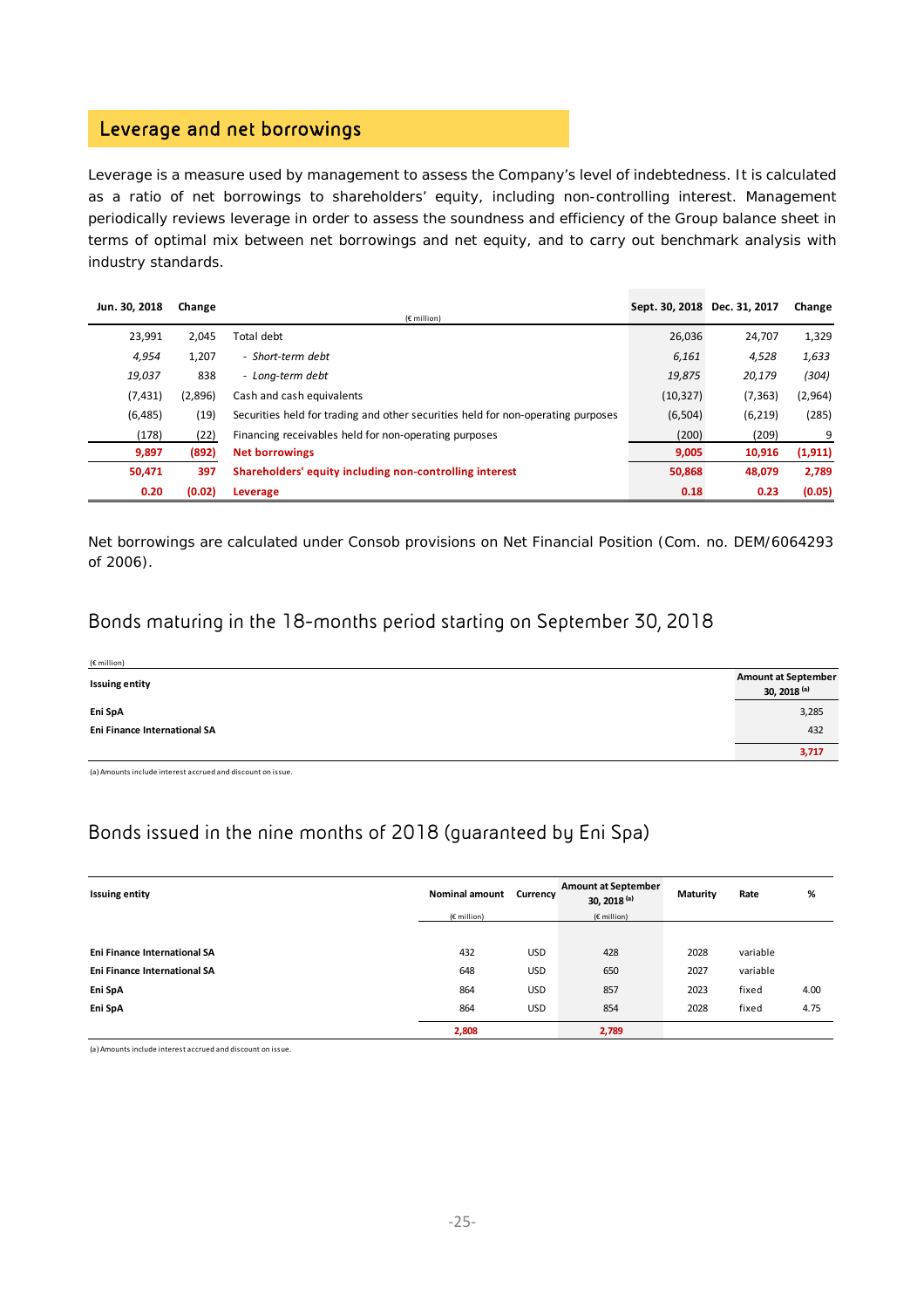# Consolidated financial statements

## BALANCE SHEET

(€ million)

| Jun. 30, 2018 |                                                                                      | Sept. 30, 2018 Dec. 31, 2017 |          |
|---------------|--------------------------------------------------------------------------------------|------------------------------|----------|
|               | <b>ASSETS</b>                                                                        |                              |          |
|               | <b>Current assets</b>                                                                |                              |          |
| 7,431         | Cash and cash equivalents                                                            | 10,327                       | 7,363    |
| 6,485         | Other financial activities held for trading                                          | 6,504                        | 6,012    |
|               | Financial assets available for sale                                                  |                              | 207      |
| 15,670        | Trade and other receivables                                                          | 15,632                       | 15,737   |
| 4,719         | Inventories                                                                          | 5,070                        | 4,621    |
| 175           | Current tax assets                                                                   | 128                          | 191      |
| 443           | Other current tax assets                                                             | 514                          | 729      |
| 3,100         | Other current assets                                                                 | 4,372                        | 1,573    |
| 38,023        |                                                                                      | 42,547                       | 36,433   |
|               | <b>Non-current assets</b>                                                            |                              |          |
| 59,669        | Property, plant and equipment                                                        | 59,771                       | 63,158   |
| 1,342         | Inventory - compulsory stock                                                         | 1,465                        | 1,283    |
| 2,992         | Intangible assets                                                                    | 3,047                        | 2,925    |
| 3,893         | Equity-accounted investments                                                         | 3,830                        | 3,511    |
| 962           | Other investments                                                                    | 942                          | 219      |
| 1,613         | Other financial assets                                                               | 1,635                        | 1,675    |
| 4,057         | Deferred tax assets                                                                  | 4,029                        | 4,078    |
| 862           | Other non-current assets                                                             | 859                          | 1,323    |
| 75,390        |                                                                                      | 75,578                       | 78,172   |
| 4,931         | Assets held for sale                                                                 | 5,063                        | 323      |
| 118,344       | <b>TOTAL ASSETS</b>                                                                  | 123,188                      | 114,928  |
|               | LIABILITIES AND SHAREHOLDERS' EQUITY                                                 |                              |          |
|               | <b>Current liabilities</b>                                                           |                              |          |
| 2,236         | Short-term debt                                                                      | 2,141                        | 2,242    |
| 2,718         | Current portion of long-term debt                                                    | 4,020                        | 2,286    |
| 15,511        | Trade and other payables                                                             | 16,565                       | 16,748   |
| 651           | Income taxes payable                                                                 | 592                          | 472      |
| 2,236         | Other taxes payable                                                                  | 1,982                        | 1,472    |
| 3,693         | Other current liabilities                                                            | 5,027                        | 1,515    |
| 27,045        |                                                                                      | 30,327                       | 24,735   |
|               | <b>Non-current liabilities</b>                                                       |                              |          |
| 19,037        | Long-term debt                                                                       | 19,875                       | 20,179   |
| 11,736        | Provisions for contingencies                                                         | 11,768                       | 13,447   |
| 1,064         | Provisions for employee benefits                                                     | 1,139                        | 1,022    |
| 4,521         | Deferred tax liabilities                                                             | 4,518                        | 5,900    |
| 1,472         | Other non-current liabilities                                                        | 1,455                        | 1,479    |
| 37,830        |                                                                                      | 38,755                       | 42,027   |
| 2,998         | Liabilities directly associated with assets held for sale                            | 3,238                        | 87       |
| 67,873        | <b>TOTAL LIABILITIES</b>                                                             | 72,320                       | 66,849   |
|               | <b>SHAREHOLDERS' EQUITY</b>                                                          |                              |          |
| 53            | Non-controlling interest                                                             | 54                           | 49       |
|               | Eni shareholders' equity:                                                            |                              |          |
| 4,005         | Share capital                                                                        | 4,005                        | 4,005    |
| 394           | Reserve related to the fair value of cash flow hedging derivatives net of tax effect | 505                          | 183      |
| 44,402        | Other reserves                                                                       | 44,671                       | 42,490   |
| (581)         | Treasury shares                                                                      | (581)                        | (581)    |
|               | Interim dividend                                                                     | (1, 513)                     | (1, 441) |
| 2,198         | Net profit (loss)                                                                    | 3,727                        | 3,374    |
| 50,418        | Total Eni shareholders' equity                                                       | 50,814                       | 48,030   |
| 50,471        | <b>TOTAL SHAREHOLDERS' EQUITY</b>                                                    | 50,868                       | 48,079   |
| 118,344       | TOTAL LIABILITIES AND SHAREHOLDERS' EQUITY                                           | 123,188                      | 114,928  |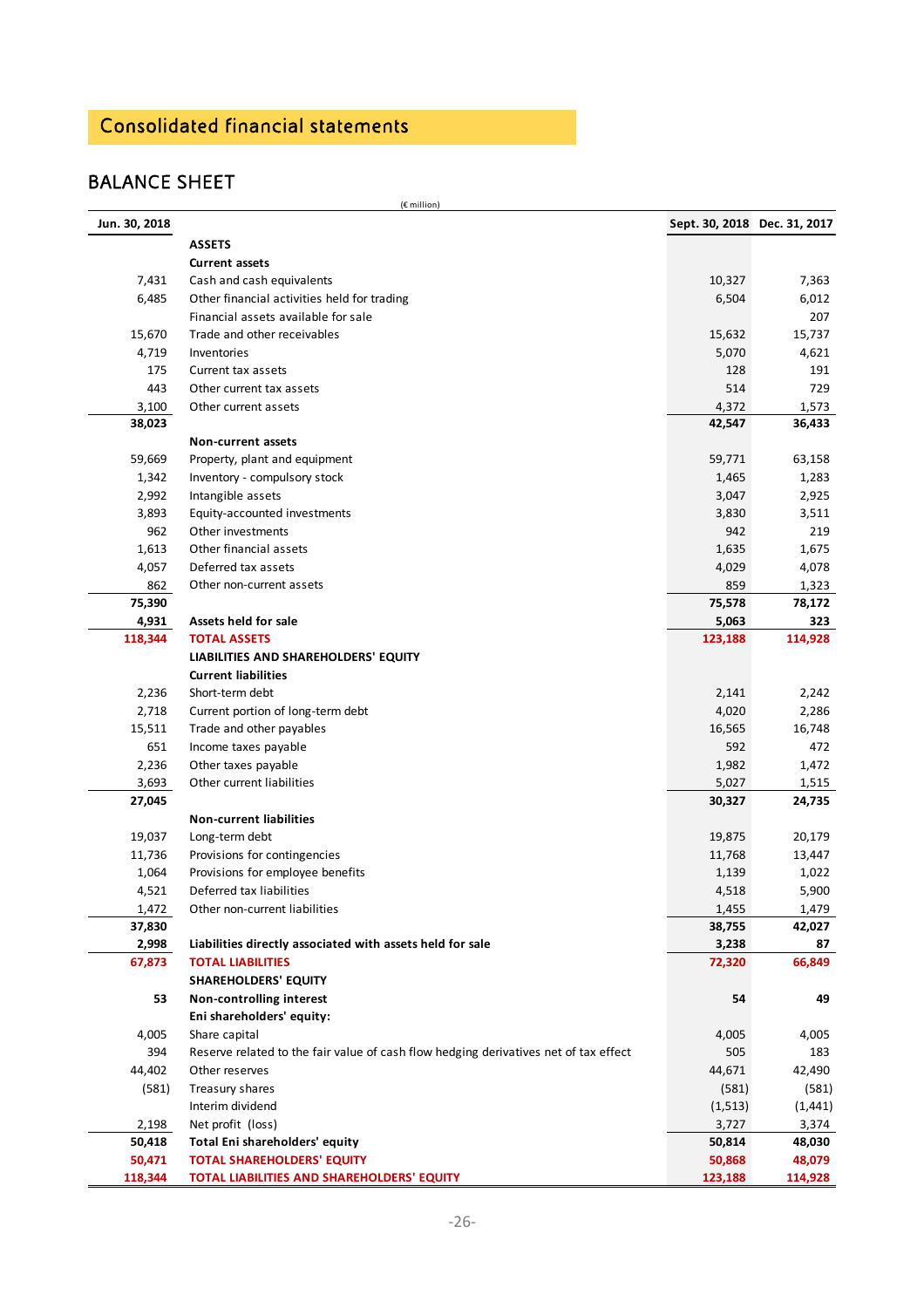# GROUP PROFIT AND LOSS ACCOUNT

| <b>IIQ</b> |                                                                              |                | <b>IIIQ</b><br>Nine months |           |           |
|------------|------------------------------------------------------------------------------|----------------|----------------------------|-----------|-----------|
| 2018       | (€ million)                                                                  | 2018           | 2017                       | 2018      | 2017      |
|            | <b>REVENUES</b>                                                              |                |                            |           |           |
| 18,139     | Net sales from operations                                                    | 19,695         | 15,684                     | 55,766    | 49,374    |
| 703        | Other income and revenues                                                    | 213            | 99                         | 1,051     | 725       |
| 18,842     | <b>Total revenues</b>                                                        | 19,908         | 15,783                     | 56,817    | 50,099    |
|            | <b>OPERATING EXPENSES</b>                                                    |                |                            |           |           |
| (13,616)   | Purchases, services and other                                                | (13, 848)      | (11, 926)                  | (40, 296) | (37, 808) |
| (118)      | Impairment reversals (impairment losses) of trade and other receivables, net | (38)           | (138)                      | (270)     | (322)     |
| (707)      | Payroll and related costs                                                    | (790)          | (702)                      | (2, 341)  | (2, 264)  |
| 97         | Other operating (expense) income                                             | 15             | (39)                       | 104       | (22)      |
| (1,771)    | Depreciation, Depletion and Amortization                                     | (1,704)        | (1,938)                    | (5, 310)  | (5, 715)  |
| (73)       | Impairment reversals (impairment losses), net                                | (41)           | (33)                       | (143)     | (94)      |
| (15)       | Write-off of tangible and intangible assets                                  | (53)           | (9)                        | (74)      | (202)     |
| 2,639      | <b>OPERATING PROFIT (LOSS)</b>                                               | 3,449          | 998                        | 8,487     | 3,672     |
|            | <b>FINANCE INCOME (EXPENSE)</b>                                              |                |                            |           |           |
| 1,545      | Finance income                                                               | 692            | 985                        | 3,041     | 3,257     |
| (1,626)    | Finance expense                                                              | (973)          | (1, 424)                   | (3,687)   | (4,654)   |
| 23         | Income (expense) from other financial activities held for trading            | 13             | (41)                       | 30        | (92)      |
| (339)      | Derivative financial instruments                                             | 31             | 196                        | (242)     | 720       |
| (397)      |                                                                              | (237)          | (284)                      | (858)     | (769)     |
|            | <b>INCOME (EXPENSE) FROM INVESTMENTS</b>                                     |                |                            |           |           |
| 356        | Share of profit (loss) of equity-accounted investments                       | $\overline{2}$ | 79                         | 403       | 164       |
| 50         | Other gain (loss) from investments                                           | 88             | 218                        | 161       | 280       |
| 406        |                                                                              | 90             | 297                        | 564       | 444       |
| 2,648      | PROFIT (LOSS) BEFORE INCOME TAXES                                            | 3,302          | 1,011                      | 8,193     | 3,347     |
| (1, 391)   | Income taxes                                                                 | (1,772)        | (666)                      | (4, 458)  | (2,017)   |
| 1,257      | Net profit (loss)                                                            | 1,530          | 345                        | 3,735     | 1,330     |
|            | attributable to:                                                             |                |                            |           |           |
| 1,252      | - Eni's shareholders                                                         | 1,529          | 344                        | 3,727     | 1,327     |
| 5          | - Non-controlling interest                                                   | $\mathbf{1}$   | $\mathbf{1}$               | 8         | 3         |
|            | Net profit (loss) per share attributable                                     |                |                            |           |           |
|            | to Eni's shareholders (€ per share)                                          |                |                            |           |           |
| 0.35       | - basic                                                                      | 0.42           | 0.10                       | 1.03      | 0.37      |
| 0.35       | - diluted                                                                    | 0.42           | 0.10                       | 1.03      | 0.37      |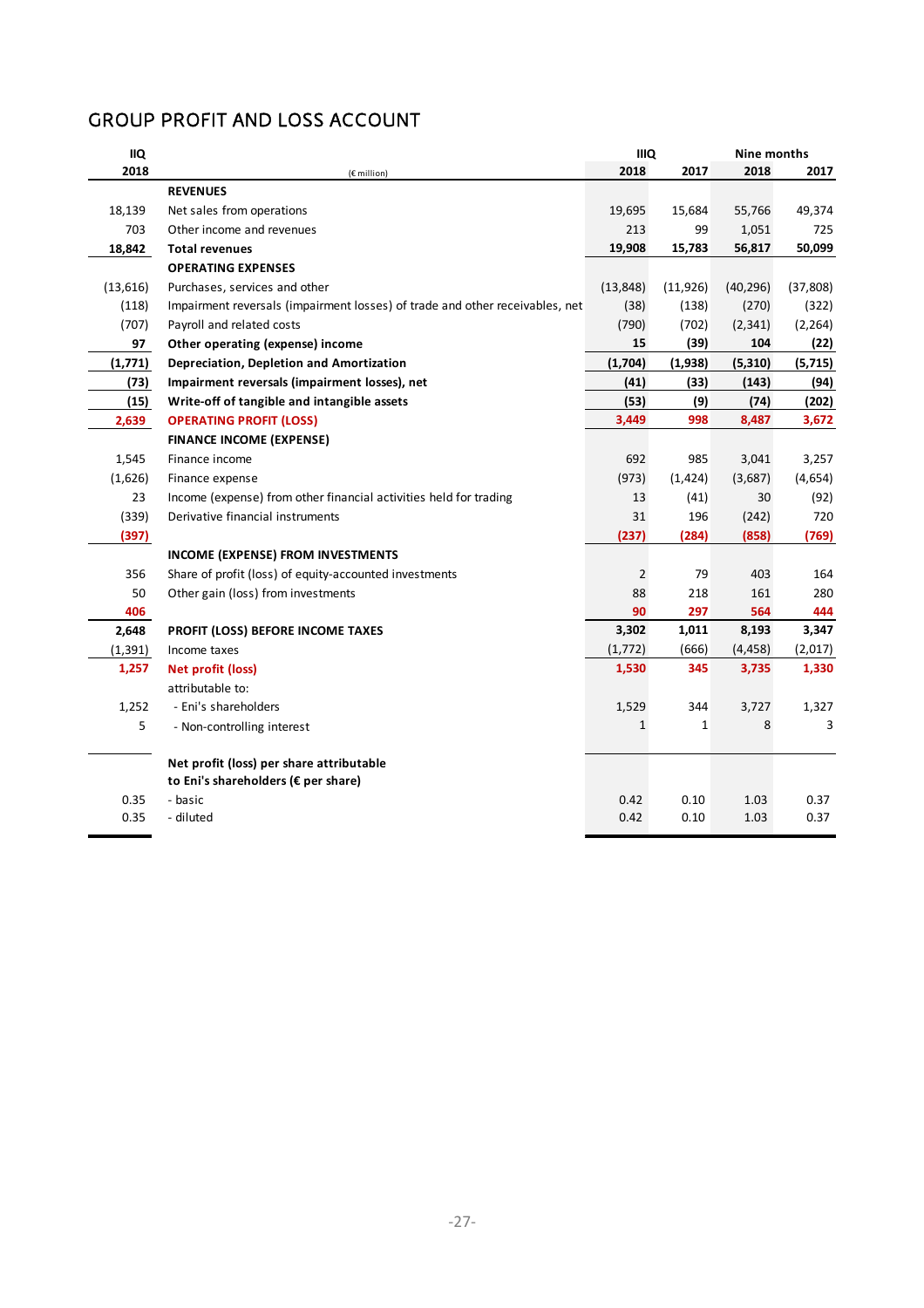# COMPREHENSIVE INCOME (LOSS)

|                                                                                               | <b>IIIQ</b> |          | Nine months |          |
|-----------------------------------------------------------------------------------------------|-------------|----------|-------------|----------|
| (€ million)                                                                                   | 2018        | 2017     | 2018        | 2017     |
| Net profit (loss)                                                                             | 1,530       | 345      | 3,735       | 1,330    |
| Items that may be reclassified to profit in later periods                                     | 388         | (1,258)  | 1,773       | (4, 966) |
| Currency translation differences                                                              | 280         | (1, 395) | 1,474       | (4, 907) |
| Change in the fair value of cash flow hedging derivatives                                     | 149         | 162      | 427         | (163)    |
| Change in the fair value of financial assets, other financial investments, with effect to OCI |             |          |             | 2        |
| Share of "Other comprehensive income" on equity-accounted entities                            | (3)         | 14       | (23)        | 65       |
| Taxation                                                                                      | (38)        | (39)     | (105)       | 37       |
| Total other items of comprehensive income (loss)                                              | 388         | (1,258)  | 1,773       | (4,966)  |
| <b>Total comprehensive income (loss)</b>                                                      | 1,918       | (913)    | 5,508       | (3,636)  |
| attributable to:                                                                              |             |          |             |          |
| - Eni's shareholders                                                                          | 1,917       | (914)    | 5,500       | (3,639)  |
| - Non-controlling interest                                                                    | 1           | 1        | 8           | 3        |

# CHANGES IN SHAREHOLDERS' EQUITY

(€ million)

| Shareholders' equity at January 1, 2017                        |         | 53,086  |
|----------------------------------------------------------------|---------|---------|
| Total comprehensive income (loss)                              | (3,636) |         |
| Dividends paid to Eni's shareholders                           | (2,881) |         |
| Dividends distributed by consolidated subsidiaries             | (3)     |         |
| Other changes                                                  | 11      |         |
| <b>Total changes</b>                                           |         | (6,509) |
| Shareholders' equity at September 30, 2017<br>attributable to: |         | 46,577  |
| - Eni's shareholders                                           |         | 46,529  |
| - Non-controlling interest                                     |         | 48      |
| Shareholders' equity at December 31, 2017                      |         | 48,079  |
| Impact of adoption IFRS 9 and IFRS 15                          |         | 245     |
| Shareholders' equity at January 1, 2018                        |         | 48,324  |
| Total comprehensive income (loss)                              | 5,508   |         |
| Dividends paid to Eni's shareholders                           | (2,953) |         |
| Dividends distributed by consolidated subsidiaries             | (3)     |         |
| Other changes                                                  | (8)     |         |
| <b>Total changes</b>                                           |         | 2.544   |
| Shareholders' equity at September 30, 2018                     |         | 50,868  |
| attributable to:                                               |         |         |
| - Eni's shareholders                                           |         | 50,814  |
| - Non-controlling interest                                     |         | 54      |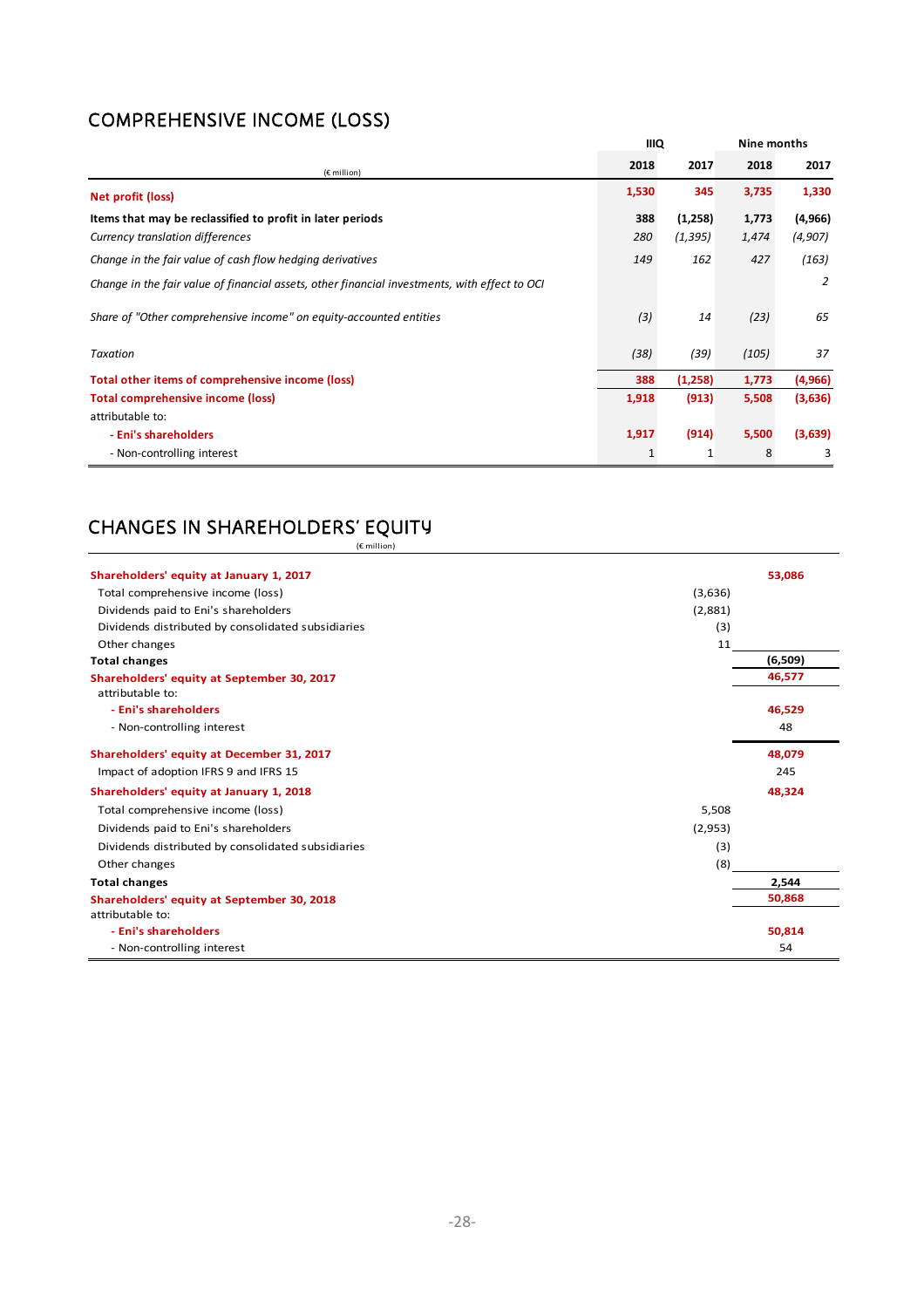# GROUP CASH FLOW STATEMENT

| IIQ      |                                                                                                    | <b>IIIQ</b> |          | Nine months |          |
|----------|----------------------------------------------------------------------------------------------------|-------------|----------|-------------|----------|
| 2018     | (€ million)                                                                                        | 2018        | 2017     | 2018        | 2017     |
| 1,257    | Net profit (loss)                                                                                  | 1,530       | 345      | 3,735       | 1,330    |
|          | Adjustments to reconcile net profit (loss) to net cash provided by<br><i>operating activities:</i> |             |          |             |          |
| 1,771    | Depreciation, depletion and amortization                                                           | 1,704       | 1,938    | 5,310       | 5,715    |
| 73       | Impairment losses (impairment reversals), net                                                      | 41          | 33       | 143         | 94       |
| 15       | Write-off of tangible and intangible assets                                                        | 53          | 9        | 74          | 202      |
| (356)    | Share of (profit) loss of equity-accounted investments                                             | (2)         | (79)     | (403)       | (164)    |
| (417)    | Gains on disposal of assets, net                                                                   | (19)        | (159)    | (437)       | (495)    |
| (56)     | Dividend income                                                                                    | (39)        | (59)     | (118)       | (128)    |
| (57)     | Interest income                                                                                    | (40)        | (117)    | (140)       | (215)    |
| 137      | Interest expense                                                                                   | 153         | 188      | 429         | 527      |
| 1,391    | Income taxes                                                                                       | 1,772       | 666      | 4,458       | 2,017    |
| 169      | Other changes                                                                                      | 44          | 78       | 343         | 624      |
|          | Changes in working capital:                                                                        |             |          |             |          |
| (369)    | - inventories                                                                                      | (451)       | 132      | (632)       | (224)    |
| 1,009    | - trade receivables                                                                                | (12)        | (102)    | (919)       | 930      |
| (350)    | - trade payables                                                                                   | 960         | 123      | 705         | (1,200)  |
| (442)    | - provisions for contingencies                                                                     | 85          | (156)    | (253)       | (23)     |
| 550      | - other assets and liabilities                                                                     | (22)        | 379      | 983         | 643      |
| 398      | Cash flow from changes in working capital                                                          | 560         | 376      | (116)       | 126      |
| 1        | Net change in the provisions for employee benefits                                                 | 71          | 12       | 107         | 42       |
| 95       | Dividends received                                                                                 | 60          | 75       | 160         | 177      |
| 4        | Interest received                                                                                  | 27          | 28       | 52          | 51       |
| (142)    | Interest paid                                                                                      | (193)       | (181)    | (521)       | (492)    |
| (1,250)  | Income taxes paid, net of tax receivables received                                                 | (1,620)     | (992)    | (3, 754)    | (2,612)  |
| 3,033    | Net cash provided by operating activities                                                          | 4,102       | 2,161    | 9,322       | 6,799    |
|          | Investing activities:                                                                              |             |          |             |          |
| (1,879)  | - tangible assets                                                                                  | (1,752)     | (1, 551) | (6, 138)    | (6, 347) |
| (82)     | - intangible assets                                                                                | (78)        | (19)     | (194)       | (146)    |
|          | - consolidated subsidiaries and businesses net of cash and cash<br>equivalent acquired             | (29)        |          | (44)        |          |
| (94)     | - investments                                                                                      | 3           | (453)    | (113)       | (503)    |
| (78)     | - securities                                                                                       | (39)        | (142)    | (358)       | (216)    |
| (118)    | - financing receivables                                                                            | (146)       | (57)     | (457)       | (441)    |
| 328      | - change in payables in relation to investing activities and capitalized<br>depreciation           | (77)        | (229)    | 243         | 314      |
| (1, 923) | Cash flow from investing activities<br>Disposals:                                                  | (2, 118)    | (2, 451) | (7,061)     | (7, 339) |
| 1,011    | - tangible assets                                                                                  | 18          | 44       | 1,035       | 607      |
| 5        | - intangible assets                                                                                |             |          | 5           |          |
| 146      | - consolidated subsidiaries and businesses net of cash and cash<br>equivalent disposed of          | 11          | 301      | 189         | 301      |
| 32       | - investments                                                                                      | 66          | 23       | 127         | 84       |
| 23       | - securities                                                                                       | 15          | 11       | 43          | 36       |
| 402      | - financing receivables                                                                            | 83          | 123      | 565         | 454      |
| 482      | - change in receivables in relation to disposals                                                   | 165         | 1,412    | 599         | 1,106    |
| 2,101    | Cash flow from disposals                                                                           | 358         | 1,914    | 2,563       | 2,588    |
| 178      | Net cash used in investing activities (*)                                                          | (1,760)     | (537)    | (4, 498)    | (4,751)  |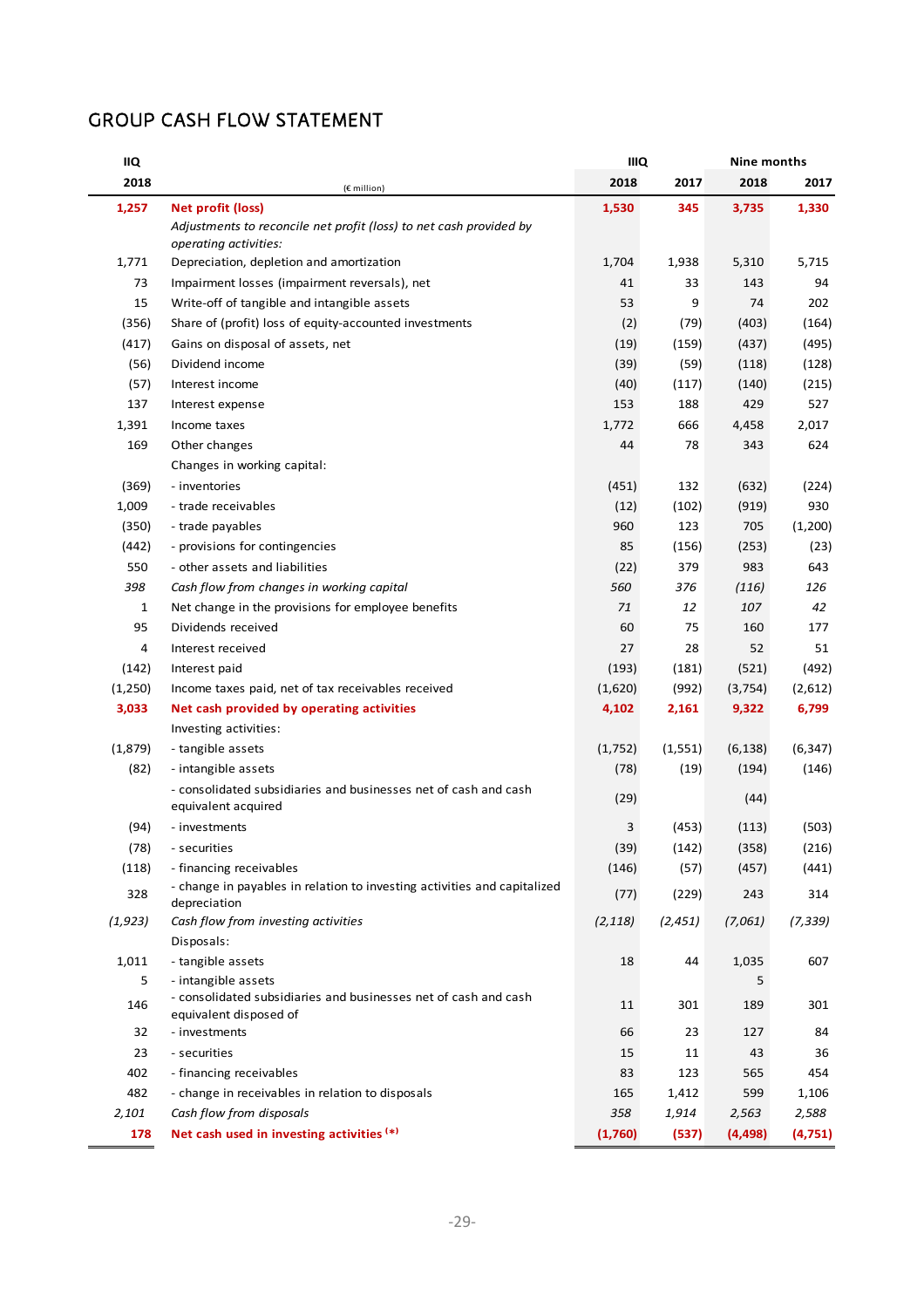# GROUP CASH FLOW STATEMENT (continued)

| <b>IIQ</b> |                                                                                                                                                                                                             | <b>IIIQ</b> |         | Nine months |         |  |  |  |
|------------|-------------------------------------------------------------------------------------------------------------------------------------------------------------------------------------------------------------|-------------|---------|-------------|---------|--|--|--|
| 2018       | (€ million)                                                                                                                                                                                                 | 2018        | 2017    | 2018        | 2017    |  |  |  |
| 407        | Increase in long-term debt                                                                                                                                                                                  | 2,383       | 650     | 3,301       | 1,405   |  |  |  |
| (81)       | Repayments of long-term debt                                                                                                                                                                                | (230)       | (22)    | (1,879)     | (291)   |  |  |  |
| (411)      | Increase (decrease) in short-term debt                                                                                                                                                                      | (89)        | 126     | (332)       | (38)    |  |  |  |
| (85)       |                                                                                                                                                                                                             | 2,064       | 754     | 1,090       | 1,076   |  |  |  |
| (1,439)    | Dividends paid to Eni's shareholders                                                                                                                                                                        | (1,510)     | (1,440) | (2,950)     | (2,880) |  |  |  |
| (3)        | Dividends paid to non-controlling interests                                                                                                                                                                 |             |         | (3)         | (3)     |  |  |  |
| (1,527)    | Net cash used in financing activities                                                                                                                                                                       | 554         | (686)   | (1,863)     | (1,807) |  |  |  |
|            | Effect of change in consolidation (inclusion/exclusion of significant/insignificant<br>subsidiaries)                                                                                                        |             |         |             | 7       |  |  |  |
| 31         | Effect of exchange rate changes on cash and cash equivalents and other<br>changes                                                                                                                           | 5           | (14)    | 17          | (59)    |  |  |  |
| 1,715      | Net cash flow for the period                                                                                                                                                                                | 2,901       | 924     | 2,978       | 189     |  |  |  |
| 5,725      | Cash and cash equivalents - beginning of the period                                                                                                                                                         | 7,440       | 4,939   | 7,363       | 5,674   |  |  |  |
| 7.440      | Cash and cash equivalents - end of the period (a)                                                                                                                                                           | 10,341      | 5,863   | 10,341      | 5,863   |  |  |  |
|            | a) Cash and sach equivalents as of Centember 20, 2018, include £14 million of sach and sach equivalents of consolidated subsidiaries hold for sale that were reported in the item "Assets hold for sale" in |             |         |             |         |  |  |  |

iivalents as of September 30, 2018, include €14 million of cash and cash equivalents of consolidated subsidiaries held for sale that were reported in the item "Assets held for sale" in a) Cash and cash equal the balance sheet.

Due to their nature and the circumstance that they are very liquid, these financial assets are netted against finance debt in determing net borrowings. Cash flows of such investments were as follows:<br>IIQ (\*) Net cash used in investing activities included investments and divestments (on net basis) in held‐for‐trading financial assets and other investments/divestments in certain short‐term financial assets.

| <br>2018 | (€ million)                                 | <br>2018 | 2017 | <br>2018 | 2017  |
|----------|---------------------------------------------|----------|------|----------|-------|
|          | 206 Net cash flow from financing activities | (45)     | (10) | (104)    | (114) |

#### SUPPLEMENTAL INFORMATION **IIQ**

| <b>IIQ</b>     |                                                                                         | <b>IIIQ</b> |       | Nine months |       |
|----------------|-----------------------------------------------------------------------------------------|-------------|-------|-------------|-------|
| 2018           | (€ million)                                                                             | 2018        | 2017  | 2018        | 2017  |
|                | Investment of consolidated subsidiaries and businesses                                  |             |       |             |       |
|                | <b>Current assets</b>                                                                   | 38          |       | 40          |       |
| $\mathbf{1}$   | Non-current assets                                                                      | 85          |       | 109         |       |
|                | Cash and cash equivalents (Net borrowings)                                              | 28          |       | 27          |       |
| $\overline{7}$ | Current and non-current liabilities                                                     | (44)        |       | (45)        |       |
| 8              | Net effect of investments                                                               | 107         |       | 131         |       |
|                | Current value of shares owned before control acquisition                                | (50)        |       | (50)        |       |
| (8)            | Bargain purchase                                                                        |             |       | (8)         |       |
|                | <b>Purchase price</b>                                                                   | 57          |       | 73          |       |
|                | less:                                                                                   |             |       |             |       |
|                | Cash and cash equivalents                                                               | (28)        |       | (29)        |       |
|                | Investment of consolidated subsidiaries and businesses net of cash and                  |             |       |             |       |
|                | cash equivalent                                                                         | 29          |       | 44          |       |
|                | Disposal of consolidated subsidiaries and businesses                                    |             |       |             |       |
| 13             | Current assets                                                                          | 5           | 144   | 57          | 144   |
| 189            | Non-current assets                                                                      | 87          | 123   | 285         | 123   |
| 18             | Cash and cash equivalents (Net borrowings)                                              |             | 12    | 18          | 12    |
| (55)           | Current and non-current liabilities                                                     | (90)        | (133) | (161)       | (133) |
| 165            | <b>Net effect of disposals</b>                                                          | 2           | 146   | 199         | 146   |
|                | Reclassification of exchange rate differences included in other<br>comprehensive income | (2)         |       | (2)         |       |
| (6)            | Gain (loss) on disposal                                                                 | 11          | 164   | 5           | 164   |
| 159            | <b>Selling price</b>                                                                    | 11          | 310   | 202         | 310   |
|                | less:                                                                                   |             |       |             |       |
| (13)           | Cash and cash equivalents disposed of                                                   |             | (9)   | (13)        | (9)   |
| 146            | Disposal of consolidated subsidiaries and businesses net of cash and cash<br>equivalent | 11          | 301   | 189         | 301   |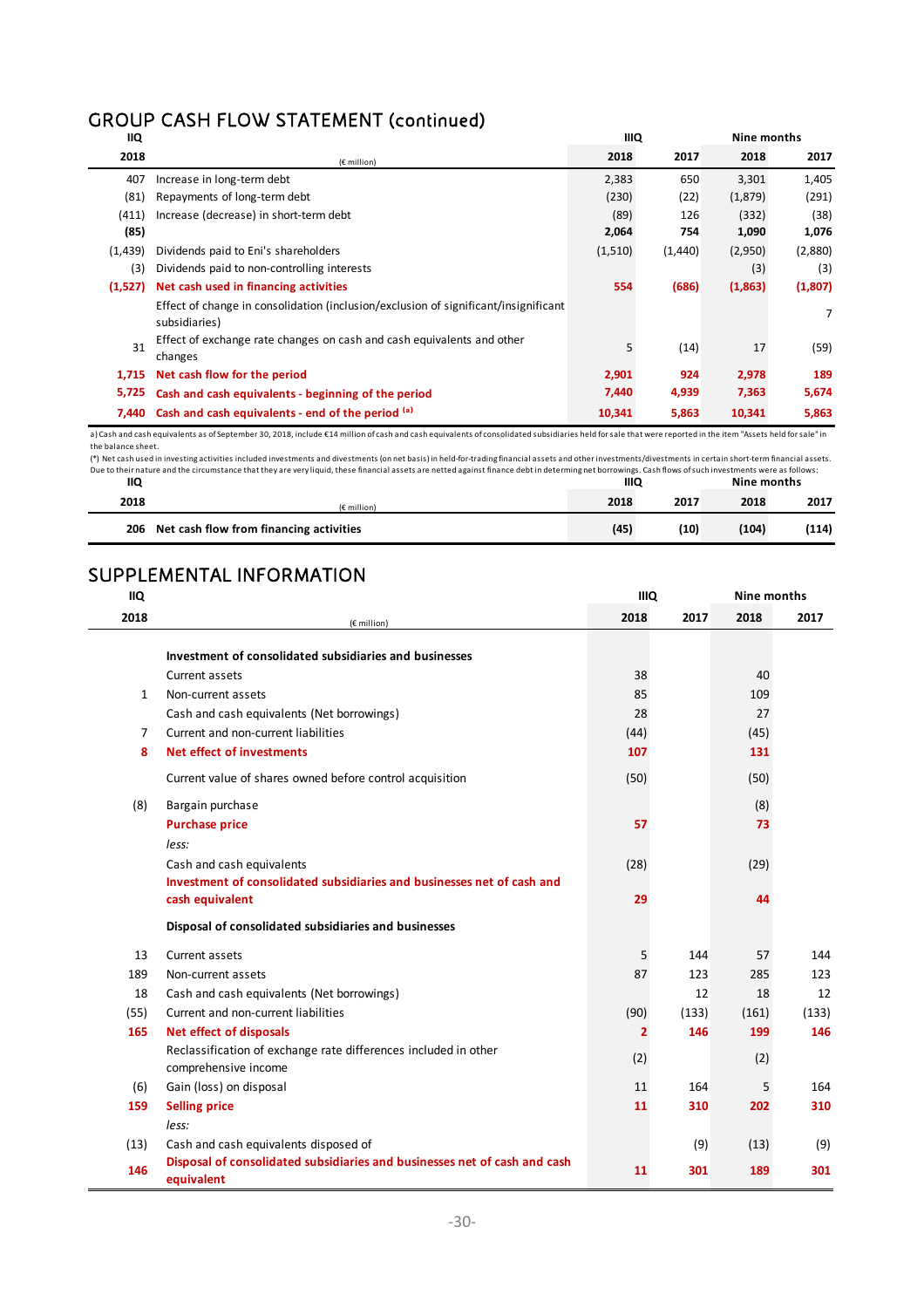# Capital expenditure

| IIQ   |                                                      | <b>IIIQ</b> |       |       | Nine months |       |           |
|-------|------------------------------------------------------|-------------|-------|-------|-------------|-------|-----------|
| 2018  | (€ million)                                          | 2018        | 2017  | % Ch. | 2018        | 2017  | % Ch.     |
| 1,757 | <b>Exploration &amp; Production</b>                  | 1,633       | 1,404 | 16    | 5,822       | 6,158 | (5)       |
| 11    | - acquisition of proved and unproved properties      | 10          |       |       | 733         |       |           |
| 64    | - q&q costs                                          | 58          | 61    | (5)   | 186         | 200   | (7)       |
| 96    | - exploration                                        | 103         | 102   | 1     | 264         | 386   | (32)      |
| 1,572 | - development                                        | 1,449       | 1,229 | 18    | 4,607       | 5,538 | (17)      |
| 14    | - other expenditure                                  | 13          | 12    | 8     | 32          | 34    | (6)       |
| 55    | Gas & Power                                          | 44          | 33    | 33    | 141         | 82    | 72        |
| 199   | Refining & Marketing and Chemicals                   | 181         | 188   | (4)   | 505         | 439   | 15        |
| 157   | - Refining & Marketing                               | 152         | 132   | 15    | 409         | 311   | 32        |
| 42    | - Chemicals                                          | 29          | 56    | (48)  | 96          | 128   | (25)      |
| 17    | Corporate and other activities                       | 32          | 13    |       | 60          | 29    | $\ddotsc$ |
| (3)   | Impact of unrealized intragroup profit elimination   | (2)         | (7)   |       | (10)        | (15)  |           |
| 2,025 | Capital expenditure                                  | 1,888       | 1,631 | 16    | 6,518       | 6,693 | (3)       |
| 64    | Cash out in net cash flow from operating activities  | 58          | 61    | (5)   | 186         | 200   | (7)       |
| 1,961 | Cash out in net cash flow from investment activities | 1,830       | 1,570 | 17    | 6,332       | 6,493 | (2)       |

In the nine months of 2018, capital expenditure amounted to €6,332 million (€6,493 million in the nine months of 2017) and mainly related to:

- development activities (€4,607 million) deployed mainly in Egypt, Ghana, Norway, Libya, Italy, Iraq and Congo. The acquisition of proved and unproved reserves of €733 million relates to the entry bonus in two producing Concession Agreements in the United Arab Emirates;

- refining activity in Italy and outside Italy (€349 million) aimed at reconversion of Gela refinery into a biorefinery, reconstruction works of the EST conversion plant at the Sannazzaro refinery, maintain plants' integrity, as well as initiatives in the field of health, security and environment; marketing activity, mainly regulation compliance and stay in business initiatives in the refined product retail network in Italy and in the Rest of Europe (€60 million);

- initiatives relating to gas marketing (€115 million).

Cash-outs comprised in net cash from operating activities (€186 million) relate to geological and geophysical studies as part of the exploration activities, which are charged to expenses.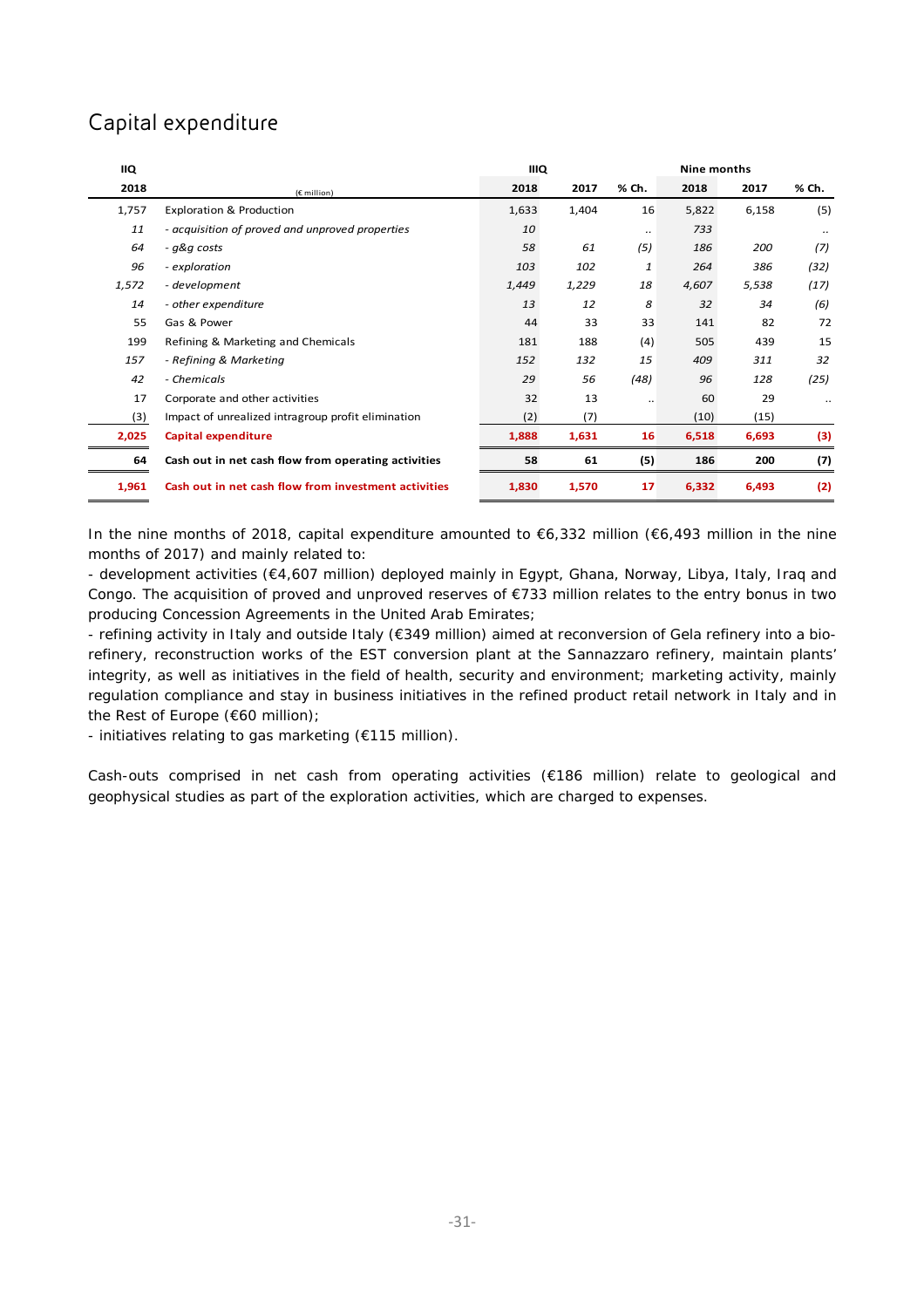# Exploration & Production

### **PRODUCTION OF OIL AND NATURAL GAS BY REGION**

| <b>IIQ</b> |                                          |          | <b>IIIQ</b> | Nine months |       |       |
|------------|------------------------------------------|----------|-------------|-------------|-------|-------|
| 2018       |                                          |          | 2018        | 2017        | 2018  | 2017  |
| 1,863      | Production of oil and natural gas (a)(b) | (kboe/d) | 1,803       | 1,803       | 1,844 | 1,790 |
| 142        | Italy                                    |          | 132         | 136         | 139   | 130   |
| 186        | Rest of Europe                           |          | 181         | 174         | 195   | 198   |
| 417        | North Africa                             |          | 368         | 455         | 409   | 463   |
| 290        | Egypt                                    |          | 324         | 230         | 291   | 227   |
| 354        | Sub-Saharan Africa                       |          | 346         | 374         | 350   | 341   |
| 135        | Kazakhstan                               |          | 134         | 118         | 136   | 132   |
| 176        | Rest of Asia                             |          | 186         | 137         | 171   | 113   |
| 144        | Americas                                 |          | 109         | 160         | 131   | 165   |
| 19         | Australia and Oceania                    |          | 23          | 19          | 22    | 21    |
| 159        | Production sold (a)                      | (mmboe)  | 152         | 158         | 468   | 457   |

#### **PRODUCTION OF LIQUIDS BY REGION**

| IIQ  |                                                  |      | <b>IIIQ</b> |                | Nine months |  |
|------|--------------------------------------------------|------|-------------|----------------|-------------|--|
| 2018 |                                                  | 2018 | 2017        | 2018           | 2017        |  |
| 881  | Production of liquids <sup>(a)</sup><br>(kbbI/d) | 886  | 885         | 884            | 848         |  |
| 63   | Italy                                            | 55   | 56          | 61             | 49          |  |
| 108  | Rest of Europe                                   | 101  | 96          | 113            | 109         |  |
| 150  | North Africa                                     | 168  | 172         | 156            | 156         |  |
| 81   | Egypt                                            | 82   | 71          | 80             | 71          |  |
| 247  | Sub-Saharan Africa                               | 247  | 277         | 248            | 244         |  |
| 89   | Kazakhstan                                       | 90   | 77          | 89             | 83          |  |
| 80   | Rest of Asia                                     | 80   | 56          | 71             | 57          |  |
| 62   | Americas                                         | 61   | 78          | 64             | 77          |  |
|      | Australia and Oceania                            | 2    | 2           | $\overline{2}$ | 2           |  |

#### **PRODUCTION OF NATURAL GAS BY REGION**

| <b>IIQ</b> |                                              | <b>IIIQ</b> |       | Nine months |       |
|------------|----------------------------------------------|-------------|-------|-------------|-------|
| 2018       |                                              | 2018        | 2017  | 2018        | 2017  |
| 5,359      | Production of natural gas (a)(b)<br>(mmcf/d) | 5,008       | 5,012 | 5,241       | 5,138 |
| 431        | Italy                                        | 419         | 436   | 429         | 439   |
| 423        | Rest of Europe                               | 439         | 424   | 444         | 484   |
| 1,456      | North Africa                                 | 1,091       | 1,547 | 1,379       | 1,675 |
| 1,142      | Egypt                                        | 1,317       | 866   | 1,151       | 851   |
| 586        | Sub-Saharan Africa                           | 537         | 527   | 550         | 529   |
| 254        | Kazakhstan                                   | 242         | 222   | 258         | 266   |
| 525        | Rest of Asia                                 | 581         | 447   | 550         | 308   |
| 445        | Americas                                     | 261         | 449   | 368         | 484   |
| 97         | Australia and Oceania                        | 121         | 94    | 112         | 102   |

(a) Includes Eni's share of production of equity‐accounted entities.

(b) Includes volumes ofgas consumed in operation (629 and 527 mmcf/d in the third quarter of 2018 and 2017, respectively, 587 and 510 mmcf/d in the nine months of 2018 and 2017, respectively, and<br>593 mmcf/d in the second q